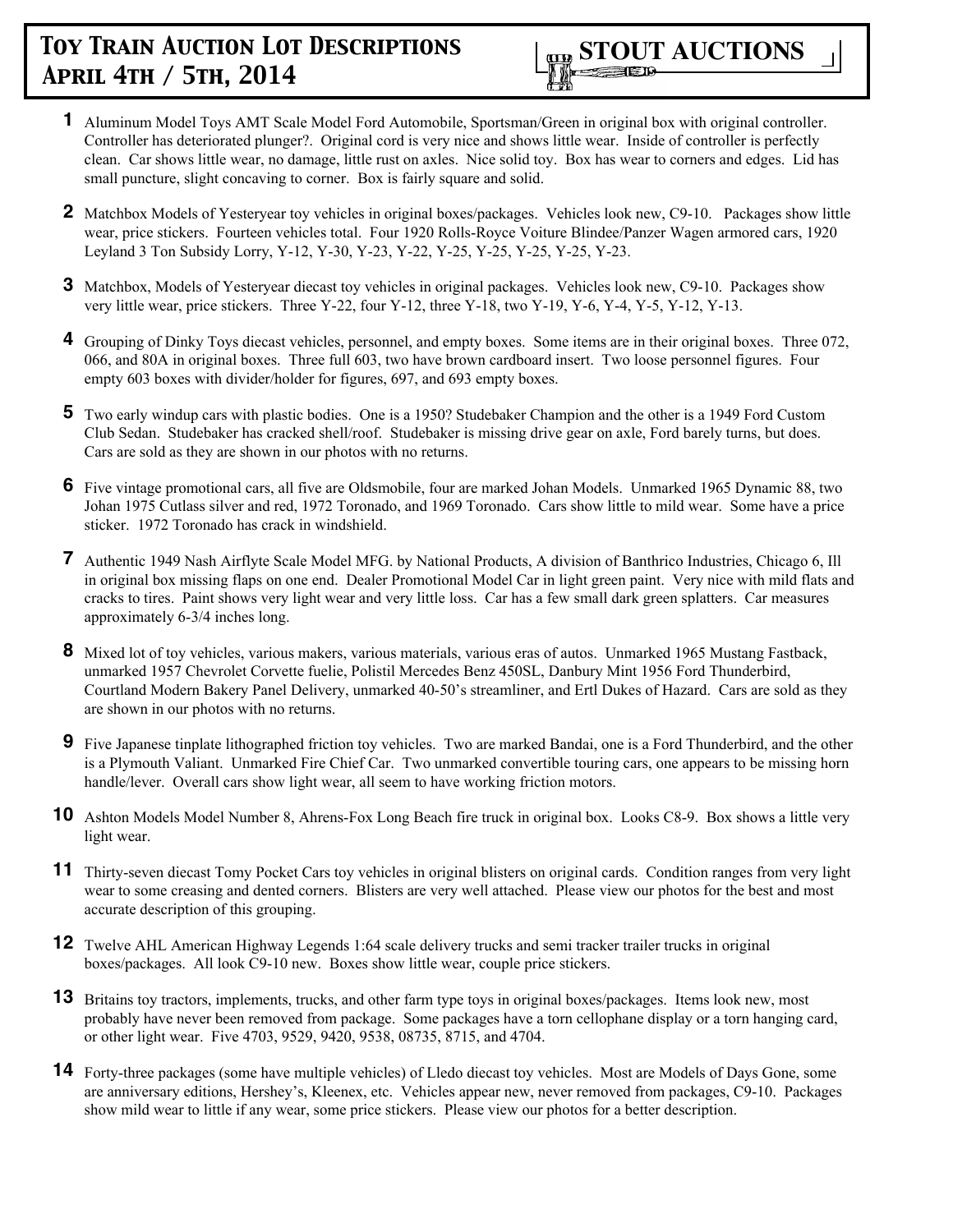

- **15** Playskool wooden train pull toy. Playskool 7150-1 word maker match-ups (The Electric Company), Golden Press Playskool card stock puzzle, Felix the Cat (Determined Productions), and MB Milton Bradley 4627-1 Children's Television Workshop Sesame Street "The Oscar the Grouch Card Game" Featuring Jim Henson's Muppets , Fisher Price Flash Cards. Items in this group are sold as they are shown in our photos with no returns.
- **16** Ten Corgi Classics diecast toy trucks and busses in original boxes. All trucks appear new, one box has wear to a corner. Most boxes have some type of price sticker(s). 98454, 98472, 98453, 98469, 98456, 97635, 98459, 98467, 97353, 98473.
- 17 Ten Corgi diecast toy cars and trucks in original packages, all looking new. Packages show a little very light wear to little at all. A few price stickers. C864, 33201, 30301, 09802, C953/9, D822/5, C406/10, 923, C806/1, and C897/9.
- **18** Ten Corgi Classics diecast trucks and cars in original boxes. Vehicles all look new, boxes/packages show little to no wear. 98458, 97397, 98458, 98457, 98449, 98459, 98449, 98455, 98449, 97392.
- **19** Thirteen Corgi Super/Corgi Classics/Corgi Classic Models in original boxes/packages. All vehicles/items look new. Boxes/packages show some light wear to little if any. Some have price stickers. 2015, D599, 16701, 52801, 52504, 96752, 96753, 98475, 31601, 31602, 52504, 52501, and 98457
- **20** Thirty-three Wiking Modelle vehicles, some in original boxes. Vehicles range from a C7 area to C9-10 in OB. Please view our photos for the best description.
- **21** Nice large grouping of Creative Playthings Inc. Princeton, N.J. wooden doll furniture. Pieces could use a fairly normal cleaning and polishing. Most pieces that have a drawer/s have them, a couple are missing. Some pieces show a little light wear, none are damaged. Entire group are sold as one lot, being sold as it is shown in our photos with no returns.
- **22** Twelve Matchbox Models of Yesteryear diecast trucks and cars in original boxes, all appear to be new, most if not all have been inspected, and not removed from box. Boxes show little to no wear, some have a price sticker. YS-38, Y16, yet04-m, YTC01-M, YTC06-M, yfe 18-m, YTC 04-M, YAS07-M, YAS03-M, YYM 35191, YTC 04-M, and YAS08-M.
- **23** Thirteen diecast toy vehicles, all or most of are made in Russia/USSR. Tractors, antitank gun, fire trucks, and tour/travel bus. Most vehicle/toys look new, never removed from packages. However some have loose or broken trim/parts. Some boxes/packages show mild wear/tears to cello. Group is sold as it is shown in our photos with no returns.
- **24** Large grouping of modern Matchbox diecast toy cars and trucks in original boxes/packages, all looking to be new/like new C8-10 area. Packages show little to a little very light wear. Models of Yesteryear; Harrods Models of Yesteryear; Days Gone Military Collection; Pills, Potions, & Powders; Matchbox Originals; SuperKings; Matchbox Series; and others. Eighteen packages, some contain more than one vehicle.
- **25** Forty-two Ertl diecast trucks, cars, etc. in original boxes, some are still banks. All appear to be new, never removed from package. Packages/boxes show very little to a little very light wear. This is a very large lot that was not individually inspected, although everything looks to be new, nothing is guaranteed. Group is sold as it is shown in our photos with no returns.
- **26** Nine Winross diecast semi tractor trailers and other trucks, in original boxes. Trucks look C8 to C10. Boxes show very light to very little wear, some price/inventory stickers. Campbell Express, Leinenkugel's, Batesville, Pennsylvania Dept. of Transportation, two Steelcase, two Shlitz, and Old Milwaukee.
- **27** Eight EFE Exclusive First Editions OO & HO gauge 1:76 scale diecast trucks in original boxes. Trucks look new, C8-10. Boxes show very light to mild wear, couple price stickers. 12701, E 10701, E 10601, E 10702, E 10301, E 10803, E 10601, E 11002. Also included are seven A Master True Scale Model, K59 Private Garage in the Master Range garages in original obese, one has a loose door due to casting fatigue, rest look C7-10. Boxes show little to light wear, price stickers.
- **28** Large group of twenty-two diecast toy vehicles in original boxes and packages. All appear to be new, many never removed C9-10. Boxes packages show light to no wear, some price stickers. Elicor, Yat Ming, Lledo, Rio, Matchbox Models of Yesteryear, Matchbox Collectibles, Paul's Model Art Minichamps, RexToys, Gilbow, White Rose Collectibles, Brooklin Models, and Racing Champions.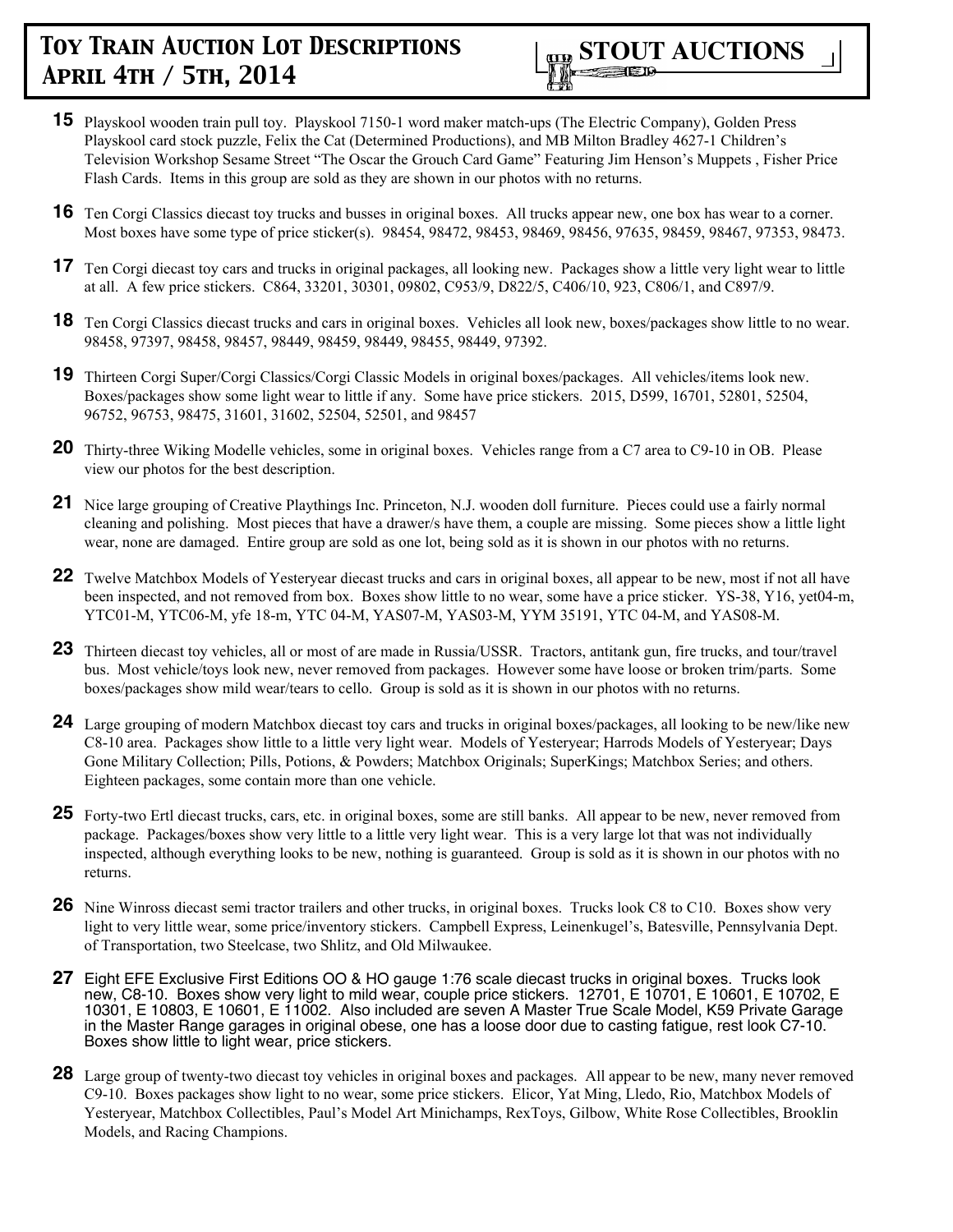

- **29** Large grouping of twenty-five new diecast vehicles in original boxes/packages, Hot Wheels, Corgi/Mattel, Revell, Racing Champions, Hartoy, Roskopf, Lledo, Tootsietoy, Rextoys, Dinky, others. All appear to be new, many never removed C9 -10. Boxes packages show light to no wear, some price stickers.
- **30** Large group of twenty-one diecast toy vehicles in original boxes and packages. Most all appear to be new, many never removed C8-10. Boxes packages mild wear to no wear, some price stickers. Solido, Tomica, Deutz, AHL American Highway Legends Eastwood Automobilia, Hartoy, Motorkits, Shinsei Mini Power, Grip Zechin, Tomy, and Brumm.
- **31** Large grouping of thirteen new diecast vehicles in original boxes/packages; NZG, Conrad, Winross, Joal, and Siku. Most all appear to be new, many never removed C8-10. Boxes packages show moderate to little wear, some price stickers.
- **32** Large group of twenty-nine diecast toy vehicles in original boxes and packages. Most all appear to be new, many never removed C8-10. Boxes packages mild wear to no wear, some price stickers. Ertl, Racing Champion, Hartoy, Brekina, Grip Zechin, Retro Vitese, Tomy Pocket Cars,Tomica, Kovap, and a couple other foreign made. John Deere Thresher has broken arm/part (sold as it is shown in our photos with no returns.
- **33** Modern Britains Petite Ltd. farm tractors in original boxes, C9-10. boxes show little wear. Two 8711 Ferguson TE 20 tractor and two 08716 David Brown 900 tractor.
- **34** Cox Army Command Jeep Hard Charger with No. 440 Race Car Kit. Jeep has a broken top/roof bracket and missing windshield. Lot is sold as it is shown in our photos with no returns.
- **35** Three Sears Radio Controlled military vehicles in original boxes, three diecast Burago metal model cars in original boxes, Marx Shell truck bank in original box, Polistil diecast Land Rover in original box, C8-10. Boxes show little to mild wear, some price stickers. Two other radio controlled vehicles included with battery damage, sold as is shown in our photos with no returns.
- **36** Large grouping of lead diecast animals, plastic animals, steel animals, an onyx/marble frog, and others. Britains, J. Hill Co., Made in Germany, France, England, others. Seal, frog, elk, bison/buffalo, elephants, goat, donkey, panda, tortoise, bear, pelican, swordfish, and others. There appears to be a mix of vintage and modern lead. The vintage lead looks typical, a piece or two looks fantastic, a piece or two definitely show their age, a piece or two have a missing leg/antler/etc. Overall a nice grouping with some very nice pieces.
- **37** Nice large group of Britains diecast lead animals and accessories, plus other items. Most items are vintage, a couple are modern. Some animals are composition material, some are lead. A limited and brief written description would include: Lambs, ewes, ram, chickens, roosters, turkeys, Toms, goose, round hay stack/bale, square wheat stack/sheaves, water troughs, chicken coops, hen houses, feed manger, fence sections, more. Items range from missing a leg (composition sheep/typical) to C7 area. one box for 1728 hurdles, no wear, price sticker.
- **38** Very large and very nice grouping of sitters with some drivers and odd benches. Most are Britains or other England/English pieces. Some benches are marked J. Hill Co. Some figures are marked England. Some figures are lead, some are cast iron/steel, a couple are plastic. Included is a Britains No. 5026 original box for 2 aged villagers (man & woman sitting) & log seat w/several figures and three logs. Lot ranges from missing arm to C8 area. There are several farm women with articulated arm for churning? and a few farm? men with articulated arm, drivers?
- **39** Nice grouping of vintage Britains farm items, pigs, sows, boars, piglets, fence sections, trees, Quonset hut?, and an empty No. 50?6 1 farmer, 1 dog, 1 pig, 1 sheep (walking) box. Items range C6 to C8 area. One tree is marked Lincoln Logs.
- **40** Hess gas station toy trucks. Eight trucks include Recreation Van with Dune Buggy and Motorcycle, Toy Truck and Racer, Toy Tanker Truck, single level Toy Truck with Race Cars, bi level Toy Truck and Race Cars, 18 Wheeler and Racer, Helicopter with Motorcycle and Cruiser, and Sport Utility Vehicle with Motor Cycles. Trucks are generally C8. Some vehicles are loose from their packages.
- **41** Joal Caterpillar construction equipment. Fourteen pieces include 215 fork lift, 216 excavator, 214 wheel loader, 222 Tractor CAT 631, 219 scraper, 217 leveler, 213 track type loader, 220 chain tractor, 223 dump truck, 218 compactor, 253 CAT challenger, 226 grapple skidder, 253 CAT Challenger 265 tractor, 225 digging crane, 229 snow plow. Items are C7+ to C8+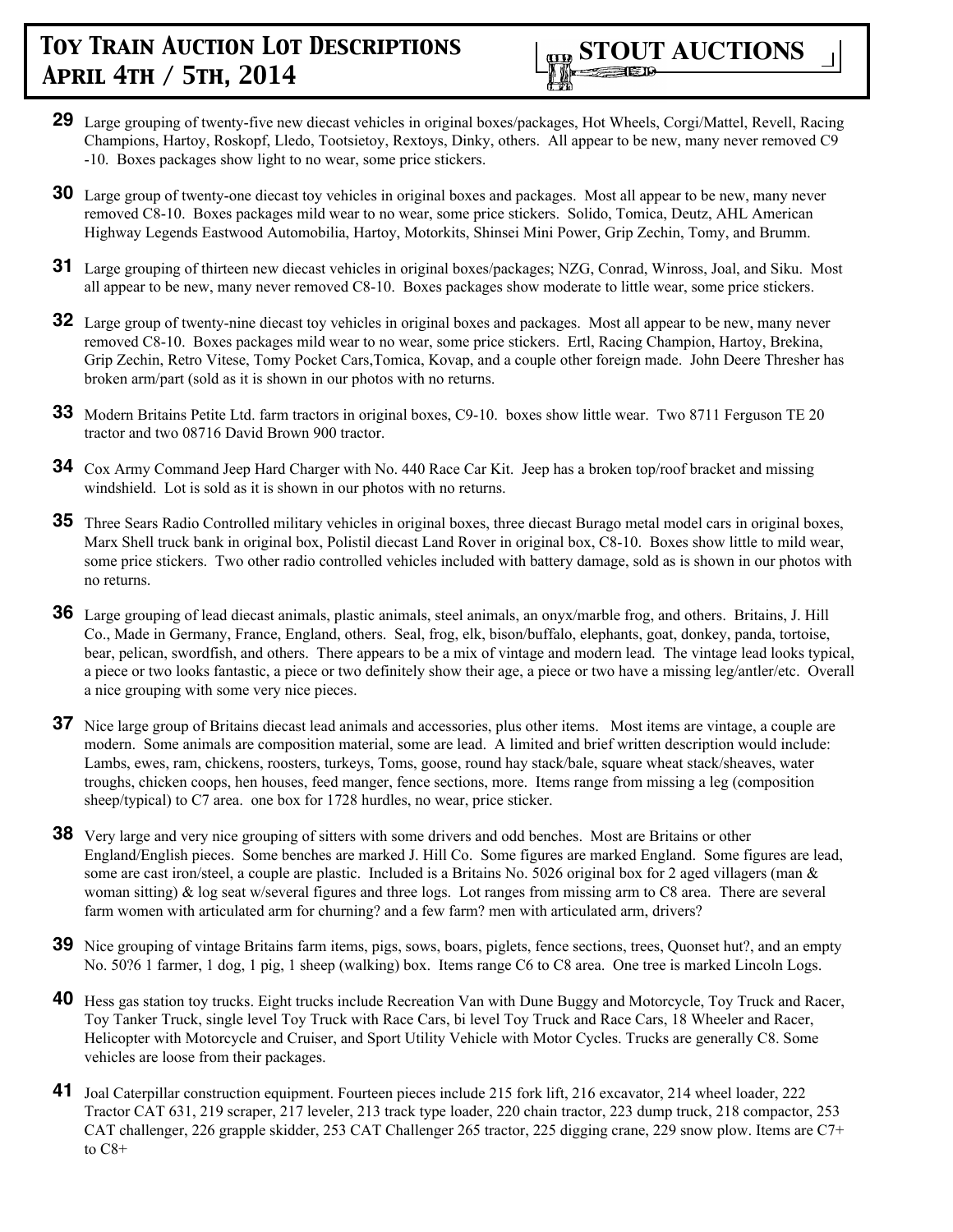

- **42** DG Productions Choptank Electric trucks in OBs. Ten trucks include 1999-1-1 GMC line truck, 10-K304-01 GMC smaller line truck, D20-K501-01 tall line truck, 1997-1-1 GMC van, RB005 International truck, 1995-1-1 GMC line truck, 2001-1 International flat bed truck, RB005 International line truck, 1996-2-1 GMC line truck, 65-K105-01 dump truck. Trucks are C7-8 with some shelf dust and one or two have some light yellowing on the booms.
- **43** Group of die cast and plastic vehicles. Includes two 1st Gear 4400 International trucks with Digger Derricks, 7712 Ertl CAT truck, 2420 Ertl CAT truck, four plastic fuel tankers Shell, Texaco, Shell, and Exon, Spec Cast 50006 WIX delivery sedan, 1930 Ertl Diamond T, Ertl 1955 True Value truck, Eastwood This Old Pickup set, Mitsubishi MG400, Ertl Horse and Deliver bank, 1931 Ertl Hawkeye bank, and 1931 Delivery Truck Bank. Items are C7+ to C8+
- **44** Marx 1950's Mobile Searchlight Truck Unit No. 14. Unit features operating searchlight and wheel driven motor sounds. Truck has some minor spots of paint wear, but is complete. There are no major rust spots and the tires are in good condition. Solid C7.
- **45** Large group of modern toy trucks. Highlights include Winross Pepsi and Dr. Pepper trucks, seven Ertl trucks, Cogi Shell race hauler, three loose cast iron Ertl truck banks, Lionel tankers missing truck ends, and more. See photos for best description.
- **46** Large group of Britains, J. Hill Co., and other makers, diecast lead, steel/cast iron, plastic, and other materials. Horse, colt, mare, gelding, foal, Paint, Palomino, work/draft, pony, saddle/harness, etc. Group ranges from missing a leg/tail to C8-9. Very nice lot of horses!.
- **47** Huge group of Britains, J. Hill Co., Dinky, Lincoln Logs, Benbros, England, France, etc. Most are farmer/worker figures with some police, railroad, women, porters, conductors, hobo/bum, gentleman, sailor, fisherman, nurse, carts, rollers, lawn reel mower, freight trucks, ash can, garbage/trash can, Express Dairy cart, , more. Some figures have a movable arm or two movable arms. Three empty Britains boxes included, 5034, 5022, 5032. Condition ranges from missing arm/tool/etc. to C7-8 area. Please view photos for the best description and as to the amount and variety included in group.
- **48** Huge grouping of diecast lead Britains, J. Hill Co., Lincoln Logs, and other makers, cows, bulls, calves, etc. Animals range from missing a leg/tail to C9 area. A few animals are plastic. Very nice grouping farm animals.
- **49** Large group of diecast lead Britains and other makers, dogs, dog houses, rabbit hutches, and squirrel on tree. Dacshund, Scotty, Greyhounds, Bulldogs, Collies, Saint Bernards, and one cat. Animals and houses look C7-8 range, one dog missing a leg. Please view photos for the best description and as to the amounts and diversity of group.
- **50** Very nice grouping of Britains diecast lead fox hunting figures,, matching male and female mounted hunts with dogs marked Germany, one mounted female rider is marked Made in USA, one female hunter w/dogs on base is marked Austria, Manoil General Patton figure, Britains General Washington/Lafayette?, child on swing marked Made in France, and a seated farmer figure. Group ranges from loose heads, one figure missing whip?, C6-7 area. Nice interesting and varied grouping of figures.
- **51** Large grouping of Britains, LMC, Timpo Toys, F.G.T. & Sons, and probably others since many are unmarked, diecast lead figures and accessory items. Very nice and varied grouping of interesting items. A brief written description would include: foot bridge, smoke house?, "guess your"/vending weight machines, freight scales, Martin bird houses, telephone poles, corn bin, freight/baggage cart, logs, beehive, anvils, forges, black smith figures, water well, other small items. Some items have some original casting issues, some repainting, other normal condition issues. Otherwise one blacksmith is missing most of the project he is working on, missing paint, etc. Group looks normal vintage played with C6 area with some pieces maybe less, some pieces maybe better... Please view photos for the best description and as to the amount and diversity of the items in this lot.
- **52** Nice sized lot of Britains, Charbens England, T & S of England, and possibly others. Diecast lead carts, milk floats, horse drawn plow, wagons, horse drawn hay rakes, etc. Some missing pieces, parts, etc. one driver figure with articulated/movable arm. 45 F. original box missing flaps included. Nice lot that is sold as it is shown in our photos with no returns. Please view our photos for the best description of the items and for the amount and variety of this grouping.
- **53** Grouping of Britains diecast lead farm implements with one original 136F box. Group looks C6-8. Box is super square and solid.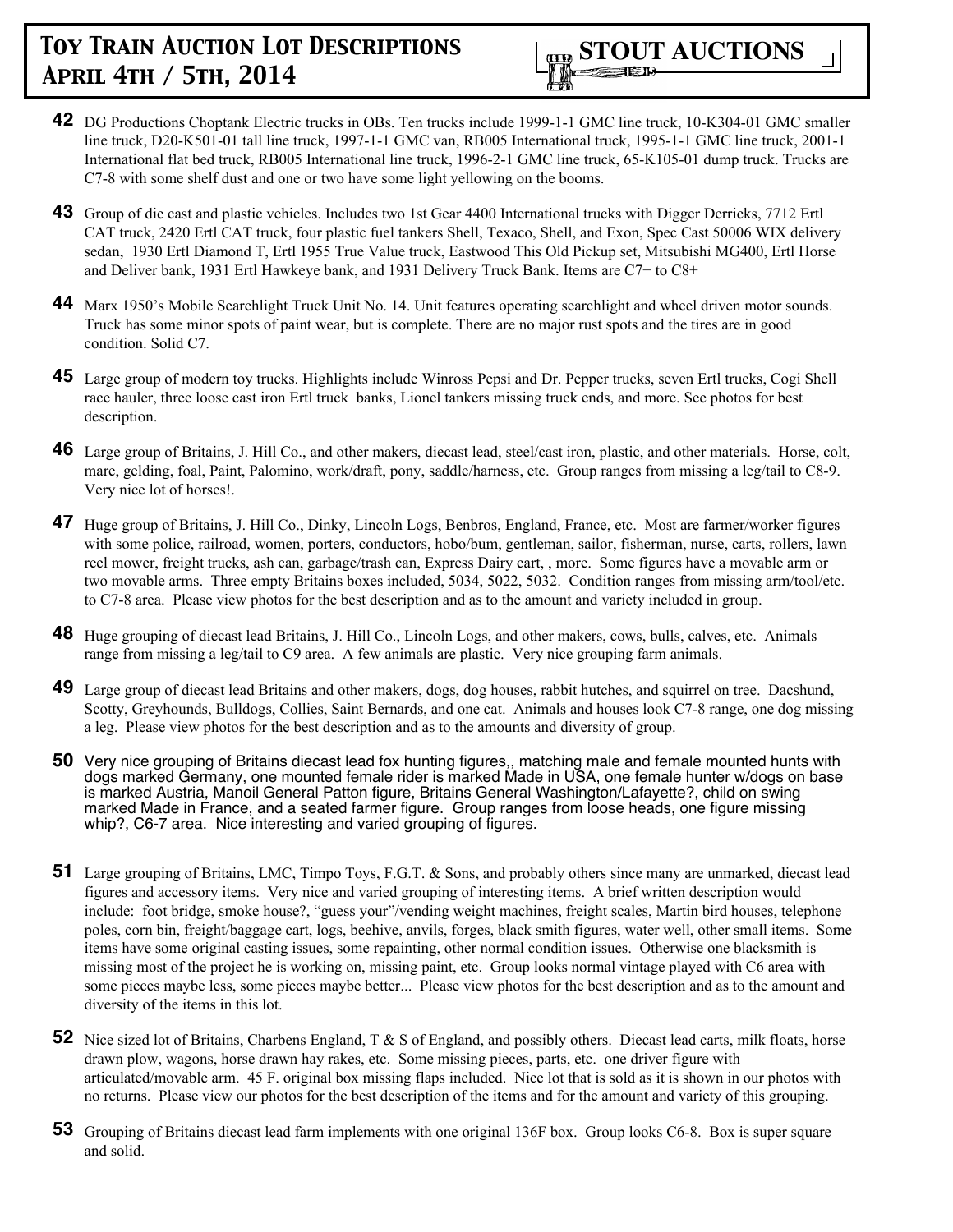

- **54** Large grouping of Britains diecast farm toys and accessories, many in original boxes. Tractor, gang reel mower, three point hitch hay forks, trailer, C6-7. Four 1715 metal feed manger, two 4703 2 shelters with animals, four 1728 metal hurdles 1741 12 sacks, and 1742 6 hay bales, in original boxes, C9-10. Boxes/packages show little if any wear, couple price stickers.
- **55** Group of classic construction toys. Includes Erector 7 1/2 set complete with manual and upper and lower insert appear complete, Lionel 444 construction set that appears to be about 70% complete with manual, and about a 50% complete 8 1/2 all electric set. See photos for best description. C6 to lower C7.
- **56** Britains No. 5 F Home Farm Series, Farm Waggon in original box with wagon, horses, farmer. Wagon has flaking paint, otherwise C6 area. Box is very square and solid.
- **57** Large group of diecast lead figures, Barclay, Lincoln Logs, Manoil?, others? Some figures are in original paint, some are repainted. Please view our photographs for the best description and as to the amount and variety of this grouping. Group is sold as it is shown in our photographs with no returns.
- **58** Group of Native Costume of Hungary, Native Costume of Early Colonial, Black Forest, and other composition figures, most of which are marked Germany. One Lineol, couple JAPAN, and some wooden figures. Normal cracking/fatigue to composition material, typical. Group is sold as it is shown in our photos with no returns.
- **59** Grouping of diecast lead, steel, cast iron, and one very tiny and very early baby doll. Some oxidation, some missing pieces/parts, etc. Group is sold as it is shown in our photos with no returns.
- **60** Group of Ulrich diecast semi tractor and trailers, dump truck with trailer, and others. Trucks all appear to be assembled or at least partially assembled. None appear to be damaged, some may be missing trim, etc. Group is sold as it is shown in our photos with no returns. View photos for the best description and as to the amount and variety of items in this group.
- **61** Large group of toy soldiers and other figures made of plastic, lead, steel, cast iron, solid, hollow cast, etc. Barclay, Manoil, Britains, Marx, Tim-Mee, and others. Group is sold as it is shown in our photos with no returns. View photos for the best description and as to the amount and variety of items in this group.
- **62** Twelve Ulrich Model Kits semi tractors and trailers in original boxes. Some kits are built while others remain unassembled. Boxes show little to very light wear. Trucks look C7-10.
- **63** Group of Authenticast lead cars, signs, military tans and other vehicles, some in original boxes. Group is sold as it is shown in our photos with no returns.
- **64** Large group of lead, cast iron, steel, and plastic, cannons, howitzers, guard shacks, searchlights, etc. Astra-Pharo, Crescent Toy, Solido, Manoil, Tootsietoy, Britains, and others. Group is sold as it is shown in our photos with no returns. View photos for the best description and as to the amount and variety of items in this group.
- **65** Eight diecast Dinky Toys military vehicles, tanks, trucks, half-tracks, etc. Some repainting/touchups, oxidation, possibly missing parts/pieces. Group is sold as it is shown in our photos with no returns. View photos for the best description and as to the amount and variety of items in this group.
- **66** Thirty plus Dinky Toys diecast military vehicles, tanks, ambulances, personnel carriers, artillery, caissons, jeeps, etc. One or two are repainted, oxidation, light rust on underside. Vehicles look C6-8.
- **67** Thirty plus Dinky Toys diecast military vehicles, tanks, ambulances, personnel carriers, artillery, caissons, jeeps, etc. One or two are repainted, oxidation, light rust on underside. Vehicles look C6-8.
- **68** Eleven Solido diecast military vehicles, trucks, tanks, half-tracks, etc. Some oxidation, dust, etc. Toys should clean C6-7. Some may be missing or have wrong trim.
- **69** Group of Britains, Corgi, Dinky, Crescent Toys, Lledo/Matchbox, RexToys, Tomy, Polistil, Benbros, and possibly others, diecast military vehicles: tanks, trucks, artillery, ambulances, and more. Some light surface rust, some oxidation, etc. Items look C6-8.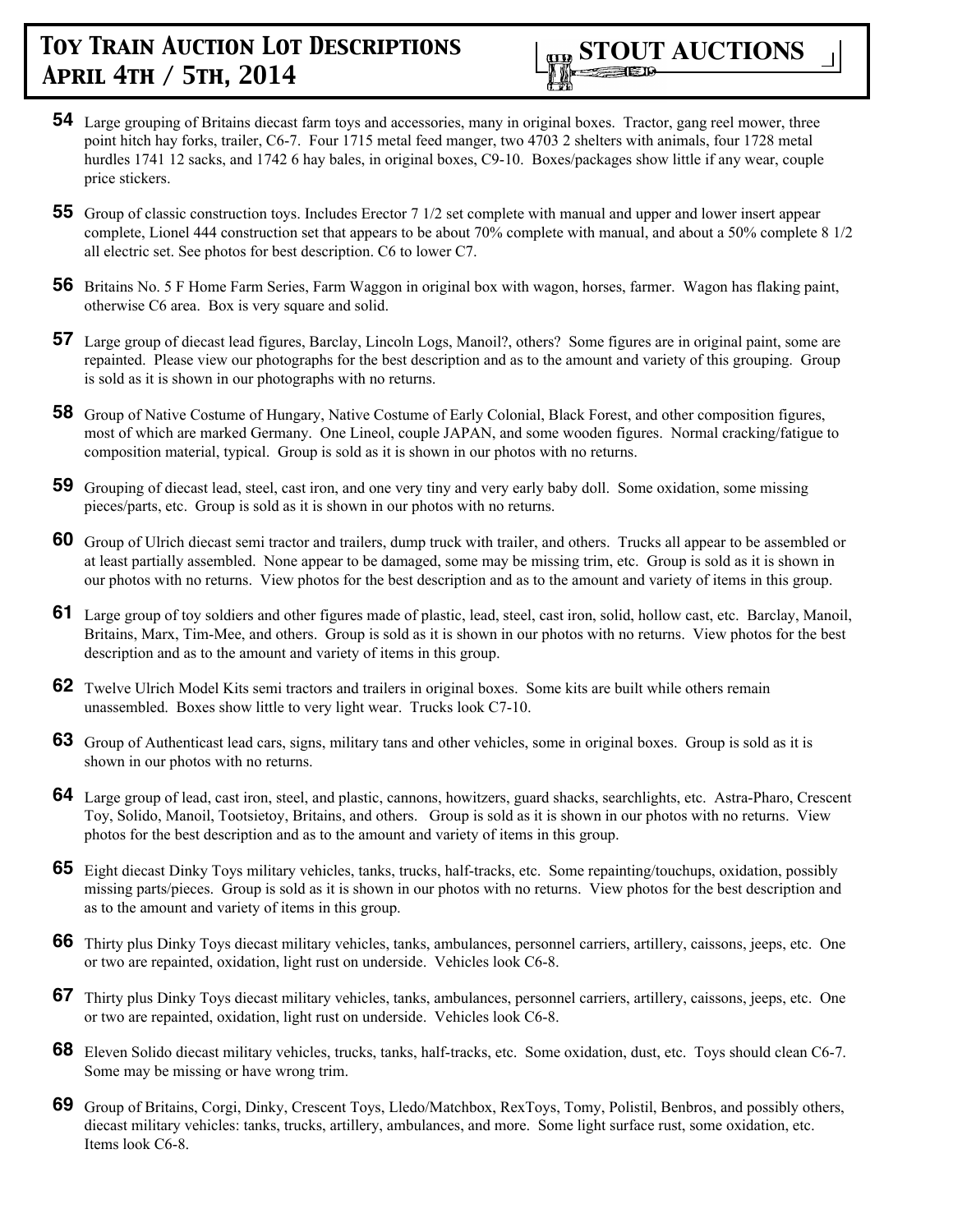

- **70** Tonka, Revell, Model Toys, Gay, Ertl, Hubley, trucks, cars, VW, Bronco, Firetruck, Chevrolet 3100, Cement mixer, Jeep Comanche J20, Heinz 57 Pontiac, etc. Rust, oxidation, missing parts, etc. Sold as is shown in our photos with NO returns.
- **71** Tru-Scale, Crescent Toy, Tootsietoy, Hubley, Ertl, and possibly others. Diecast, plastic, pressed steel tractors and implements. Rust, oxidation, missing pieces/parts, etc. Sold as is shown in our photos with NO returns.
- **72** Tonka pressed steel Allied Moving semi tractor and trailer, earth scraper, dump truck and Linemar pressed steel A&P delivery truck. Rust, missing parts/pieces, etc. Sold as is shown in our photos with NO returns.
- **73** Three Tonka pressed steel trucks and one trailer, rust, oxidation, missing parts/pieces, etc. Included are several cotton bale loads. Sold as is shown in our photos with NO returns.
- **74** Vintage Tonka Jeepster. Has been spray painted red with over spray on wheels and seats. Good restoration candidate. C6.
- **75** Sixteen toy vehicles. Fifteen are Tootsie Toy, one Ambulance is not. This is a General Condition lot meaning we have not graded or examined every item in the lot so the condition will typically vary from C6-7 with the possibility of an item or two in the lot having a lower or higher grade, General Condition lots cannot be returned.
- **76** Britains diecast lead soldiers on horseback and standing and squatting troops. Missing arms, heads, legs, bent legs, etc. Sold as it is shown in our photos with NO returns.
- **77** Corgi, Matchbox, Dinky fire trucks, car haulers, dump... and others. Dinky truck has some custom painting, otherwise trucks look C6 area. Sold as is shown in our photos with NO returns.
- **78** First Gear diecast trucks, Blue Diamond dump truck, Martin Moving, Valley Asphalt semi tanker, and Lakeside Dairy. Trucks have a very small spot of oxidation on tank, some heavy dust on dairy, missing trim on dump, etc.... Group looks C6-8 area and will clean to look better overall. Group is still sold as it is shown in our photos with NO returns.
- **79** Nice group of Dinky Toys diecast farm tractors and implements/machinery, with some loads. One tractor is missing driver. Wheels on green carts are repro. Nice C6-8 lot.
- **80** Nice group of Dinky Toys diecast farm tractors and implements/machinery. Manure spreader, manure wagon, roller, other carts and wagons, loose. Nice C6-8 lot. 308 Leyland 384 tractor in original box and 324 Hay Rake in original box, C8-9. Boxes show light wear, price stickers.
- **81** Group of Conrad and NGZ diecast construction vehicles and fire trucks. Some dust, oxidation, missing trim/pieces. Vehicles should clean to look C6-7. Sold as they are shown in our photos with NO returns.
- **82** Group of diecast trucks and bus, Joal, Lionel, Ertl, and other makers. Missing trim and parts, dirt/oxidation, etc. Group looks C6-7.
- **83** Twenty-one Corgi diecast Corgi cars and trucks in original boxes/packages, C8-10. Most appear to have never been removed. Boxes/packages show very little wear, one shows light wear.
- **84** Huge grouping of diecast construction vehicles, Gescha, Dinky, Shinsei Mini Power, Road Champs, Lit'l Toy, Hot Wheels, Tomica, Schaper Stomper, Britains, Matchbox, and possibly others. Oxidation, heavy dust, missing pieces/trim, etc. Group is sold as it is shown in our photos with NO returns.
- **85** Matchbox, Britains, Tootsietoy, Ertl, Dinky, Caravelle, and possibly others... airplanes and helicopters. Some missing pieces and parts, touchups to paint, dust, etc. Group is sold as it is shown in our photos with NO returns.
- **86** Large group of Lesney Matchbox diecast trucks and cars. Some oxidation on a couple cars/vehicles, some missing wheels, and some touchups/repainting to a couple. Some vehicles look C7-8. Group is sold as it is shown in our photos with NO returns.
- **87** Group of Corgi, Solido, Kinsmart, and other makers, diecast toy trucks and cars. Missing/loose trim, dust, oxidation, etc. Group looks C6-8, still sold as it is shown in our photos with NO returns.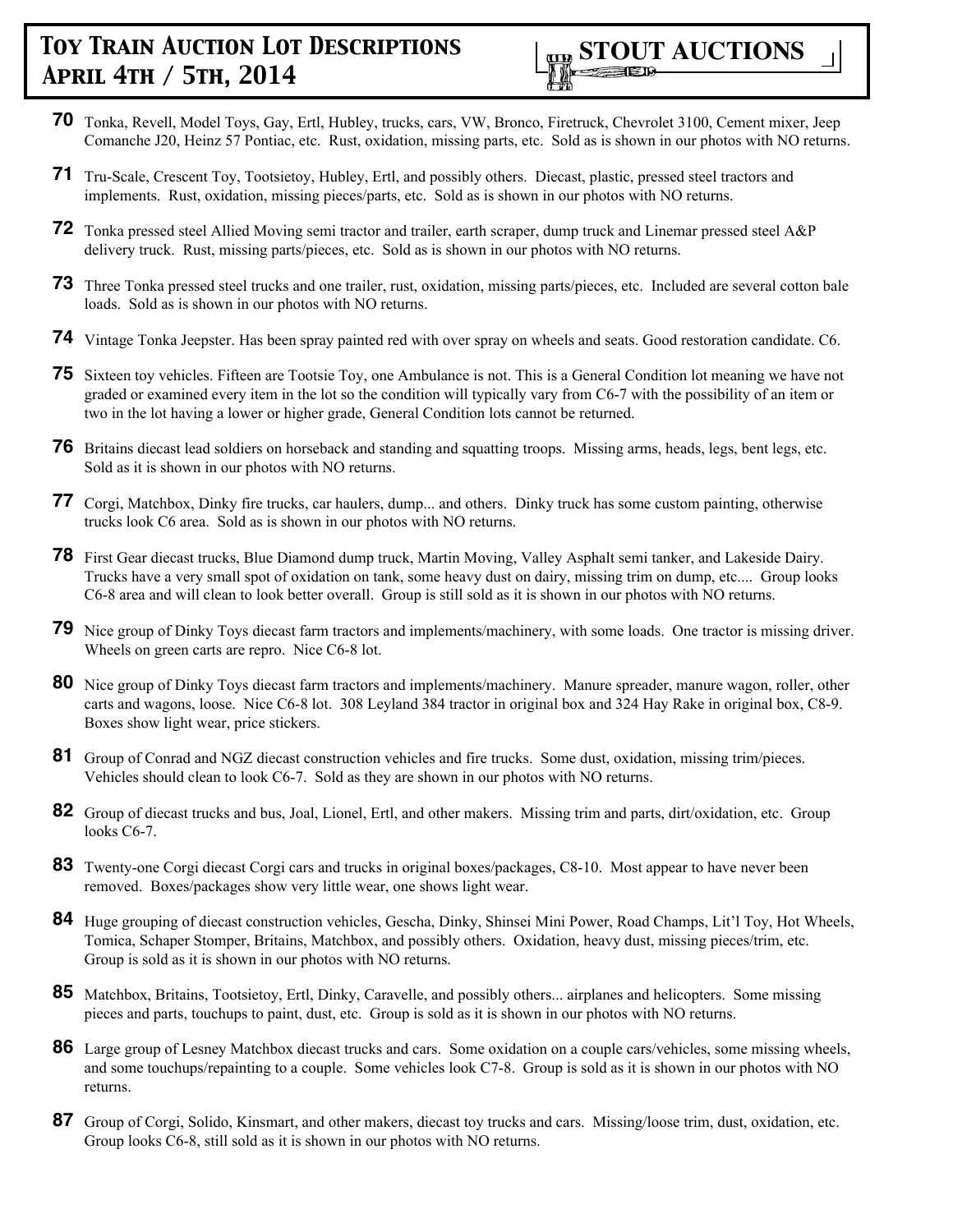- **88** Large grouping of Tootsietoy diecast lead toy cars and trucks... Some are touched up, some are repainted, some appear to be in original paint. Two missing windshields.
- **89** Group of Tootsietoy diecast lead semi trucks and trailers. Some Tootsietoy Dairy, some DOMACO, some Texaco. Some pieces are touched up, some are repainted, some appear to have original paint, some tires are repro. Some repro loads... Group is sold as it is shown in our photos with NO returns.
- **90** Large grouping of various reproduction diecast lead toy cars and trucks. These look like Tootsietoy, Barclay, Manoil and similar.... None are marked, other than words and item numbers on sides. Group looks C6-8, nice grouping for a train layout or a city diorama.
- **91** Group of Tootsietoy diecast lead trucks and a tractor. Some have touchups, some are repainted, some have repro tires, some appear to have original paint. Sold as they are shown in our photos with NO returns.
- **92** Large group of Tootsietoy diecast trucks and cars, twenty-three total. Some are repainted, some have touchups, some appear to have original paint, some reproduction tires.
- **93** Matchbox, Hornby, Lesney, Britains, Sentry Box, and possibly others, diecast signs, newsstands, garages, lifts, Coal/Coke bin/bunker, tire holder, gas/petrol pumps, station hoards/milk cans?, station benches, and more. Empty Sentry Box Series original box for 3 Ton Bedford Lorry Towing 25pdr., box only. Three A-1 Garage Pumps and Sign boxes, one with Unused C9-10 contents. Two No. 4 Accessory Packs boxes, loose contents. This is a very clean and very nice grouping with little wear, C6 to C7+.
- **94** Thirteen lithographed tinplate vehicles, most are Japanese friction, and others. Nine are Japanese friction marked Argo on rear. These are all animated in some form; windows going up and down, windshield wipers wiping, gun shooting, meter running, etc. Neat cars. Japan friction. Unmarked painted tinplate 30's auto. Japan painted tinplate 20's auto. Modern lithographed tinplate sea plane Dornier 18, marked ZZ Germany.
- **95** Diecast Lesney Matchbox trucks and steam shovel with some original boxes. Two No. K-5 Racing Transporters missing tires. Major Pack No. 4 steam shovel, No. 50 DAF Girder truck, No. 29 Fire Pumper Truck, and Models of Yesteryear No. 4 Sand and Gravel Supplies Lorry, in original boxes. Vehicles range from transporters C6 area and 29 has some oxidation C6 area to C8-9. Boxes show moderate wear to missing flaps.
- **96** Group of Lesney Matchbox plastic buildings and Build A Road set. No. BR-1 set looks to be complete and looks C8-10. Three loose plastic buildings, two garages and a fire station, may or may not be complete and therefore they are sold as they are shown in our photos with NO returns.
- **97** Group of horse drawn items, Britains wagon with Swiss herald, drivers and coachmen. Three Britains adjustable length trailers. Made in England covered wagon. Manoil/Barclay? Grade A Milk wagon. Wend-Al Toys horse and horse drawn sickle bar. Two composition cows included. Group looks C6 area with some casting issues to adjustable wagons, etc. Group is sold as it is shown in our photos with NO returns.
- **98** Group of Tootsietoy diecast lead toy cars, trucks, race cars, fire trucks, tow truck, steam roller, travel trailer, and other vehicles. Some are repainted, but few. Group overall looks C6-7 area. Sold as it is shown in our photos with NO returns.
- **99** Huge group of Hubley, Tootsietoy, Dinky, Winross, Lone Star, Solido, Corgi, Matchbox, Marklin, Ralstoy, and others, diecast toy cars and trucks. Some repainted, some touched up, some oxidation, some missing parts and pieces, etc. Entire group is sold as it is shown in our photos with NO returns.
- **100** Nice group of Tootsietoy diecast lead military vehicles and weapons. Some are repainted and some are in original paint.
- **101** Group of Lledo Models of Days Gone diecast toy vehicles, fifteen loose and two in original boxes. Loose toys should clean to look C7-8. Boxes/packages show no wear.
- **102** Large grouping of various diecast toy vehicles, Rio, Brooklin Models, Solido, Ertl, Nostalgic Miniatures, Gescha, and others. Cars and trucks look C6-8 area with some missing trim, dust, oxidation. Sold as lot is shown in our photos with NO returns.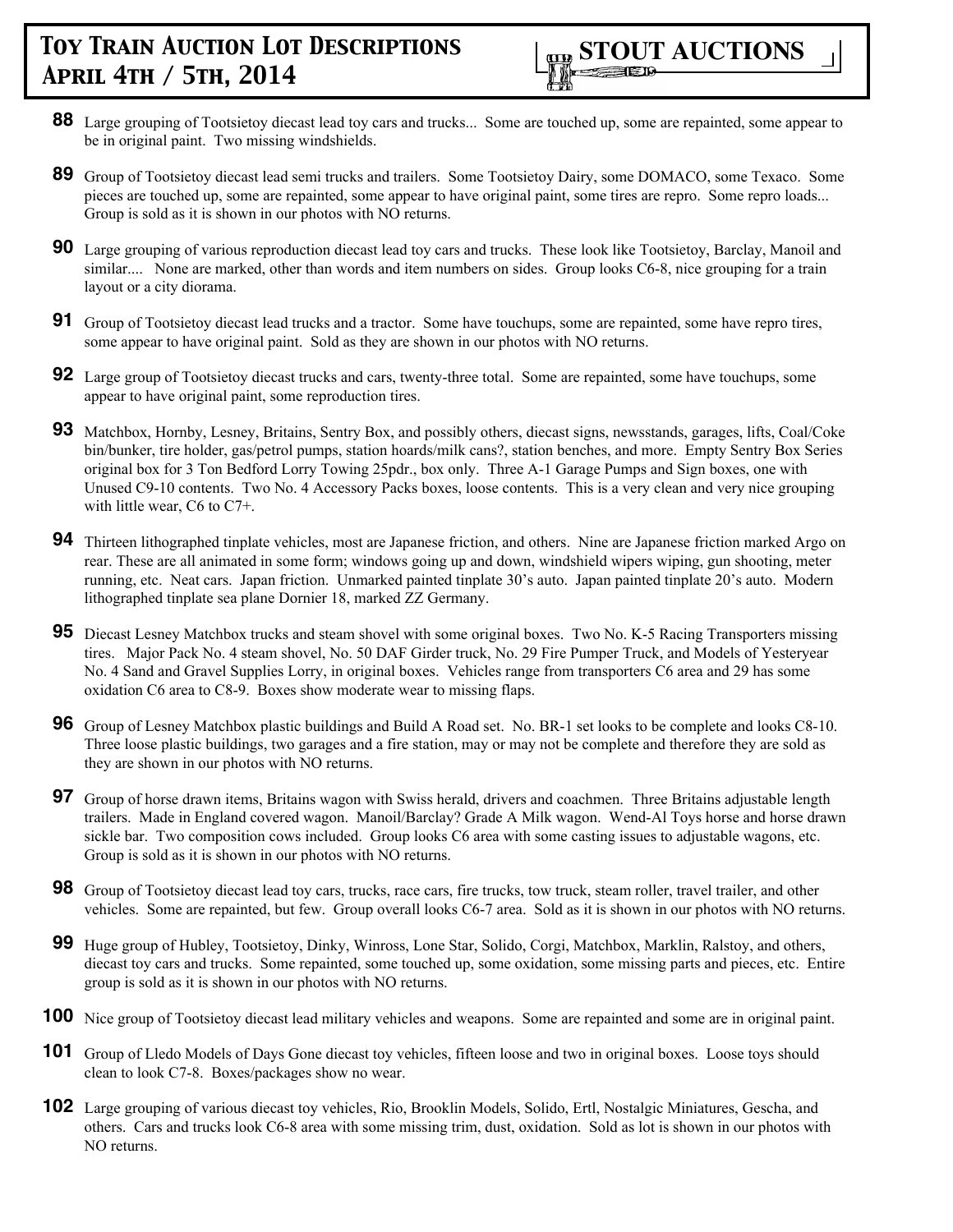

- **103** Huge group of Matchbox diecast trucks, cars, busses, tractors, fire trucks, etc. Group has dust, missing trim, etc., still looks C6-8. Sold as it is shown in our photos with NO returns.
- **104** Huge group of Matchbox diecast trucks, cars, busses, tractors, fire trucks, etc. Group has dust, missing trim, oxidation, etc., still looks C6-8. Sold as it is shown in our photos with NO returns. One Y-13 1911 Daimler OB with very light wear included, no torn or missing flaps.
- **105** Twenty-four Dinky Toys diecast toy vehicles, cars and trucks. Some are repainted, some appear to be in original paint. Group looks C6-7, sold as they are shown in our photos with NO returns.
- **106** Group of twenty-nine Dinky Toys diecast toy vehicles, cars, trucks, jeep, ambulances, and other vehicles. Some are repainted, some have touchups, some appear to be in original paint. Group looks C6-8. Group is sold as it is shown in our photos with no returns.
- **107** Huge group of Dinky Toys diecast vehicles, cars, busses, semi tractor trailer, crane, fork lifts, steam rollers, 716 Westland-Sikorsky S.51 helicopter in OB, and more. Some trailers are missing wheels, some oxidation, missing parts/trim, some touchups some repaint, etc. Most of group looks C6-9. Sold as it is shown in our photos with NO returns.
- **108** Group of diecast toy construction vehicles made by Matchbox, Corgi, Mercury Toy, Husky, Shinsei, and possibly others. Some cranes have damaged or loose booms and rigging. Some oxidation, some missing trim, etc. Lot is sold as it is shown in our photos with NO returns.
- **109** Group of Schuco and Busch diecast toy cars, some in original packages, C7 to C9-10.
- **110** Large group of diecast toy vehicles, trucks, cars, busses, etc. Corgi, Siku, Tomica, Solido, Sabra, Ertl, Lindeberg, Husky, Budgie, Lesney, Monogram, E.F.E., and possibly others. Some missing pieces and parts, oxidation, dust, etc. Most of lot looks C6-8. Group is sold as it is shown in our photos with NO returns.
- **111** Group of diecast motorcycles, some with side cars. Matchbox, Maisto, Bandai, and others. Yamaha TX750, Kawasaki, Mattel, Lesney No. 50... Missing trim and parts, dust, oxidation, etc. Some original packages, little to mild wear.
- **112** Nice group of diecast, hollow mold, slush cast toy cars, trucks, steam roller, etc. Soem are repainted, some may have reproduction wheels, some appear to be in original paint. Cars overall look C6-8. Group is sold as it is shown in our photos with NO returns.
- **113** Group of diecast and pressed steel toy vehicles, some in original packages, C6 to C9-10. Britains 4708 and 4709 Farm Builder sets in OB, LV601 open sports car in OB, disc harrow, roller, Fordson tractor, empty WV/604 Fordson tractor box, Musedozer No. 9535 in OB. Marx electric lightrucks in original package. Empty Marklin 8012 box.
- **114** Plastic Dinky Toys, Siku, and Ideal buildings, Service Station, Garage. Group is sold as it is shown in our photos with NO returns.
- **115** Grouping of beer advertising and more. Stroh's plastic beer truck and surround. Miller Beer, January 1987 wooden beer barrel paper weight. Five large hollow two piece wooden barrels. Fox Head 500, two Gettelman, and a Pabst miniature glass beer bottles. Lot is sold as it is shown in our photos with NO returns.
- **116** Large grouping of various diecast trucks, cars, campers, and more. Tekno, CIJ France, Yonezawa, Siku, Lone Star, and others. Trucks, cars, ambulance, fire trucks, camper trailers, and more. Boat is plastic. Most vehicles look C6 area. Group is sold as it is shown in our photos with NO returns.
- **117** Small grouping with a nice amount of fence sections. Diecast Manoil sections, a few plastic/rubber Blue-Box Toys sections, plastic/rubber Britains sections, and spot welded metal wire fence sections. Lot is sold as it is shown in our photos with NO returns. Wire fence sections have a Zoo or Park look to them.
- **118** Group of mostly diecast lead/soft metal toys, some plastic, some cast iron, etc. Railroad signals, street signals, street signs, and more. Most of group looks C6 area or slightly better. Group is sold as it is shown in our photos with NO returns.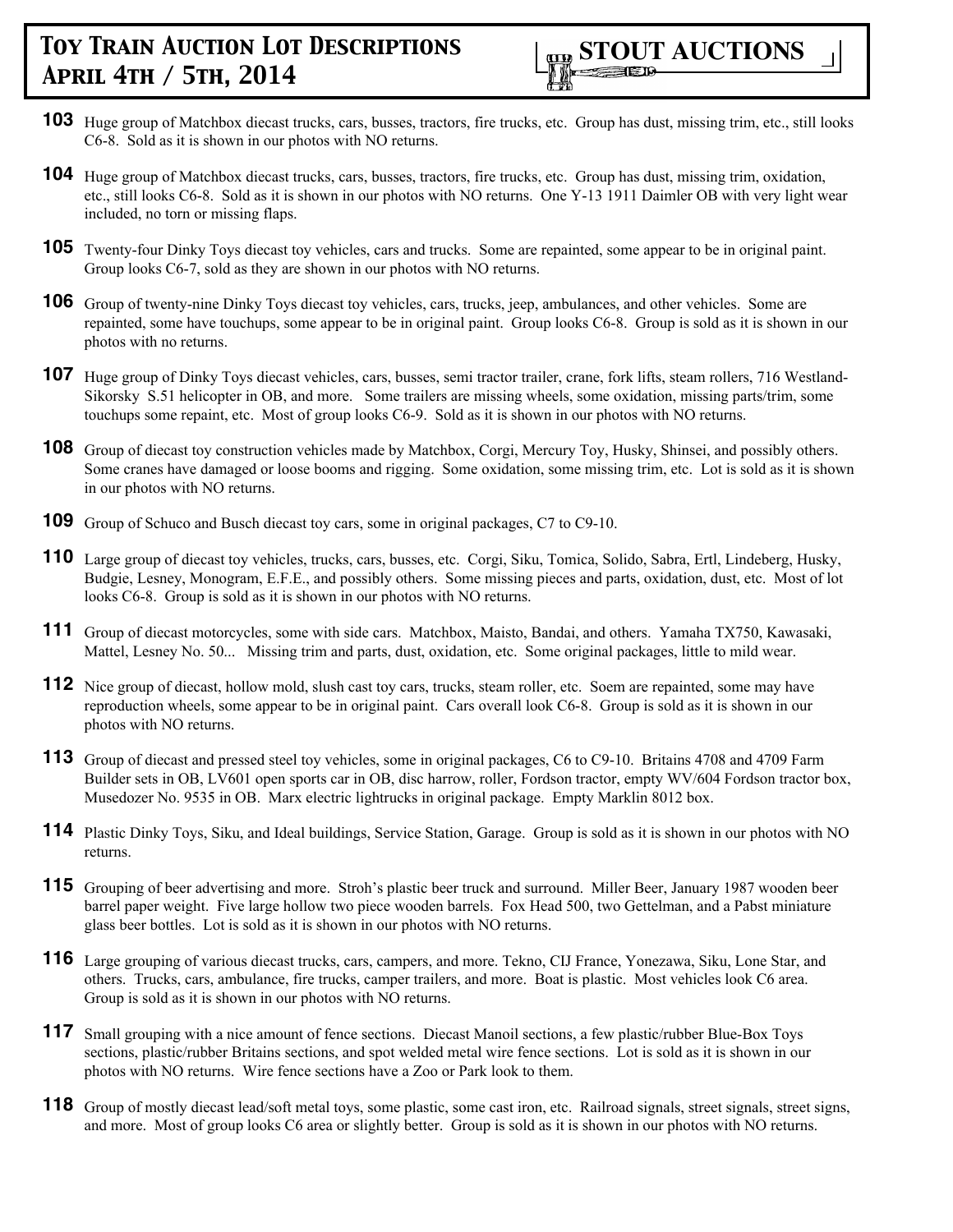- **119** Large group of diecast and plastic road signs and street signs. Some look European. Group is sold as it is shown in our photos with no returns.
- **120** Large grouping of mostly diecast Dinky Toys road signs and signals with two 756 double arm lamp standards in OB. Group is very nice and clean with little wear, couple signs/signals are broken. Group looks C6 to C8. Sold as it is shown in our photos with no returns.
- **121** Group of diecast signs, gas pumps, bus, etc. Tootsietoy gas pump, Greyhound bus, and gas pump. Authenticast signs. Wee World series No. K 64 1/2 doz. Garage Signs in original box. Group of people, lamp posts, newsstand, etc. that may or may not be HO or OO gauge compatible. Nice C6 grouping, Wee World signs look C9-10 and box shows a little very light wear. Group is sold as it is shown in our photos with NO returns.
- **122** Four Road Champs, one Racing Champs, three Corgi diecast toys. Toys are new, packages are ruined. Sold as they are shown in our photos with NO returns.
- **123** Group of diecast toy semi tractors, trailers, and other delivery trucks. American Highway Legends AHL, Winross, Matchbox, Ertl, Lionel, Shinsei Mini Power. Some missing pieces/trim, loose pieces, missing wheels, etc. Grouping is sold as it is shown in our photos with NO returns.
- **124** Nice large grouping of modern diecast and tinplate garage/service station type items for a layout/diorama with diecast toy cars. Group looks C7 to C9-10. Sold as it is shown in our photos with NO returns.
- **125** Three cast iron vehicles; Arcade cast iron No. 3 Fageol passenger/touring bus, approximately 8 inches long, nicely restored. Cast iron Twin Coach city/passenger bus 5 inches long with steel wheels. Appears to be in original paint. Unmarked except for Twin Coach. A.C. Williams cast iron Take-Apart roadster coupe convertible automobile. Car may or may not be original paint. Tires have flats and cracks. Approximately 4-3/8 inches. Group is sold as it is shown in our photos with NO returns.
- **126** Group of Gama, Corgi, and Dinky Toys diecast toy vehicles, some in original boxes/packages. Dinky diecast toy vehicles, 286 Ford Transit Fire Appliance truck in original package. 285 Fire Service Merry Weather Marquis Fire Tender truck with ladders. Dinky Toys Range Rover Fire Service truck. Dinky fire truck with ladder. Trucks all appear to be in original condition with a little oxidation on ladders and such. Corgi Major Toys 1109 Bristol Bloodhound Guided Missile on loading trolley in original box and a second trolley. One missile with melted nose. One trailer has some paint splotching and other has some tire splits. Box shows some mild wear, taped corner, fairly square and solid. Gama 3546 Magirus Deutz DL 23-12 aerial ladder fire truck diecast toy truck, Made in Western Germany. Appears to be in original paint and tires. Group is sold as it is shown in our photos with NO returns.
- 127 Dinky Toys diecast cars, 24V Buick Roadmaster and 24K Simca Chambord in original paint, Simca has original tires with flats and splits, and Austin Healey with windshield (cracked). Car has original paint. Tires don't match. Group is sold as it is shown in our photos with NO returns.
- **128** Group of cast iron and resin cast advertising pieces and such.

Child's sad iron with handle, A-Best-O No. 602 Sad Iron, in original condition. Second is mostly cast iron with wooden handle, unmarked. Large sad iron measures approximately 3-3/4 inches long across top of handle and is approximately 3 -2/4 inches tall.

Five Keen Foundry cast iron/steel puppy dog paperweights measuring approximately 1-5/8 inches tall. All appear to be in original condition.

Batesville casket desk top paperweight modern heavy, decal on end. Metallic composition, cast white metal? Nonmagnetic, probably resin cast and painted. Measures approximately 5-1/4 inches long. Group sold as it is shown in our photos with NO returns.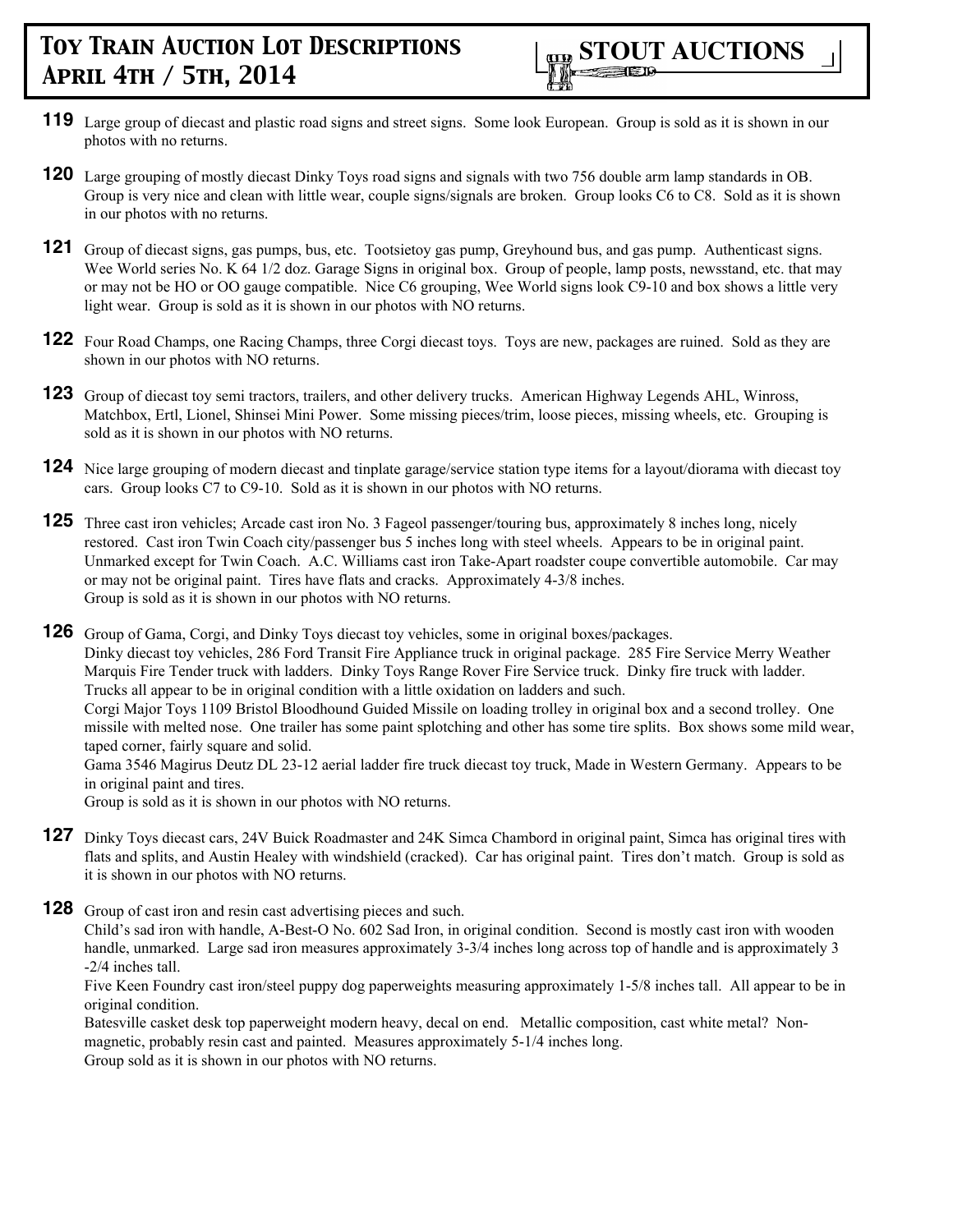

**129** Group of children's toys, some in original boxes/packaging. Strombecker Deluxe true scale Play Furniture 94-325 Bathroom, missing one piece. CTW Sesame Street Ben Cooper Oscar the Grouch child's Halloween costume, No. 713. Tiny Tot (3-5). All vinyl, exclusive of ornamentation. Mask has an inch long crack/split at top, staples at one mount. Costume has some storage grime, one small tear, mask has detached strap and no metal ends. Box lid has torn and missing cellophane, light wear. Diecast lead Britains soldiers, some with moveable arms. Some lead soldiers that look like Chinese, some marked made in Japan. Howitzer cannon is marked Japan. Some soldiers look repainted, some are damaged/missing parts. Group is sold as it is shown in our photos with NO returns. **130** Group of mixed diecast cars and trucks, Manoil, Corgi, Tekno, Budgie, and Lone Star. Diecast lead toy cars, Manoil No. 708 convertible coupe and lumber? truck. Original played with condition with original tires and paint. Car measures approximately 4-3/4 inches long. Corgi Toys E Type Jaguar silver/chrome diecast race car in original finish and tires. Light wear. No flats or splits. Tekno Made in Denmark diecast toy Volkswagen Beetle, original paint and tires. Roof is repainted. Corgi Toys diecast Chevrolet Corvette Sting Ray, 1963 split rear window (split has been removed). Original paint and

tires.

Diecast Corgi Juniors 007 Lotus Esprit futuristic automobile toy, original paint and tires.

Diecast Budgie Models No. 57 REA Express Parcel Delivery Van, original paint and tires, little wear.

Diecast Lone Star Tuf-Tots Citroen 1:86 number 2 race car with windshield and driver, original paint and tires. Race car with tow hitch?.

Group is sold as it is shown in our photos with NO returns.

- **131** Two Matchbox Models of Yesteryear display cases full of cars, cases are dated 1969. Cars should clean C7 to C9-10. Y-8, Y-14 , No. 15, No. 11, No. 10, Y-6 & Y-7, No. 2, Y-8, Y-1, Y-13, Y-6, Y-13, Y-8, Y-2, Y-13, Y-12 in one case, Y-13, Y -7, Y-14, Y-7, Y-14, Y14, Y-14, Y-13, Y-11, No. 16, No. 6101, Y-15, Y-15, No. 10, Y-5, Y-5 in other case. One case includes original string tag.
- **132** Model Power postage stamp, 1/100 scale historically accurate WWII type planes from all different nations. Lot includes stock #'s 5331, 5335-1, 5340-1, 5342-2, 5347, 5350-1, 5351, 5352, 5354, 5354-1, 5355, 5356, 5359, 5361-1, 5362, 5364, 5365-1, 5393, 5395 and 5398-1. Each package is like new and unopened.
- **133** Model Power postage stamp, 1/100 scale historically accurate WWII type planes from all different nations. Lot includes stock #'s 5332, 5334, 5336-1, 5339, 5343-1, 5349, 5349-1, 5357-1, 5376-1, 5405, 5407, 5431, 5435, 5439 and 5821 which is from the Airline Collection and not a WWII plane. Each package is like new and unopened.
- **134** Model Power postage stamp, 1/100 scale historically accurate WWII type planes from all different nations. Lot includes stock #'s 5333, 5388, 5388-1, 5401, 5401-1, 5402, 5402-1, 5403, 5403-1, 5408, 5410 and 5558. All packages are like new and unopened.
- **135** Three old pressed steel Wyandotte airplanes in played with condition with paint loss and surface rust. The defense bomber is missing the bombs but still has the hooks intact to hold them. the decal is complete on one wing and half gone on the other. The two smaller planes have a lot of wear and one is missing two wheels and the rear stabilizer. Lot is sold as shown in photos.
- **136** Plane has paint chipping as well as surface rust and dust. Decals are almost complete on both sides and the plane has all of its wheels and propellers.
- **137** Six Matchbox National Aviation Hall of Fame collection lot including: Lockheed P-38 Lightning / Robin Olds, North American P-51D Mustang /John C. Meyer, Grumman F6F-5 Hellcat / David McCampbell, Supermarine Mk1a Spitfire / William Dunn, Curtiss P-40E warhawk / Claire Lee Chennault and Chance Vought F4U-1A Corsair / Marion carl. All planes are mint in like new boxes that have never been opened.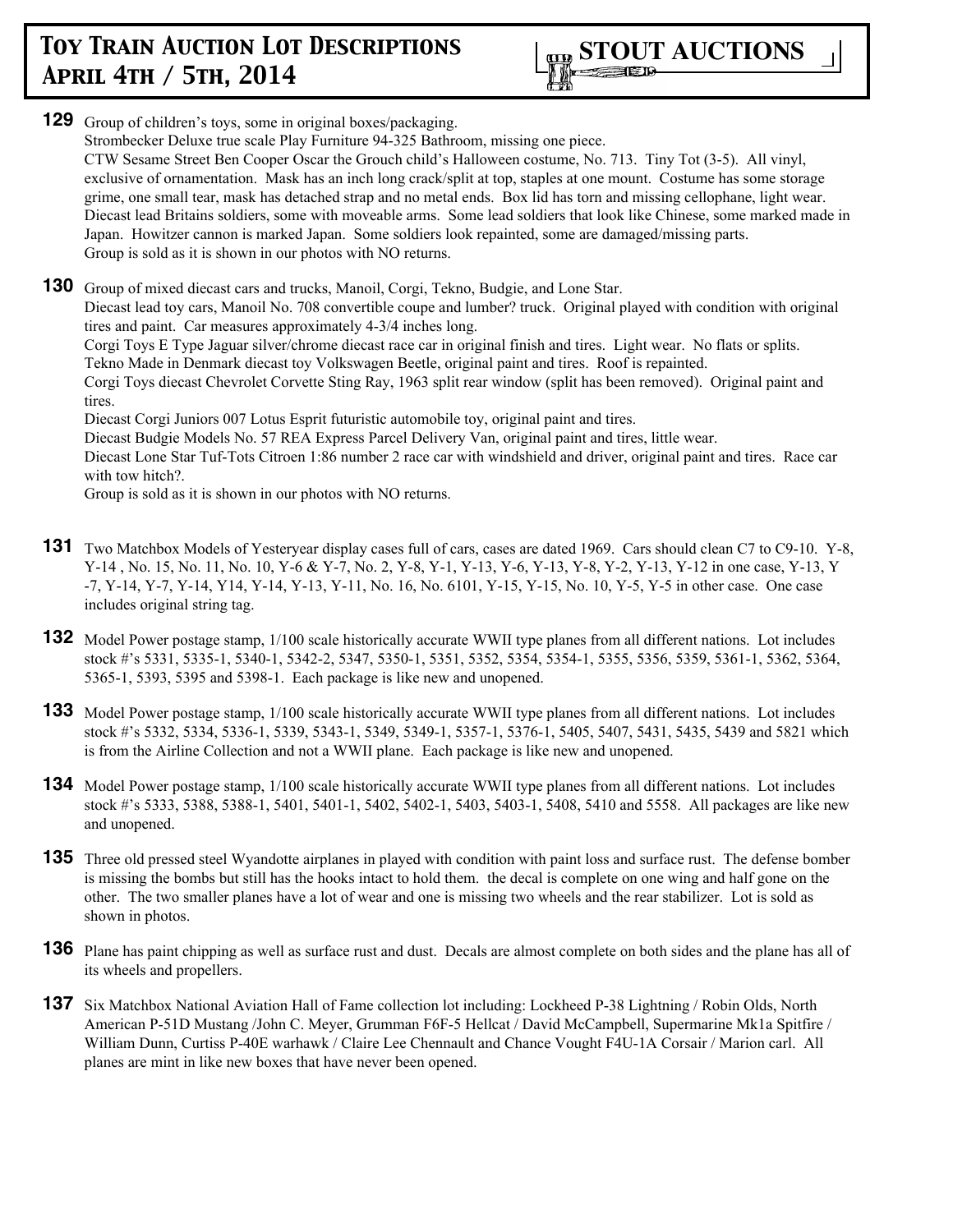

- **138** Three Matchbox National Aviation Hall of Fame collection lot including: Lockheed P-38 Lightning / Robin Olds, two Grumman F6F-5 Hellcat / David McCampbell. The lot also includes eight other Matchbox collection airplanes including: Messerschmitt Bf 109G, Focke-Wulf Fw 190, Mitsubishi A6M5 Zero, Supermarine Mk II Spitfire, P-40E Warhawk, Republic P-470 Thunderbolt, North American P-51D Mustang and Second Lieutenant Frank luke Jr SPAD XIII. All planes are mint in like new boxes that have never been opened.
- **139** 21st Century Toys Classic Aircraft lot of 9 packages containing 12 total aircraft including: four F6F-3/5 Hellcat, A6M3 Zero type 22, A6M2 Zero Type 11/21 in single packs as well as two packs including SBD Dauntless / A6M2 Zero Type 11/21, P-51d Mustang / Messerschmitt Me-262A and F6F-3/5 Hellcat / Nakajima Ki-84 Hayate. All packages are unopened and like new to slightly crushed.
- **140** This plane has some rust on one wheel as well as a bit of rust on one of the guns as well as minor scratches and paint loss. Needs new flints for the sparking action.
- **141** Fantastic condition with little to no paint wear but there are a few small scratches. The lithos are very bright with vintage period graphics. Toy graded conservatively at C-7.
- **142** 19 unopened packages of various aircraft from the 20th century. Lot includes: Ertl -Force One F-16 Falcon, Force One F-14 Tomcat, Stealth F-19 and Jet tran DC-9 Series 30. Corgi- Battle of Britain Spitfire 49001, Pioneers of Flight Kitty Hawk & Spirit of St. Louis, Fighter Scramble Messerschmitt & P-38, Fighting Machines B-25, B-52 and Japanese Zero. Zee- WW II Fighters action gift set, Super Dyna-Flites Stealth fighter and bomber. Matchbox- Cadbury Crunchie Flying Circus. Micro Machines- National Geographic #4 Space Pioneers & #5 Wings of World War II. Road Champs- B-29 Superfortress and Douglas C-47. All packages are unopened but range from like new to very good in condition.
- **143** Big lot of collectible tin toys made in China. Lot to include :

Schylling- Zeppelin, Horse Race, two Mechanical Delivery Trucks (Lucky Lindy Cream Soda & Homerun Chewing Gum), Rail Zeppelin and Felix the Cat Speedboat.

Kovap- Cableway and Autobus.

Unmarked- two Standard Friction Sedans, two Training Planes (one with no box), Motorcycle with Sidecar, Friction Sedan, Pop-Pop Boat, wind-up Airplane and cars tin toy (no box) and Friction Volkswagen.

All toys are like new in original boxes and have never been played with but may have been displayed.

- **144** Lot of nine Chinese made tin toys to include: Unmarked set of 4 miniature biplanes, St. john Shanghai Biplane Fighter, Three Avion friction airplanes, Schylling Explorer wind-up sea plane, Gearbox 1/5000 Sopwith camel, Xonex 1/3 scale Model Spitfire and wind-up Elephant on Trike with ball (no box). All toys are like new with nice boxes.
- **145** Mint in box paya reproduction 1927 Seaplane. Reissue #2720 of 5000. Includes color catalog of the reproductions offered by paya. Box and paperwork included are mint.
- **146** Super nice plane with a wingspan of 24 1/2 inches and fuselage is 20 1/4 inches long. Great shape with minor scratches from careful play. Graded conservatively C-6.
- **147** Nice old Linemar battery operated American Airlines DC 7 with average play wear including minor dents, paint loss and scratches. Clean battery compartment and no broken propellers but the rear rubber wheels have some dry rot. It has not been tested to see if it will operate. Graded C-5 overall.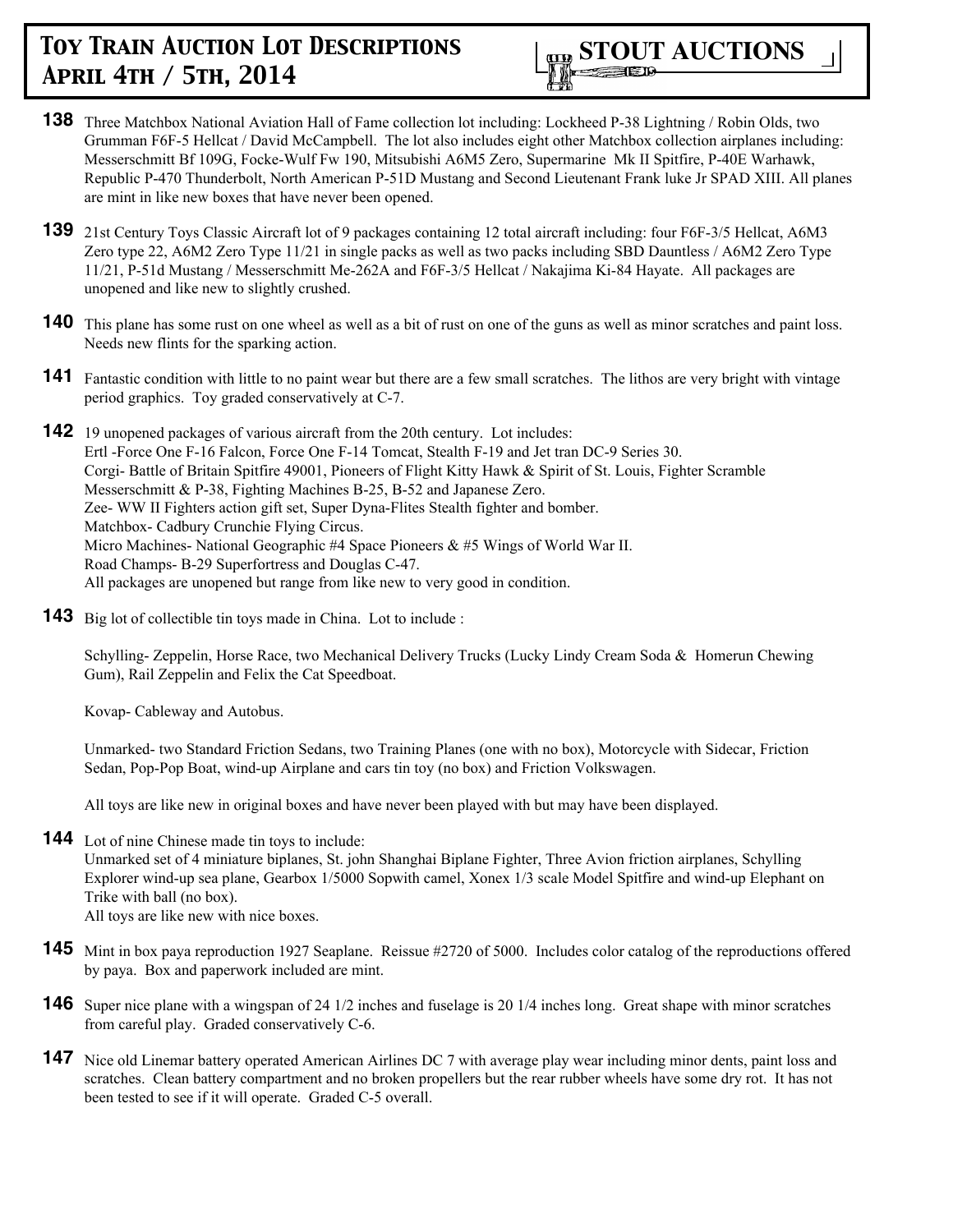

- **148** Japan tin TWA jet in nice shape with minor scratches and some paint discoloration next to ON/OFF switch. It takes batteries to possibly illuminate lights but it may actually have an electric motor. Also included is a Son Ai Toys F-14A Tomcat tin battery operated jet in excellent condition in a damaged original box.
- **149** Large lot of modern diecast cars and trucks ranging from 1/64 scale up to 1/43. Lot includes: 20 MOC Hot Wheels from late 1990's to early 2000's.

6 MOC modern era Johnny Lightning cars from the early 2000's.

- 3 MIB Elicor vintage vehicles.
- 3 MIB Solido vintage vehicles

7 various MOC cars from Matchbox, Racing Champions, Winners Circle, Corgi and Muscle Machines.

Lot also includes 16 loose die cast cars from various modern manufacturers. Most blister cards are warped or creased but a few are nice.

- **150** Lot includes Schylling Tin Speedboat x 3, New York Express, chrome plated Streamliner three-car train, and Aluminum Airship. Also includes Chinese made Duck on Bike, Double Decker Bus, Elephant on Bike, Xonex Spacebus, Tin Climbing Monkey and GORT a tin windup robot toy. All are like new in nice original boxes.
- **151** Lot includes paya Red Racer #2, European Street Trolley Green, Santa Fe Francisco cable Car wind up, Taxi Red Classic 1929, Motorcycle with Side Car, Double Decker General Onmibus and Tin Limousine. Other toys made by other manufacturers include Curtiss Tin Biplane with detached wheels, Dunlop-Cord Motorcycle, Skyexpress tin Rocket, Melbourne City Circle Tram, Champion Midget Racer #5, Champion's Midget Racer #8, friction passenger Plane, Avion Airplane, tin spinning airplanes toy (no box) and Kovap Hawkey 1924 Type C and Hawkey type E Feuerwehr 1924. All toys are in very good to like new condition with nice original boxes. Some were never removed and some have dust from being displayed.
- **152** Reproduction pressed steel Little Jim Playthings airplane. The plane does have some paint issues on the top of the wing and on one wheel. The decals look nice too. The plane is 21 1/2 inches long with a 22 /34 inch wing span.
- **153** This plane has been repainted and looks really nice with an original propeller but attached with newer hardware. There are a couple small dents in the wing but it displays very nicely and the decals look really nice. The plane is 22 inches long with a 22 1/2 inch wing span.
- **154** Mint in box Japanese Zero fighter by Leadworks, made in japan. Box is in great shape as well.
- **155** Nine vintage 1:72 scale, made in Italy, Edison Air Line H.F. biplanes in original plastic cases. The lot includes Ansaldo A. 1 "Balilla" 1917, Aviatik D.I "Berg" 1917 (broken wheel), Ansaldo Sopwith "Baby" 1916, two- Hansa Brandengurg D. I 1916, R.A.F. S.E. 5a 1917, Spad S XIII 1917, Maachi Nieuport 11 "Bebe" 1916 and Maachi-castoldi M.C. 1932. All of the planes appear to be in excellent to like new unless otherwise noted.
- **156** Four Enesco Vintage Airlines cast iron replica airplanes in original boxes. Includes two small fighter airplanes, one larger fighter airplane and a sea gull airplane. All are like new in original box.
- **157** All original plane with some scratches and paint loss as seen in the pictures. The rear wheel is missing as well as the mechanism in the cockpit to turn the propeller. The decals are all original and one side has a wavy decal as seen in pictures. 21  $1/2$ " long x 22  $1/2$ " wing span.
- **158** All original with no missing parts unless you are considering the light bulbs on the front of the wings. This one was set up with lights and an open battery compartment. There are signs of play wear with scratches and missing paint along with very minor surface rust but appears to retain all of the decals. 21 1/2 " long with 21 1/2" wing span.
- **159** All original with scratches, paint wear and minor surface rust as seen. Most of the decals are flaking but the two on the tail are very nice. The spring is missing that turns the propeller but otherwise complete. 24  $1/2$ " long x 23  $3/4$ " wing span.
- **160** Tin lithographed clockwork airplane marked Made in Germany, unknown manufacturer. Plane has a removable wing and is equipped with battery operated lights (not sure where the battery goes). The clockwork mechanism is damaged and does not work. The lithographs are slightly faded but still a very nice airplane. 15 1/2" long x 16 1/4" wing span.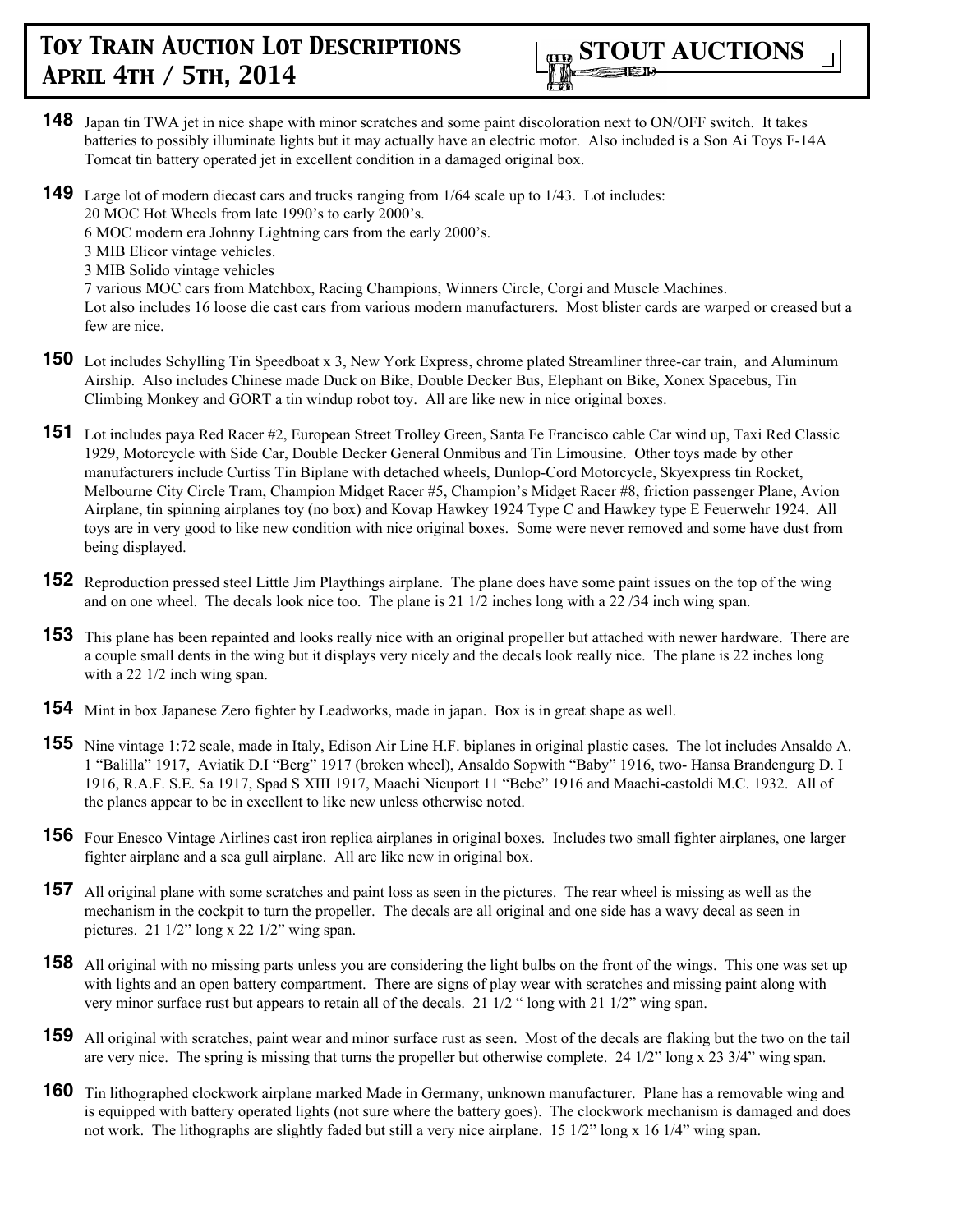

- **161** Tin lithographed with minor scratches and blemishes but no missing parts. One of the drive springs for a propeller is broken but the other three work nicely. 14 1/2" long x 19 1/4" wing span.
- **162** Tin lithographed with minor scratches and blemishes. The front and rear wheels and mounts are missing and the friction mechanisms don't work very well or will need some maintenance before they do. 14 1/2" long x 19 1/4" wing span.
- **163** Tin clockwork airplane missing propeller with broken mechanism. The stamped paint over what seems to be a galvanized finished looks nice but there is surface rust on top and underneath but all original. The plane measures 12 3/4" long with a 13" wing span.
- **164** All three planes are complete but the wheels have issues on the two larger planes with dry rot and small chunks missing from the center so that the wheels do not stand vertical. All three have play wear including missing paint, small scratches and minor surface rust. large planes are 9 3/4' long with a 12 3/4" wing span. Smaller plane is 7" long with a 9 1/2" wing span.
- **165** Both airplanes exhibit play wear and paint loss as well as surface rust. Both are complete with all propellers and wooden wheels. 9" long with a 13" wing span.
- **166** Both planes are complete but the small red plane has been repainted. The larger plane has some paint wear but no rust and is very clean. Small plane is 6" long with an 8 1/2" wing span, larger plane is 7 3/4" long with a 10 3/8" wing span.
- **167** Lot of two pressed steel and one tin toy airplane. The large plane is faintly marked "The Airliner" on both sides of the fuselage. It appears to be complete with original paint and had surface rust buffed off of the belly. The other two are missing parts and paint but may have parts that could be used. The large plane is 10 1/4" long with a 14 1/2" wing span.
- **168** Marx Strato Airlines Stratoliner with nice lithographs with very minor play wear or litho loss. Both friction propellers work perfectly. The plane is 13 1/2" long with an 18 1/4" wing span.
- **169** Early version of a popular Marx toy. Unfortunately, there is a small area of repainting on the left side directly on the number 47. It appears that about half of the 7 and part of the 4 were repainted. it was done nicely but is obvious to the discerning eye. there are small scratches and paint wear with a few small spots of surface rust. Clockwork works properly but isn't very strong.
- **170** Repainted but original parts although red cockpit is very likely a modern add-on. Missing the wire spring that turns the propeller. There are a few minor dents but really nice otherwise. Plane is 23 3/4" long with a 26 1/2" wing span.
- **171** Plane is all original but missing wiring to the battery operated lights on the wings. Considerable fading to paint on wings and heavy scratches as seen with mainly intact decals. There are a few small dents but overall very structurally sound. Plane measures 21 1/4" long with a 21 1/2" wing span.
- **172** Brass Tag Toys of Huntsville, AL with serial number 0112 underneath. Toy is basically mint and unplayed with but was displayed and will need some cleaning but no wear otherwise. Plane is 24" long with a 22 1/2" wing span.
- **173** Nice all original tin wind-up with fantastic lithographed wing and pilot. Minor play wear, a few scratches and a couple minor bent edges but overall a really nice old toy. Plane is 8" long with a 6 7/8" wing span.
- **174** Plane is all original and appears to be complete. Lots of paint wear with minor surface rust but lithographed tail section is nice. Plane is 19" long with an 18" wing span.
- **175** Plane has many scratches and paint loss but is free of dents and has no missing parts. Plane is 12 1/4" long with an 18" wing span.
- **176** Nice all original airplane with some scratches and paint loss as seen. Missing whatever drive band was used to turn the three propellers. There is considerable surface rust on the tail but still readable. Plane is 17 1/2" long with a 21 3/4" wing span.
- **177** Ertl plane is mint in box, never removed. Hubley planes are from three different eras. Newest plane was likely repainted and is the exact same mold design as the Ertl plane. The next older one is missing the canopy with a lot of paint wear.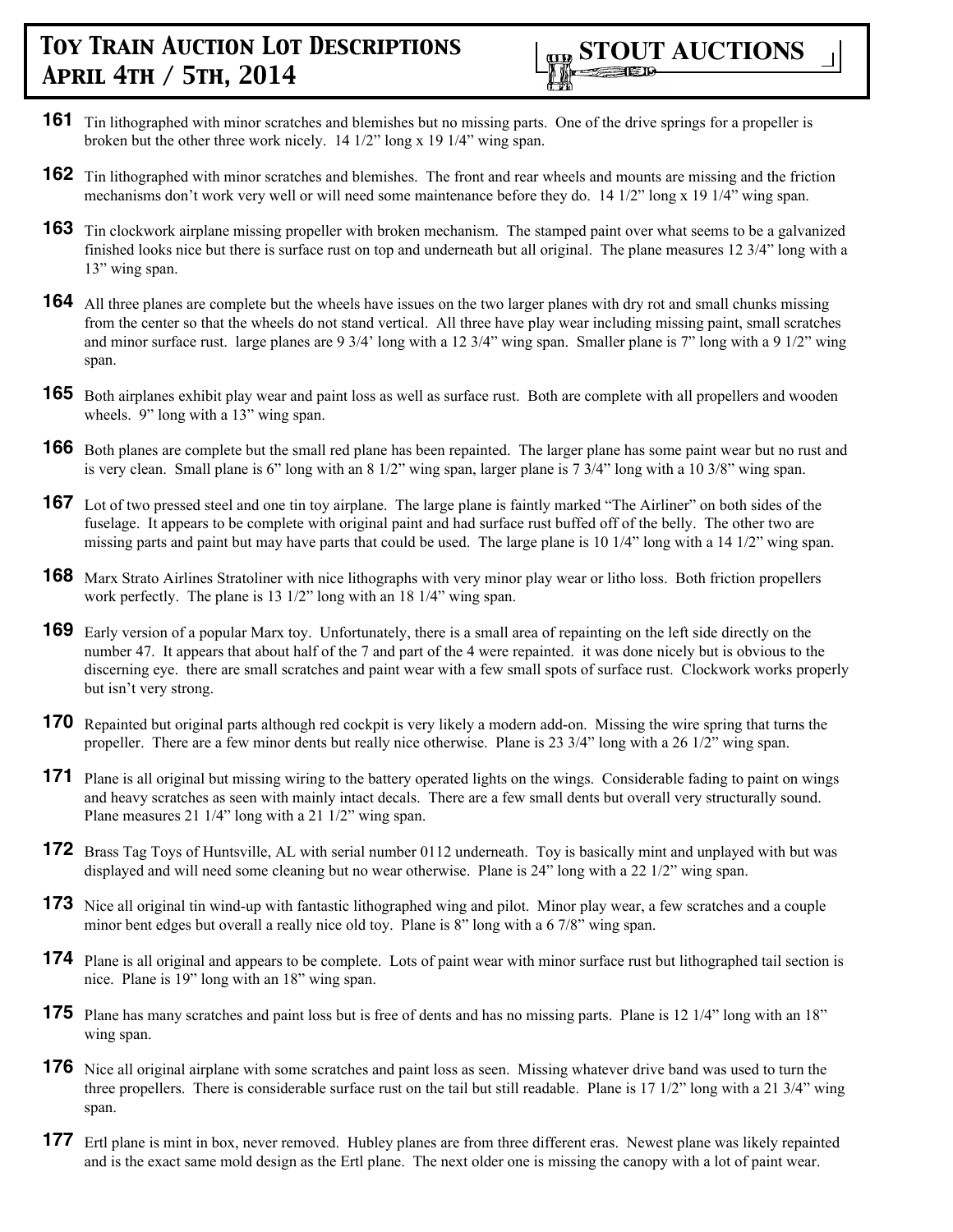- **178** Fantastically restored with no missing parts. Bright, shiny and beautiful!
- **179** Missing original hardware that attached the wing to the body but they are wired together. There is average paint wear and scratches from play as seen. decals are mostly there but one side has quite a bit scratched off. Plane is 22" long with a 27 3/4" wing span.
- **180** Super nice plane with very little play wear at all and only a tiny bit of paint loss. Both decals are perfect, it just has some dust on it and it's ready to display. The props may have a small bends in the blades but this looks really nice overall, complete with wooden wheels. Plane is 19 1/4" long with a 26 3/4" wing span.
- **181** Plane has many scratches and considerable paint loss from wing and appears to be missing most of the mechanical propeller related components. It appears to be all original but may have some replacement nuts and bolts. The decals on the main wing are almost gone but the rest of the decals are nice wit minor to moderate wear. The plane is 21 1/" long with a 22 1/2" wing span.
- **182** All original plane with some paint loss and scratches as seen but fairly nice overall. The drive band is missing but everything else is present. The decals are all there with minor to moderate wear on each one. The plane is 24" long with a 22 1/2" wing span.
- **183** Clean airplane with some scratches from play wear but really nice overall with all original parts and beautiful decals that have some wear but not much. Drive band is missing but all other parts are accounted for. The plane is 22" long with a 22 3/4" wing span.
- **184** This airplane is missing the entire propeller assembly but seems to have all other parts besides a drive band and a nut/bolt for the wing. There is moderate surface wear and some pitting as well as a few areas of old touchup paint. The decals are generally complete with some fading and cracking apparent. Plane is 20 3/4" long with a 22 1/2" wing span.
- **185** Nice vintage tin airplane with some scratches, paint loss and minor surface rust. Parts are all original except for missing drive band and likely a couple nuts and bolts. The plane is 22 3/4" long with a 19 1/2" wing span.
- **186** All original airplane with missing mechanical parts a well as a bolt/nut pair for the wing. Missing paint from play wear as seen and decals are all present but all have moderate wear as well. Plane is 22" long with a 22 3/4" wing span.
- **187** Airplane is all original with only a missing drive band. Moderate to heavy paint loss from fuselage as well as flaking and surface rust on the propellers. decals are all present but with moderate wear on all of them. Very heavy toy. Plane is 24" long with a 26  $1/2$ " wing span.
- **188** Unknown manufacture made of heavy gauge pressed tin, not steel. It is sturdy but nowhere close to the Steelcraft items. Airplane is all original but missing drive band. There are scratches as seen as well as small dings and dents but a nice looking piece overall. Plane is 21" long with a 22" wing span.
- **189** Nice looking airplane with almost all original parts with the exception of the drive band, upper drive band rubber parts and the decals. Nice looking paint with some scratches and flakes but it was repainted at some point along the line. The wing appears to be all original paint but with new decals. The wheels were repainted at some time as well. Plane is 22" long with a 22  $1/2$ " wing span.
- **190** Original airplane with replacement drive band, upper rubber parts for drive and possibly the propeller. The paint looks nice but there are couple small scratches and a chip. Decals are in great shape. Plane is 22" long with a 22 3/4" wing span.
- **191** Presumably a reproduction but no markings or indication thereof. The paint is all new with a sticker on each side but nice decals on the tail. The body is free of dents and the chrome propeller is like new. The nut is missing from the front to hold the propeller on and the wheels are split and just held in place by the "fenders". Plane is devoid of any type of drive mechanism or rubber. Plane is 21" long with a 21" wing span.
- **192** Vintage airplane kit with missing paint from rubbing and handling but a nice looking plane with all vintage parts. Plane is 11" long with a 14 1/4" wing span.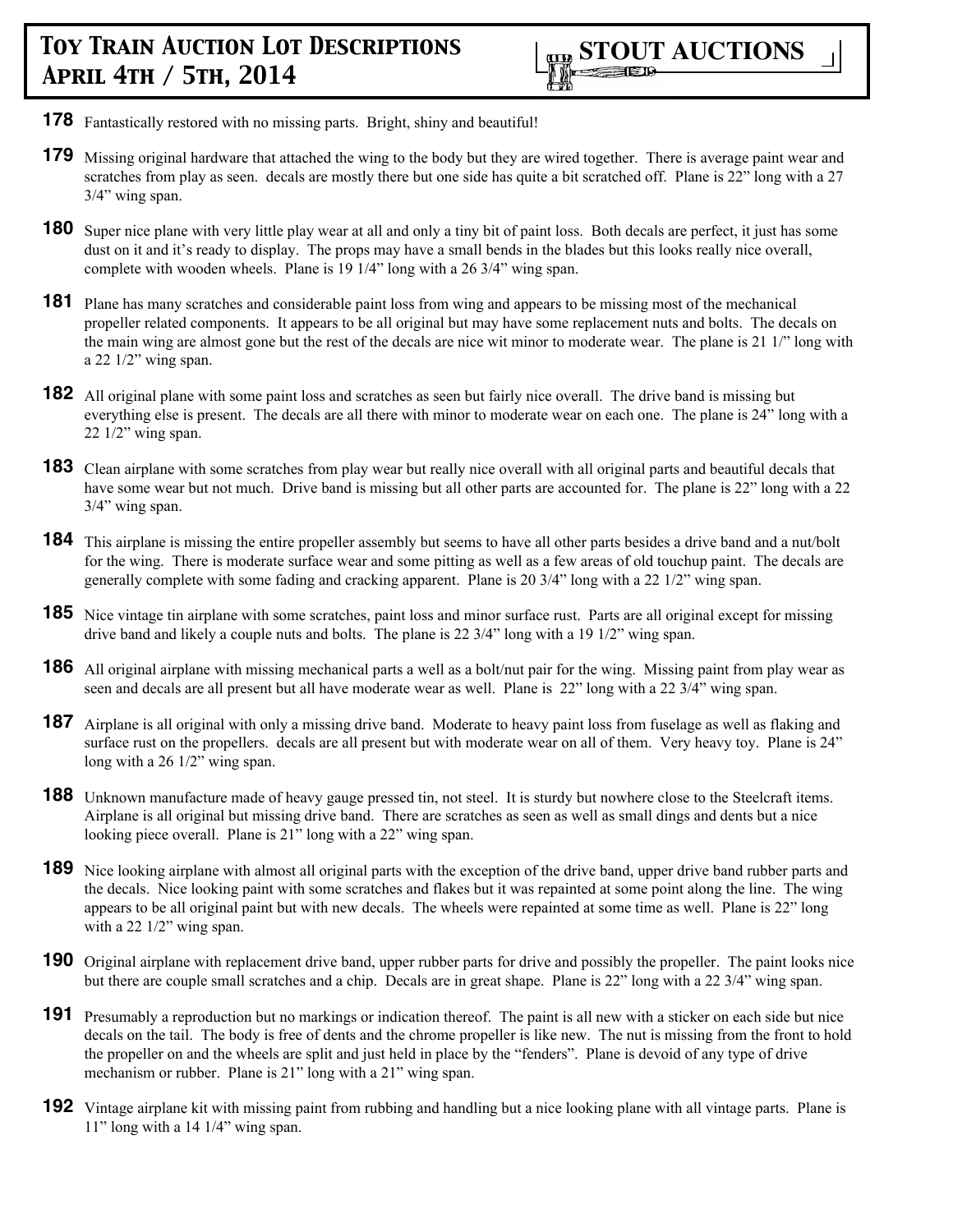- **193** Nice built up vintage set that appears to be complete but could be missing a nut and bolt. Minimal paint wear. Plane is 8  $1/2$ " long with an 11  $1/2$ " wing span.
- **194** Fantastic condition with minor scratches from light play wear and all original parts with a working propeller mechanism. Plane is 9 1/2" long with a 12 3/4" wing span.
- **195** Unknown manufacturer on the plane. Both have play wear but display well. The small plane is a heavy gauge pressed steel and is 7" long with a 10" wing span. The larger plane has a friction motor that is not working and is a lighter gauge pressed steel. It is all original but may be missing a pilot. The larger plane is 13 1/4" long with a 13" wing span.
- **196** Two HTC tin fiction airplanes in nice shape and one KA tin friction airplane. All three are made in Japan and in very nice shape with great lithographs.
- **197** Plane has a few small scratches and a couple larger rubs on one wing but displays nicely. The windup does work to some extent but not properly.
- **198** Small gee Bee airplane with Pegasus on both sides nice lithos but large scratch on the back of the wing next to the cockpit. marked E T Co. underneath. The other plane looks very old and is missing several parts. Both are wind-up but neither plane works.
- **199** F 80 is made by Cragstan and in great shape with a perfectly functional friction mechanism and very little wear. Hurricane A-25 is made by Usagiya and has little wear at all and a nicely functioning mechanism. Larger plane is 7" long with a 7  $1/4$ " wing span.
- **200** Very nice plane with a few small rubs and scratches but really nice litho. Clockwork does not work but appears that it should be an easy fix. Very clean plane. 6 3/4" long with an 8" wing span.
- **201** Fantastic condition with no play wear and a nice original box with some surface creases.
- **202** Fantastic Rocket Shooting Fighter with very minor play wear and a few small rubs. Friction mechanism works nicely and toy displays very nicely.
- **203** Very nice shape with minor play wear and rubs and a small paint touch up on belly but the nose is missing. The clear red cover to the "spark chamber" has a small crack. Friction mechanism works perfectly but needs a new flint to create sparking action. Jet measures 18" long with a 10 1/2" wing span.
- **204** Lot includes Technofix GE 270 futuristic plane with a broken and missing propeller blade but very nice otherwise with a broken mechanism, Marx SV-3 jet with little play wear and a perfectly operable mechanism and two Made in Japan Navy VF-24 delta wing jets in very nice shape, both work but do not roll very far.
- **205** Plane is in great shape with minor play wear and no missing parts except for the key. Operability is unknown but it would cause the plane to roll forward and all four propellers to turn. Unknown manufacturer. Plane is 8" long with a 10" wing span.
- **206** Lot includes six small tin friction jet airplanes made in Japan. Largest plane is 7 3/4" long and the shortest is 3 1/4" long. Nice condition overall and all of the work to some degree.
- **207** Five pieces including two helicopters have friction mechanisms of which four work, one is locked up. The last one is simply a tin lithographed airplane only marked Over Seas Air Line with N-105 on one wing. All have minor play wear and display very nicely. They longest plane is 4" long with a 5 1/4" wing span.
- **208** Nice pressed steel airplane with nice looking decals all around. Aluminum cylinders are reproduction and do not screw in, one is loose. Plane is 6 3/4" long with a 10" wing span.
- **209** Hangar has a few issues including many scratches and paint loss as well as front decal being nearly gone. The doors do not stay shut due to missing parts and the catapult springs appear to be replacements but it works with what is here. The monocoupe is missing one decal entirely and the others have moderate to major wear. the cylinders are copper in color and likely reproduction. Hangar measures  $12 \times 86$  inches and the plane is  $6 \frac{3}{4}$  long with a 10" wing span.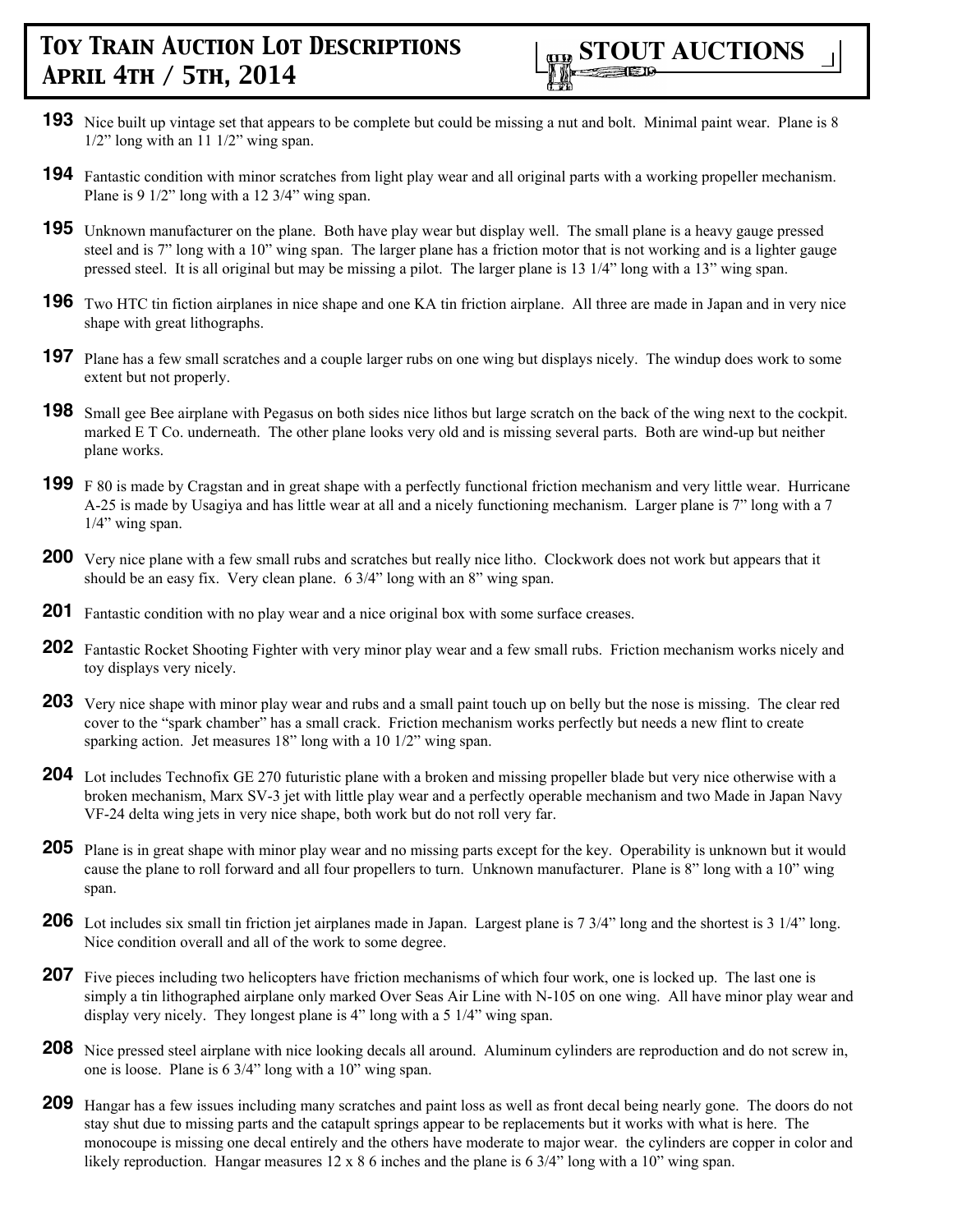

- **210** Airplane appears to be an original although the body is free of any damage or dents and the hardware holding to wing on consists of allen head screws. The engine "cylinders are dented and bent a little but that appears to be recent damage. Unsure of originality of parts, must inspect.
- **211** Airplane appears to be an old repainted original with some unoriginal parts. Propeller and propeller shaft are not original and the tires, although dry rotted and cracking, may not be original. they are marked "Dunlop Trials Universal". There are a few tiny dents and some pitting in the fuselage that gives indications of originality. There is an eye bolt attached to the top for purposes of hanging from a ceiling. Plane is 23" long with a 26 1/2" wing span.
- **212** Fantastic near mint toy with minor wear from handling. Box bottom is creased a bit but the box top is still nice with great graphics.
- **213** Lot includes Western Germany tin lithographed airplanes spinning around a globe . Toy is in nice shape with some litho rubs and measures 13 1/2" from outside wing tip to tip. Also includes Chein pontoon wind up plane in nice shape but wind-up mechanism does not work.
- **214** Group of four Hubley and Arcade cast iron airplanes including Air Ford, United Boeing, Lindy and an unmarked plane with 9 197 on the underside of the body section just adjacent to where the wing rests. It looks like a spitfire to me but that is probably too modern a plane for this to be copying. All four have paint loss as seen. The unmarked plane and the Boeing have nice white rubber tires.
- 215 Group of seven small Tootsietoy, Erie, Barclay / Manoil toy airplanes. US Army Boeing red Erie has two broken and missing prop blades from same prop, everything else has little to moderate paint wear but no broken or damages planes. The red w/ silver wings is made of pressed steel and diecast while the plain white plane is made of thin gauge pressed steel. Planes range from 2 1/2" to 4" long.
- **216** Five nice looking airplanes including one Hubley USN 3-B-4 with retractable landing gear, two Tootsietoy TWA NC101Y liners and two Tootsietoy EAL NC 1011 passenger craft. The small white wheels on the two smallest planes are very rough and worn. All of the propellers on every plane are complete with no damage.
- 217 Group includes a nice Tootsietoy Airport Hangar with nice lithographs and some small scratches and minor paint wear as well as some minor creasing here and there. The planes include a nice F-86 Sabre, decent F40 Sky Ray, paint worn U.S. Navy #713 and a nice pontoon seaplane. There are no broken, damaged or missing parts from any plane.
- **218** Both planes are in fantastic original condition with very minor paint wear from handling, never played with. The planes are 4" long with 4 1/2" wing span and 3" long with 2 7/8" wing span.
- **219** Nice shape with very minor paint loss and some old tape residue on the top. Cloth belt is stained on one side but when rotated, the opposite side is in nice shape. All original paint and decals, very nice.
- **220** Incredible new old stock toy in original box with inspection slip. Toy is bright and shiny with fantastic paint and no play wear at all. There are two small box rubs on the top of the toy. The box has some shelf wear but is in fantastic condition otherwise.
- **221** Gorgeous pair of implements with no play wear and no paint loss, stunning condition.
- **222** Stunning new old stock example in a beautiful box that has a turned up edge on one end flap and a small puncture on one side.
- **223** Toy has signs of play wear with paint loss and some minor surface rust but perfect decals and good rubber on the tires and belt.
- **224** Stunning new old stock example with no play wear. This version has long yellow decals along the side with John Deere in green. There are two tiny paint rubs, one on each rear wheel but otherwise perfect. The box is sunken in on the top from years of just sitting. There is a puncture in the top of the box as well as several creases here and there but no missing or torn end flaps on a very solid box.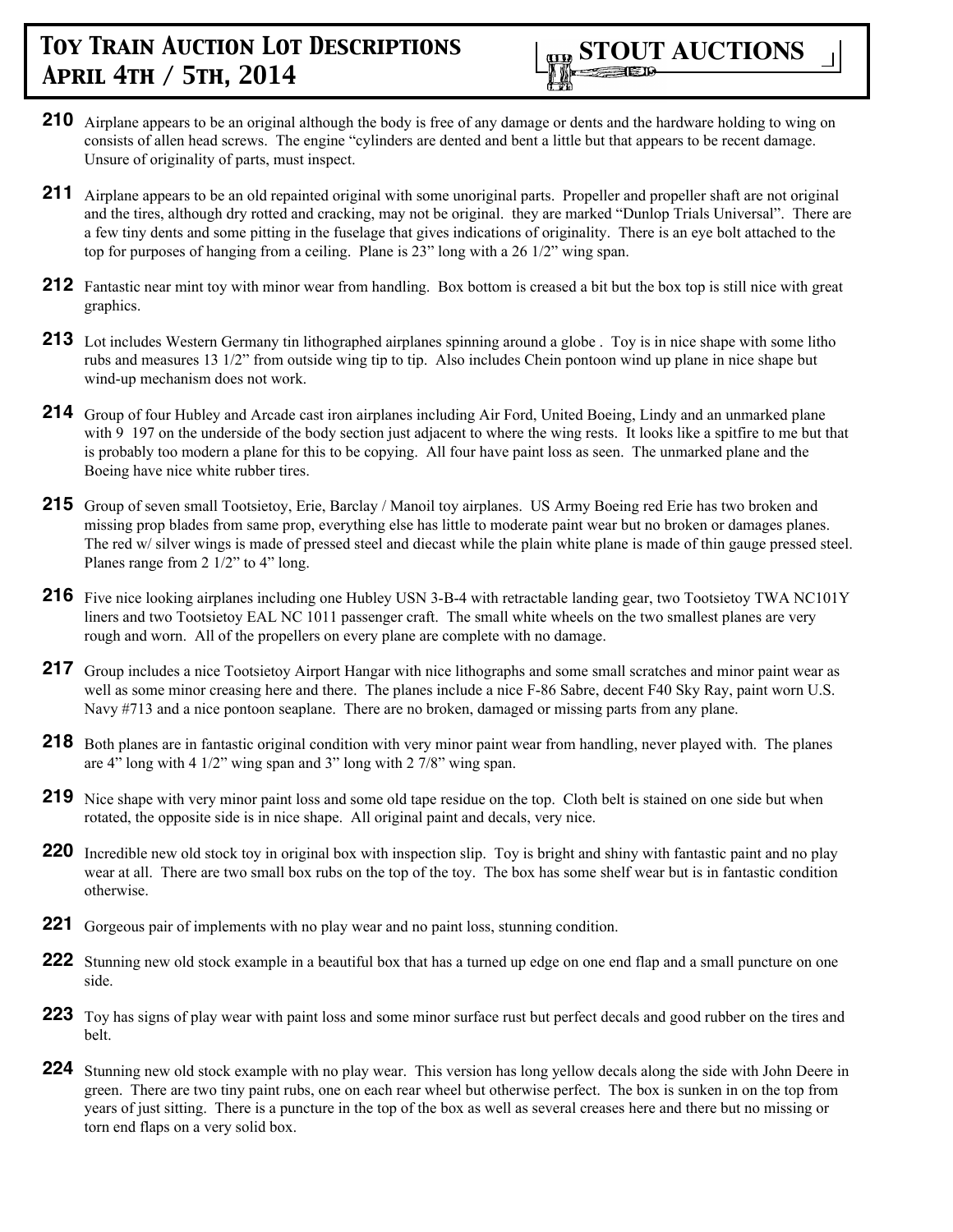

- **225** Very nice example with some paint loss around the trailer hitch area s well as a miniscule scratch on the hood. There is still some green original paint dried to the front wheels. Both decals are beautiful as seen in the pictures. The box is missing two flaps from one end and the third is detached. There are creases, punctures and edge fraying on the original box that is still pretty solid.
- **226** Nice all original wagon with some minor paint loss but does not appear to have ever been played with. Box is slightly sunken in on top and there are a few small creases on the sides and bottom but very solid otherwise with no missing flaps.
- **227** Very nice crawler with minimal paint wear here and there and nice original tracks that are dusty but pliable. The box is slightly sunken in on top from years of sitting and "Drilled for Blade" is written on one side and there are three punctures in the bottom but there are no missing flaps and the box is very solid with great color.
- **228** Fantastic spreader with two minor factory paint flaws, one on one side and one on the front but virtually new and never played with otherwise. Box has some shelf wear and a small corner tear on one long side but is still solid with great graphics.
- **229** Lot includes undetermined era Model D heavy die cast tractor with a lot of missing paint and a missing steering wheel, 1970's 4 bottom plow and drag disc both played with but in nice shape and a Slik hay sickel mower.
- **230** Set of eight tractors all mint and never played with in very nice individual boxes. The set box has some water stains on the bottom and top as seen. The set includes 1892 Froelich, 1914 waterloo boy, 1923 JD Model D, 1939 JD Model A, 1952 JD Model 60, 1958 JD 730 Row Crop, 1960 JD 4010 Row Crop and 1972 JD Sound Idea Tractors.
- **231** Tractor is mint in a nice box that has a tear on one end flap but nice overall.
- **232** Includes 1/16 Case #1 Steam Engine FF-0208 mint in box and Minneapolis Moline 1/16 and 1/64 FF-0209 Tractor set mint in box. Both have dust from storage but have never been removed.
- **233** No box but in like new condition with no wear at all, displayed only.
- **234** Tractor appears to be complete but the wheels are loose on the rims and have glue residue on all of them. The steel plow must be exceedingly rare and is in great shape with "Dearborn Equipment"decals on both sides. One of the fenders is also very loose but unbroken and all of the other small parts are here and in great shape. The linkage that holds the plow on has partial fallen off as well but overall a really hard to find toy in any condition. Toy is dusty but should clean up with diligent effort.
- **235** Group of mostly modern Ertl and Matchbox die cast toy tractors and implements in played with condition, some even have dirt on their wheels.
- **236** Nice lot of older cars and two car haulers. Several cars are repainted and a few have replacement tires but overall a really nice lot of vintage cars.
- **237** Four Tootsietoy and four manoil die cast vehicles in nice shape. The Tootsietoy vehicles appear to be all original but two of the four Manoil cars appear to have been repainted.
- **238** Five large and five medium sized Tootsietoy cars and trucks as well as 18 smaller Tootsietoy and Midgetoy die cast cars and trucks. Condition ranges from nice to rough with the majority being somewhere in between.
- **239** Twenty seven total separate pieces in this lot including a car carrier with two automobiles and several other various vehicles. Some are nice and others are missing a lot of paint and one appears to have been repainted or restored. None of them have any broken or missing pieces.
- **240** Ten total cast iron toys of which three are at least repainted and possibly reproduction. the other seven are in nice shape with much or most of their original paint.
- **241** Group of six nice vehicles, all original with nice paint and white rubber tires. They are all approximately 3 7/8" long and are made of three separate cast iron pieces as well as the axles and tires.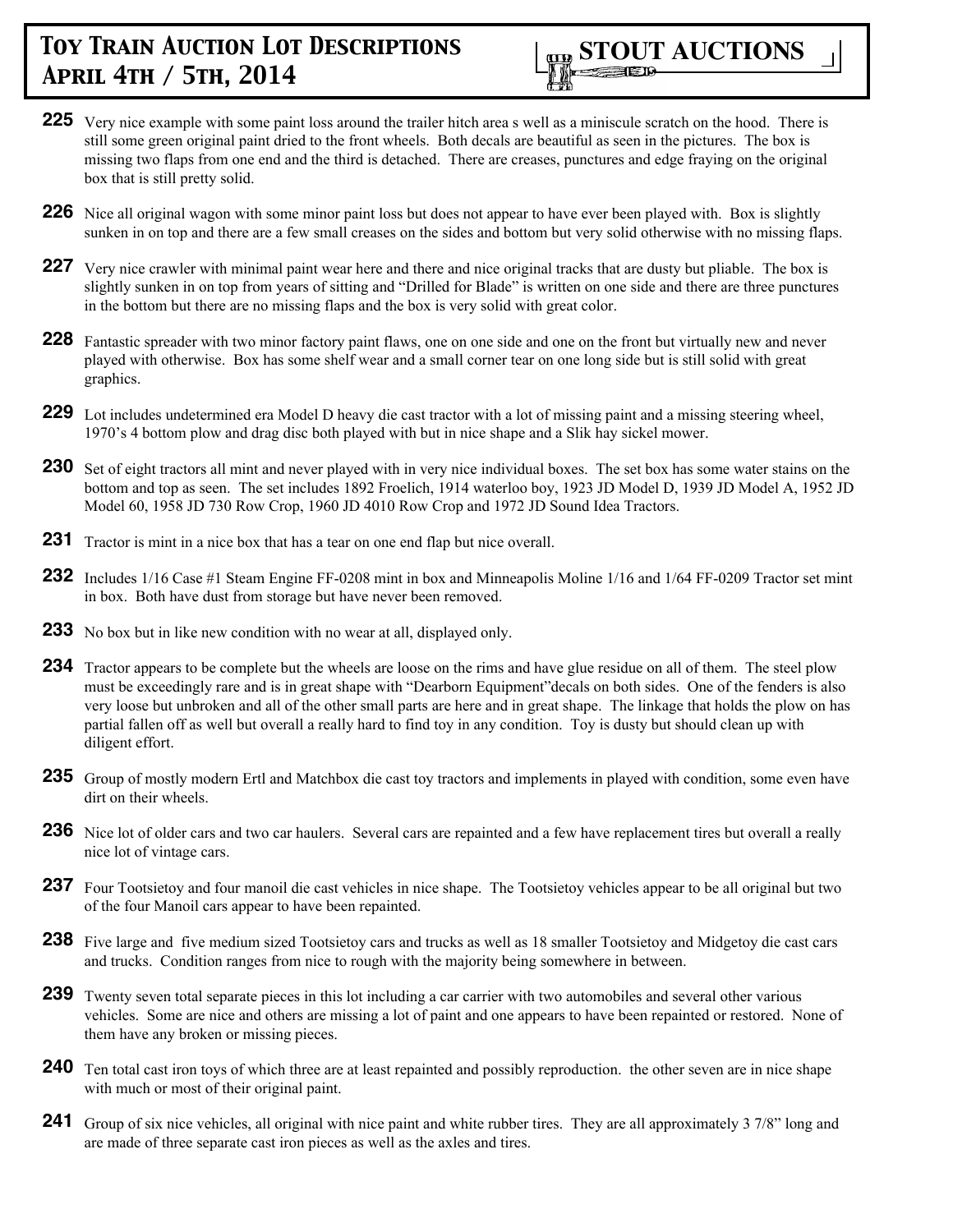

- **242** Group of two boxed Schuco Micro Racers and one loose one as well as a schuco Piccolo Mercedes 1936 replica and a Dinky Toys Maserati. All are in nice shape and three of the four wind ups work. One racer has minor paint wear while the rest of the items are in very nice shape with minimal to no wear or use.
- **243** Lot includes 7 hot wheels (4 redlines), 8 Tomica, 1 Aurora, 1 Matchbox, 1 AFX Slot Car and 10 other unmarked vehicles ranging from fantastic to rough condition with the majority being nicer than worse.
- **244** Small version pressed steel sedan with airflow trailer. Nice original paint but reproduction white rubber tires. Overall 11" in length.
- **245** Nice old toy with what appears to be all original paint and parts. 7 1/2" long and 5 1/2" tall.
- **246** Nice old toy with all original parts and paint including a partial decal on the drivers side door. There is some paint wear as seen but overall a great display piece.
- 247 This car appears to be all original but has a missing crank to the clockwork mechanism, smashed flat hood ornament and two missing wheel hubs. One of the headlights is broken but the bulb should be replaceable. The tires are in decent shape and three of the four clearly read Kingsbury Toys Keene, N.H. U.S.A.
- **248** Very nice looking toy with what appears to be a repainted body, interior and frame but the parts all appear to be all original and the tires are original with cracking but they are still solid and complete with nice looking hubs. The wind-up mechanism does not work at all, there is no pressure when turned so there is likely a broken spring inside.
- **249** Car is in nice shape but the frame or chassis has been repainted and the tires are all replacements. There appears to be a missing license plate on the back and there is one on the front that likely does not belong there (which can be removed with ease). The windup mechanism does work but will not propel the car. The rumble seat is slightly pushed in but should pop up with the right help.
- **250** Vintage car in nice shape but missing both figures as well as the wind up key. Car has all original trim and nice paint with some small scratches from play wear.
- **251** The car and trailer are in great condition structurally but have paint wear and scratches as seen in the pictures. All six wheels are replacements, four on the car and two on the trailer.
- **252** Nice looking truck with all original parts and paint and a spring loaded dump bed that works great. Two of the tires have flat spots on them and the rims are all wood.
- **253** All three vehicles are all original but have paint loss from play as seen in the pictures. The ambulance is missing the decals from both sides. The delivery trucks have plastic wheels and the ambulance has wooden wheels. The delivery trucks are 10 5/8" long and the ambulance is 11 1/4" long.
- **254** Truck / ambulance is all original with paint wear and scratches but has legible "Medical Corps" on both sides. Rear door opens and closes and the wheels are made of wood. Measures 12 1/4" long.
- **255** Very nice condition with all original parts, paint and decals. There are some light paint rubs and very small scratches but overall a very nice display piece. The toy is 11 1/4" long.
- **256** The car and trailer are both in great shape with all original parts and paint. there is some paint wear as expected but the set retains over 95% of the original paint. The wheels are made of wood and the set is really clean but does have some minor surface rust underneath the trailer.
- **257** All three vehicles appear to be all original with minor paint wear and nice looking white rubber tires that do exhibit some wear and age cracking / deterioration. The two trucks are right around 7" long and the car is 6" long.
- **258** This car has been repainted and has replacement rubber tires but looks really nice. The wiring is all gone as well as whatever battery compartment used to be there. The car is 9 1/4" long.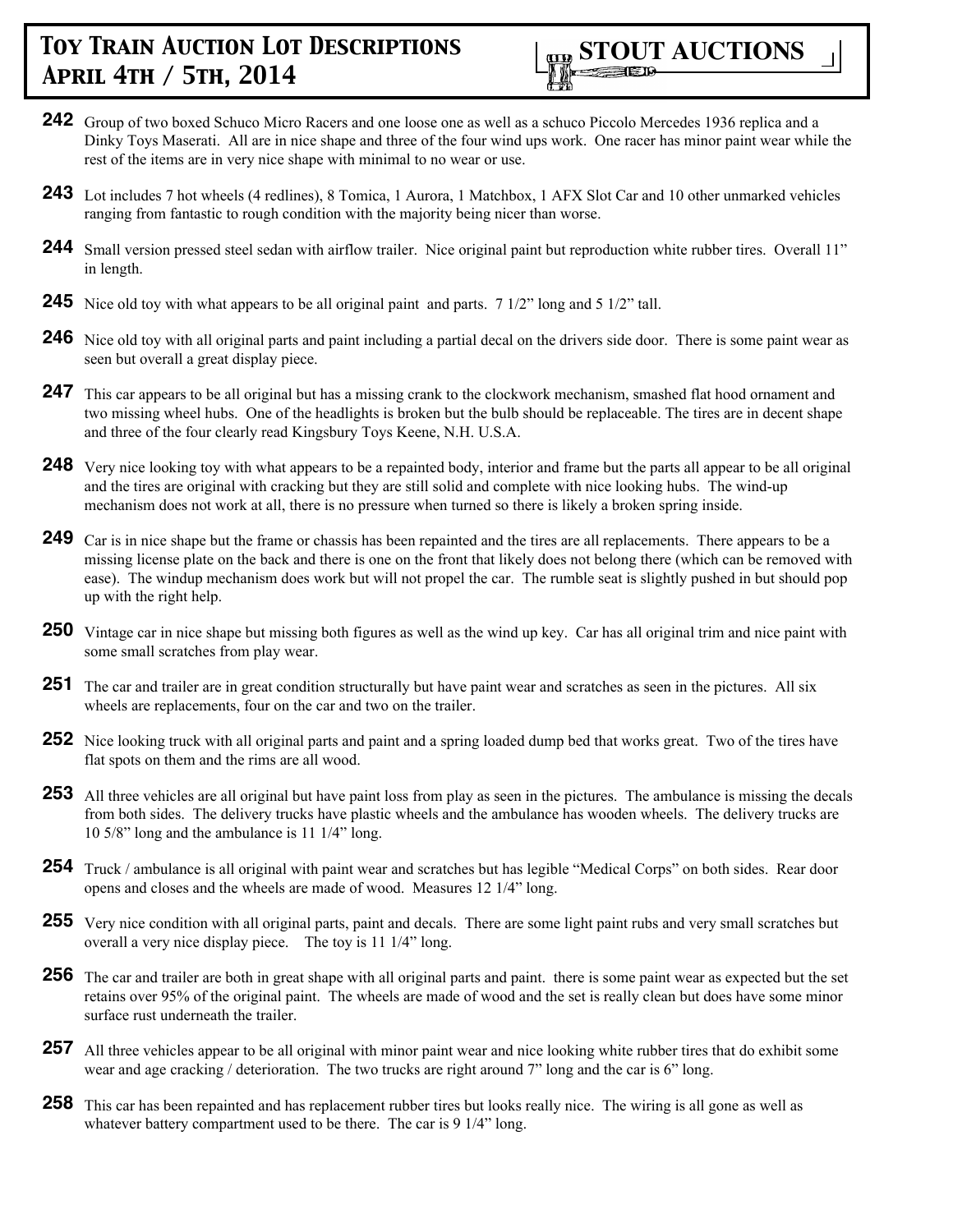

- **259** Group includes four various vehicles, all with paint loss and scratches. The brown truck was repainted at some point and received some reproduction white rubber tires. The greenish gray truck has wooden wheels and steel rims. the blue car has black plastic wheels and the red car has very old and hardened rubber tires with missing material.
- **260** Five cars in all, all original and in nice shape with minor to moderate paint wear as seen. All of them have wooden wheels, the small red car is missing a rear wheel.
- **261** Nice condition but very likely a total repaint. There are some faint dents in the doors from the inside and the axles appear to have been removed. The wheels are original and in great shape and the clockwork mechanism works nicely. Set is 23  $1/2$ " long.
- **262** Truck is all original and in nice shape with scratches and paint wear as seen. Dump spring is very strong, wheels are made of wood with some original paint remaining.
- **263** Truck is in very nice shape with minimal paint wear and nice wooden wheels. The truck appears to be all original with original paint as well. The spring loaded dump bed works perfectly.
- **264** Both vehicles have considerable paint loss and scratches but are structurally sound and all original. Both were originally equipped to have battery operated lights but both are missing parts for that operation to happen, namely the wiring and sockets for the lamps to go into. The sedan has hard rubber tires and the racer has original white tires with many cracks but they are solid.
- **265** Three old pressed steel trucks including a Willys Jeep, pickup truck with modifications including later flare bed added as well as Ertl wheels and and old semi tractor with rubber tires and wooden rims but missing the trailer. all have scratches and paint wear. the jeep is  $11"$  long, pickup is  $13 \frac{1}{2"}$  long and semi tractor is  $10"$  long.
- **266** Both cars have paint wear as seen in the photos but are very structurally sound and the larger car was originally equipped with lights, most of the parts are still here for a lighted toy. They are both equipped with their original white tires but the larger car has a lot of wear around the axles so the wheels sit crooked. The smaller car has some cracking to the wheels but they are still nice and solid.
- **267** Both cars have scratches and paint wear but no broken or missing pieces. The pull back friction mechanisms work a little but will not propel the cars forward. Both mech's need oiled or greased. Both cars have nice wooden wheels. Cars are 9 3/4 inches long.
- **268** Nice old car, all original with some scratches and paint wear. Three of the four tires are folded over from heat damage that likely occurred long ago. This car has unique front and rear bumpers that remind me of a handlebar mustache.
- **269** Truck is missing a lot of paint and has surface rust as well. All parts are all original including wooden wheels. The decals are very faded on one side but considerably better on the other side.
- **270** The large truck is in nice shape with average paint loss and all original parts including rubber tires with wooden rims. The REA truck is pretty rough with lots of litho wear and a missing rear door. This truck has a block of wood attached to it as well as two nails driven in from each side and a large bolt attaching the box to the truck.
- **271** Set is in nice shape with some scratches and paint wear as seen. All original as far as I can see with one very clean auto that has minimal paint loss. All are equipped with yellow wooden wheels. Cars measure 5", truck is 5 3/4" and semi with trailer is 19 1/4" long
- **272** Great looking lithos and only minor paint loss on the truck cab. Wheels are in great shape and retain most of their original yellow paint. Set includes one of the often missing doors. Overall very nice and clean.
- 273 car is in nice shape with average paint wear and scratches. All original parts and paint. The mystery friction action doesn't work properly but the mechanism is not broken or seized up. Car is 10" long.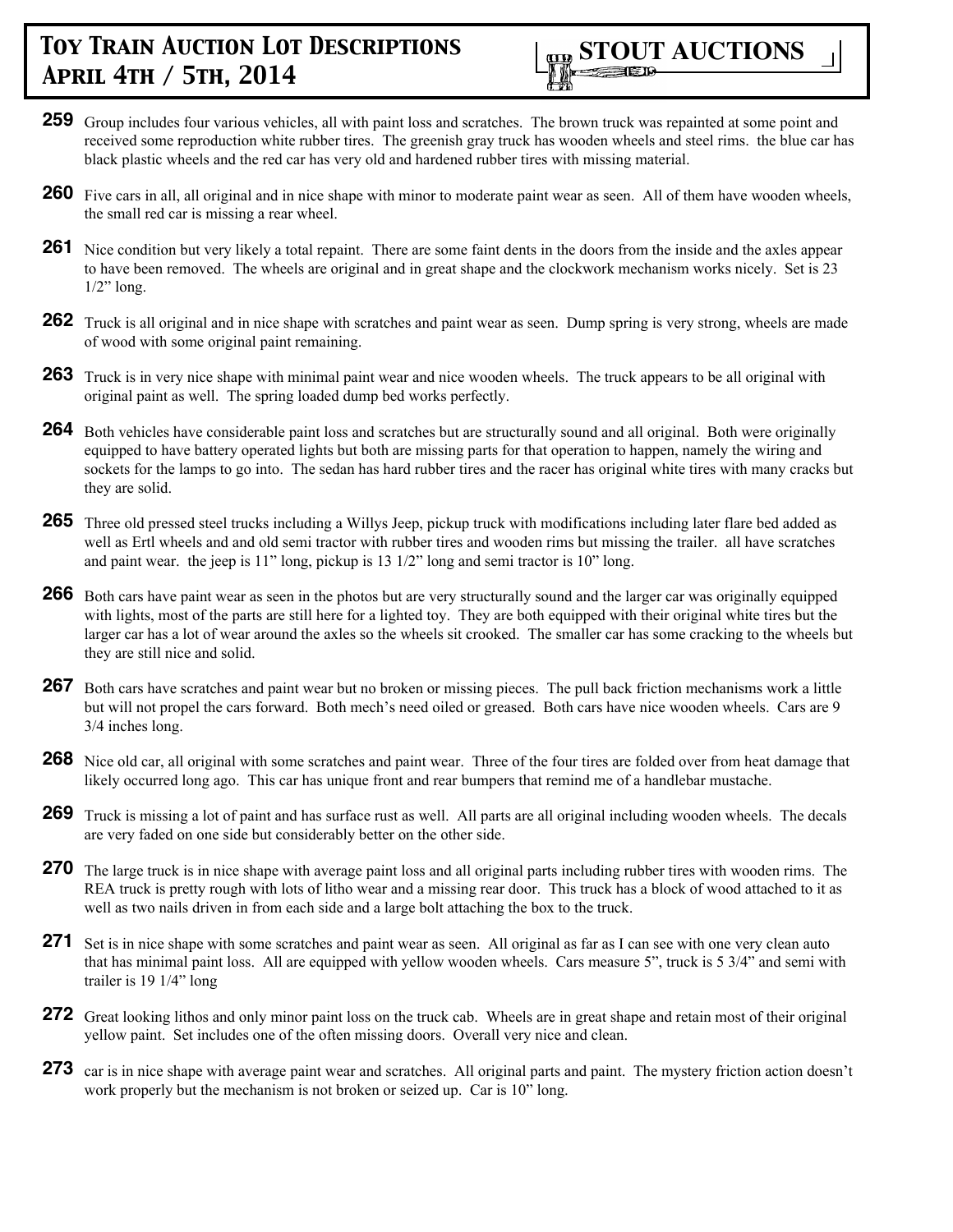

- **274** Truck and trailer have normal scratches and paint wear from being played with as well as the coupe and convertible. Includes both ramps as well as having the original jack stand. Three of the four balloon tires on the semi tractor only were made of recycled tin from a Greyhound sign. The two autos are 6" long each and the tractor trailer is 23 1/2" long. The box is in nice shape and also includes the original instruction sheet.
- **275** Bus is all original with nice decals on front and each side. There are some scratches and normal paint wear of a toy of this age. Nice body, very straight with one small dent in the roof just above the drivers seat. Bus is 24" long.
- **276** Bus is all original with nice decals on each side but front one is missing. There are some scratches and normal paint wear of a toy of this age. Nice body, very straight with no dents. Bus is 24" long.
- **277** Bus is all original and in nice shape with scratches and paint wear from being played with long ago. The body is very straight and in great shape with no dents. Bus is 24" long.
- **278** Truck and trailer are in very nice shape with minimal paint loss and are very bright and shiny with nice decals on both sides of trailer that do have a small amount of flaking. The autos are in two different conditions. One is like new and the other has a lot of scratches as seen in the pictures. The truck and trailer are 22" long and the separate cars are 6" long.
- 279 car is in nice shape with some litho wear and minor scratches but nice overall with undamaged plastic windows and nice cloth roof.
- **280** Both cars are in decent shape with scratches and paint wear. the Marx car has considerably more wear as seen in the pictures. The second car is only marked Made in England Patent Applied For. It is very nice looking with minimal paint or litho wear. The left rear fender is bent a little and part of the underbody has been cut away for some reason. It still displays very nicely. Neither car has been tested for operability. The Marx car is 16 1/4" long, the other is 14 3/4" long.
- **281** This car is in nice shape but is missing the top. It looks OK as a convertible but should have a hard top. Its has some scratches and play wear but is free of dents and has all original parts. the car is 11" long.
- **282** Car is in nice shape with paint rubs on the roof as well as a few small scratches on the hood. The wind up mechanism is seized and will not crank clockwise at all. The parts appear to be all original but the headlamps are missing. The toy also has a very old battery still in the compartment but there isn't any corrosion at all. The car is 14 1/4" long and is very heavy.
- **283** Car has a number of small scratches and paint flakes but has nice eye appeal. The parts appear to be all original and it doesn't appear to be missing anything and the lights even work. The wind-up mechanism also works nicely. The car has hard plastic tires marked Girard Balloon.
- **284** Nice shape with all original parts and very little paint loss. There are two very small touchups on the hood and some dust on the toy but great shape otherwise.
- **285** This car is in very nice shape but the body appears to have been repainted, it is a matte red instead of a glossy paint. The car has no damage or missing parts. The steering wheel actually turns the wheels and it works perfectly. The toy has some scratches and paint loss on the bottom but not much
- **286** Car looks really nice but has 3 small touch ups to the paint. Nice shape otherwise with an extra set of rear tires and the original remote control. The box lid is pretty rough with tape repairs, seam splits, water stains and a large chunk missing from one side. The box bottom is all together and in nice shape with some staining.
- **287** Car is in nice shape with a few scratches here and there as would be expected from a toy. There are no broken or missing parts and the car makes a cranking noise when rolled. The car is 9 1/4" long.
- **288** Group of three vintage tin racers. Japan tin friction Golden Jet in fantastic condition with no play wear, 9 3/4" long. Mattel futuristic race car with some paint loss and recent stickers added to it, 11 1/2" long. Nonpareil Red Streak Racer with missing parts, litho wear and surface rust, 9 3/8" long.
- **289** Unmarked but vintage tin wind up race car in very nice shape with minor paint wear and great eye appeal. The wind up mechanism works perfectly and there does not appear to be any broken or missing parts. car is 10 1/2" long and 3 1/4" tall.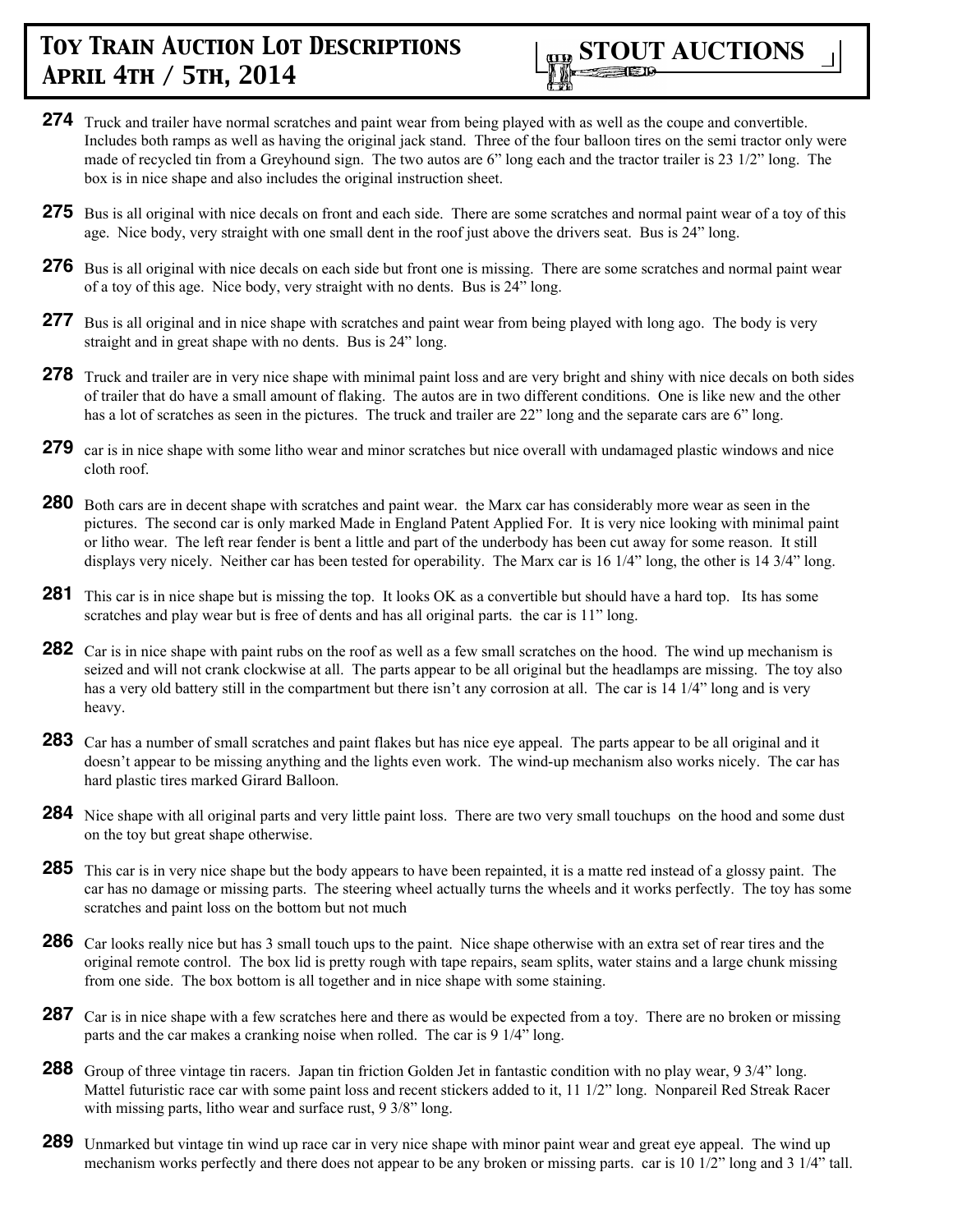

- **290** Both cars are in nice shape but only the silver one has a working clockwork mechanism. The red car has a few small chunks missing from a few tires and has some minor litho wear. Both cars are 6 1/2" long.
- **291** The Marx Rocket Racer with yellow wheel hubs is in nice shape with small scratches and litho wear but has a nice working wind-up mechanism. The #27 tin racer is missing the driver and the mechanism does not work very well. There is some wear to the lithos as well as minor fading. Cars are 11 3/4" and 16' long.
- **292** car is complete but has surface rust on one side as well as some small scratches here and there. The car does display well from one side. The friction motor does not operate very well at all. car is 9 1/2" long.
- **293** Vintage racer with nice lithos but has some small scratches as seen as well as two small spots of unoriginal paint at the front of the engine. the driver is missing and there is a decent sized dent in the bottom of the car. The wind up mechanism works great. The car is 16 1/2" long.
- **294** This car is all original and missing some paint due to scratches and play wear. The driver is also missing as well as the steering wheel. It is made of pressed steel with tin wheels and a very solid toy. The car is 12 1/2" long.
- **295** Both cars are in decent shape with play wear as seen but display nicely and both operate perfectly. There are no keys included. Tricky Taxi is 4 1/2' long and Comet is 3 7/8" long.
- **296** Very nice tin battery operated race car with hardly any play wear, just some minor paint loss from the silver rims. Great paint and decals as seen in the pictures. The car is 15 3/4" long.
- **297** All three cars are in working condition and appear to be complete with no broken or missing parts; two keys are included for the three cars. The Lotus does have some paint touch ups and all three of them have dust from sitting. The original box for the Ferrari has a tape repair on an end flap that has a seam tear as well as a puncture on the bottom. The cars are 8 1/2" to 10" long.
- **298** Mint in box reproduction Thimbledrome champion in original box with paperwork. It doesn't appear to have ever been removed from the box. Numbered 3314 out of 5000 made.
- **299** Fantastic car in original box / case with what seems to be a custom made wooden bas with slots for the wheels. car has been displayed only, never played with. Includes an used sticker sheet. the car is 10" long.
- **300** This car has been displayed and has dust on it that will wipe clean. There is one small broken plastic part that I do not know what it is. The car looks very nice otherwise and is very highly detailed. The car is 8 1/2" long.
- **301** All three cars are in nice shape with each having a Schuco key. The 1225 is missing the small windshield and has some tarnishing to the brass parts. The 2002 is missing the windshield but has very nice paint with a few light scratches. The 1001 has minimal paint wear but is not missing any parts. The 1225 and 2002 work nicely. The 1001 winds up but with limited resistance. These cars are 5 1/2" to 7" long.
- **302** Lot includes a boxed Minister Delux tin friction toy in nice shape, made in India, tin friction Greyhound Scenicruiser with scratches, dents and missing wheel hubs; a Wyandotte S.S. America ocean liner with edge wear and faded lithographs. The ship is 12" long, bus is 11 1/4" long and the car is 10" long.
- **303** Three tin friction cars are simply marked Japan on the underside, Safety Patrol is made by Lupor, long wind-up streamlined car marked "foreign" on underside, three very small cars are unmarked and the orange / black car is made of pressed steel and has a friction counterweight mechanism that works great going backwards but doesn't go forward at all. These cars range in length from 2" to 6 3/4".
- **304** The roadster is in great shape with some small paint chips and dust from age. It does not appear to have even been used. The lot includes five boxes of 20 solid fuel tablets, a small funnel and steering extension. The car is 15 1/2" long.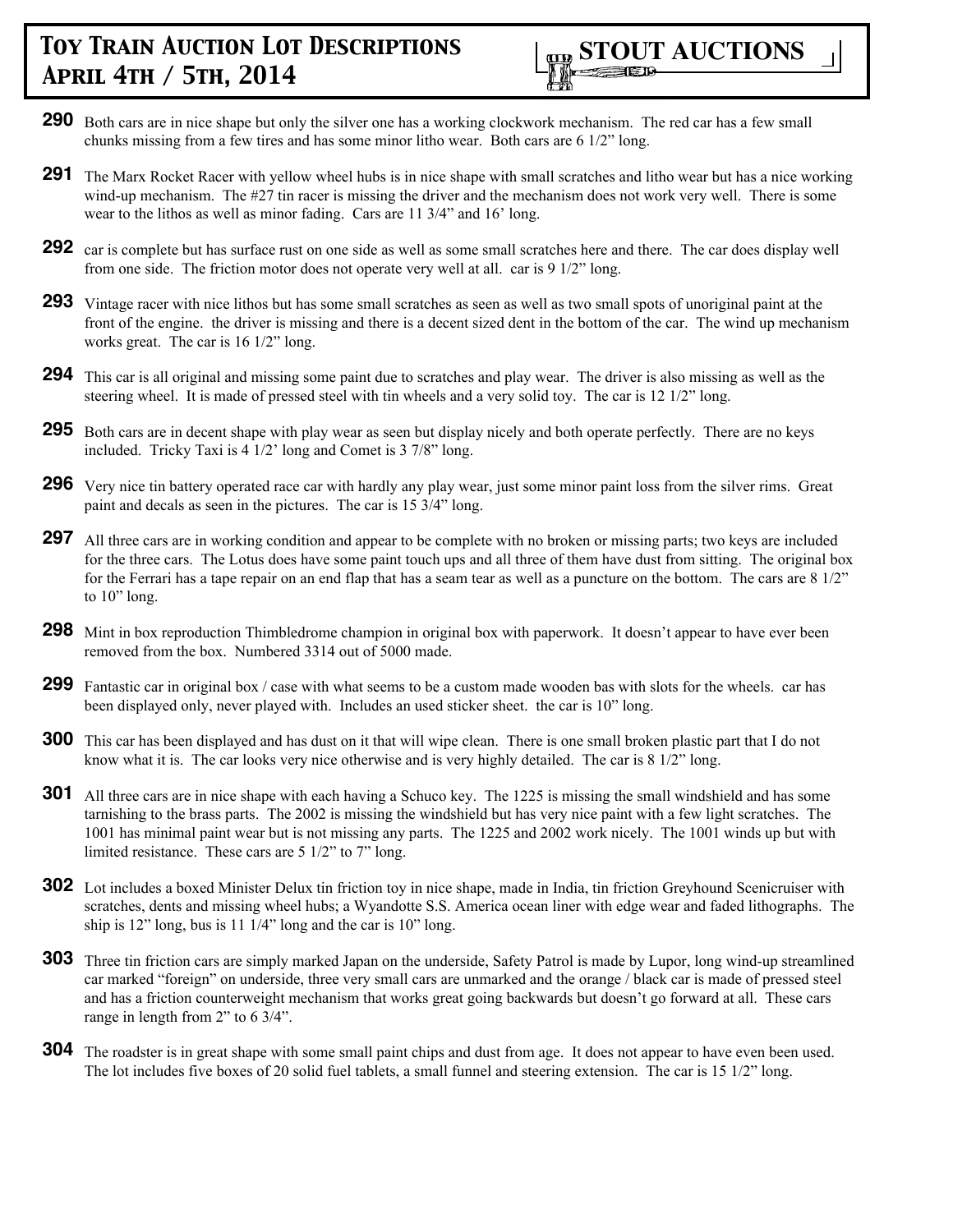

- **305** Lot includes a cast iron boattail speedster with missing paint but an original #5 on each side of the hood and a homemade brass toy has pump. Also included are five pressed steel toys including a row boat, shovel, rake, wheel barrow and trailer cart, all with some missing paint and dust from sitting. Rounding it out are four old Arcor and Auburn rubber toy cars. The Arcor race car is missing a wheel as well as having the windshield and drivers head cut off. The Auburn cars all have paint wear but no missing parts.
- **306** Lot includes Marx hangar, Erie Northrop passenger plane, Thomas Toy Atom Bomber and Tootsietoy service station gas pumps. All of the items are in nice shape with only minor paint wear to the die cast items.
- **307** Lot includes Marx Union Pacific M 10003 wind-up toy, Unique art Sky Rangers blimp, Wolverine clockwork submarine with missing key and a partially missing weight from the bottom, Made in USA Sweetie Pie 55 wind-up boat, Alps Speed Queen wind-up boat with missing handle and three empty tin toy boxes. Empty boxes include Walking Beetle, Hopping Bobby the Bear and Friction Powered Jet Fighter.
- **308** This boat is in nice shape with minor scratches and litho loss. There are not any missing parts and the battery compartment is very clean with no corrosion at all. The boat is 14 1/2" long and 6 1/2" tall.
- **309** Very nice looking toy with some paint and litho wear from the wheel surfaces and cab roof but little wear otherwise. the wind-up mechanism is not currently working but is easily accessible. The tractor is 9 1/4" long and 6" tall.
- **310** Super nice toy with minor litho wear on sides and some small scratches but overall very nice and bright toy. The windup mechanism will wind up but only a couple of turns until it unwinds immediately. It should be able to be fixed quite easily. The toy is  $101 / 2$ " long and  $4 \frac{1}{4}$ " tall.
- **311** This is a fantastic looking toy with minor play wear and bright, vivid colors. The toy works great and is very neat and clean. The car is 8" long and 6" tall.
- **312** Great old favorite here with a long scratch on one side but very little wear elsewhere. Toy appears to be complete and all original. The windup does work but is sluggish. The car is 8 inches long.
- **313** Toy has small scratches here and there and two larger rubs on one side. All original with no missing parts. The windup mechanism does not work when right side up but will run when the toy is upside down. Pluto is 9" long.
- **314** Toy has minimal wear and is very bright and shiny with no broken or missing parts. The windup works perfectly and the toy shake in circles as the tail turns circles behind him. Goofy is 5 3/8" tall.
- **315** This toy has a lot of small scratches and small rubs as well as minor surface rust on three different places. He still displays well and the windup mechanism works great but he still has a hard time walking across a table. Popeye is 8" tall.
- **316** Both toys are in great shape with minor wear and very bright lithographs. No missing or broken parts and both toys work perfectly. The clown is 4 3/4" tall and the bird is 3" tall.
- **317** Wee Scottie tov has scratches rubs and some surface rust but no missing parts. The leopard and tiger toys are both in great shape with some scratches on the right side only of each toy. The two cats do not appear to be missing any parts as both tails and all four ears are intact. None of the three toys have a working windup mechanism.
- **318** All original truck with many small scratches and litho loss from the billboards on the sides as well as the REA markings. The body is very nice and straight with a few slight bends or dents but nothing major. The truck is 23 1/2" long.
- **319** Steelcraft truck appears to have all original parts with the exception of one screw. The truck has had a couple welded repairs but retains great structural integrity and a nice patina. There are a lot of scratches and paint loss mainly in the dump bed. There is some pitting from rust on the right front wheel and some tire damage on the right rear with some chunks missing. The Buddy L cab was repainted and has some pent metal here and there but would be a good restoration piece. The Metalcraft truck is 24 1/2" long and the Buddy L is 17" long.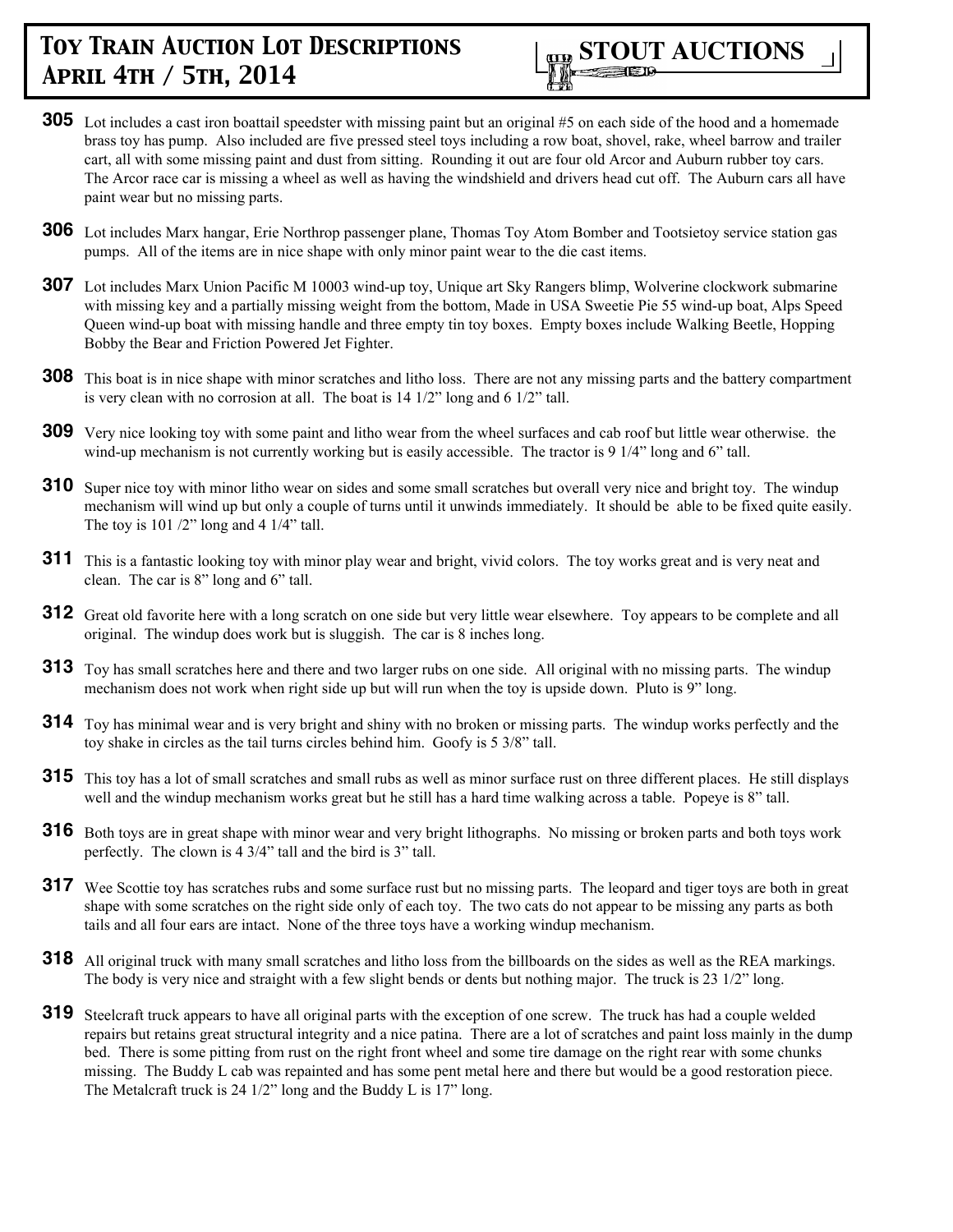

- **320** Truck is all original with normal play wear and paint loss. The rear axle mount is bent up from the bottom on one side but should be fixable. The tow boom appears to be original but has been repainted. Unsure if the hook is original or reproduction. The decals on the sides look nice with some wear and the tires all have Buddy L on them. The box is complete with no missing flaps but has some small tears, some writing and some water stains on the bottom. The main body of the box is still firm but the opened end flaps are a little soft from age and handling.
- **321** This truck is in nice shape and appears to be all original but is missing the tow boom. It is equipped with lights and they still work with a D battery. The paint looks really nice on this old fella with some scratches from play wear. The wheels are in great shape with no damage. The truck is 191 /4" long.
- **322** Fantastic looking car with all original parts except the wiring to the headlights. Car is missing paint as seen but remains a nice looker with no missing or broken parts. The car is 19 3/4" long.
- **323** Very nice looking tin truck with no missing parts and all original in every respect. There is some missing paint from play wear but the truck has great eye appeal. It even has a drop down gate in the back. The truck is 19" long.
- **324** Fantastic old truck, all original with three ladders. Apperas to be missing possibly a bell from the hood. The truck has some white paint that was likely splattered on the hood from a home painting project a long time ago but nice paint everywhere else with play wear as seen in the pictures. The truck is 20" long.
- **325** Both trucks are old but have some replaced parts such as axles and wheels and have been repainted as seen in the pictures. Both are unmarked and could be from any manufacturer, Turner was my guess. The trucks are 20" long each.
- **326** Truck is in great shape structurally and has a nice looking restoration job. Equipped with battery operated lights (battery  $\&$ lamps not included). Truck is 15 1/2" long.
- **327** Truck has been restored but has replacement wheels all the way around with one loose original wheel. The paint and decals look very nice and the axles appear to be original as well. The truck is 17 3/4" long.
- **328** Truck has been fully restored with replacement axles and possibly replacement wheels as well as some replacement hardware. A fantastic looking truck but has some scratches on the gun where it adjusts and is missing the spring firing mechanism. The truck is 23  $1/2$ " long.
- **329** Very nice restoration on a vintage truck. Very straight body with what appears to be all original part with the exception of a couple pieces of hardware. The truck is 26" long.
- **330** Truck is custom decorated but maintains 95% original parts. The custom painting on the sides could have been done better but appears to have been done by hand. Truck is 23 1/2" long.
- **331** Truck has been professionally restored but has some decal issues on one side. Unsure as to how many replacement parts were used but the truck displays very nicely. The truck is 24 3/4" long.
- **332** Not really sure what this was or is since the truck has something of a 5th wheel that isn't being used anymore. It may be a total reproduction or could be repainted old parts but the parts seem awfully nice to be vintage. Truck is 23 1/2" long and sold as seen in pictures.
- **333** Truck is in great shape with no play wear and is numbered 45 of 475 that were reproduced. A classic of the Buddy L toy from many years ago. The truck is 24" long.
- **334** car is in great shape with a professional restoration job done with all original metal parts but the rubber is all replacement. Friction mechanism turns but does not carry the vehicle far at all. The car is 17 3/4" long.
- **335** Locomotive is all original with some scratches, missing paint and surface rust. Lithographs on sides are faded on one side and scratched and rusted on the opposite side. There are a couple missing parts including a small decoration on the nose and a large bell from the front. Locomotive is 27 1/4" long.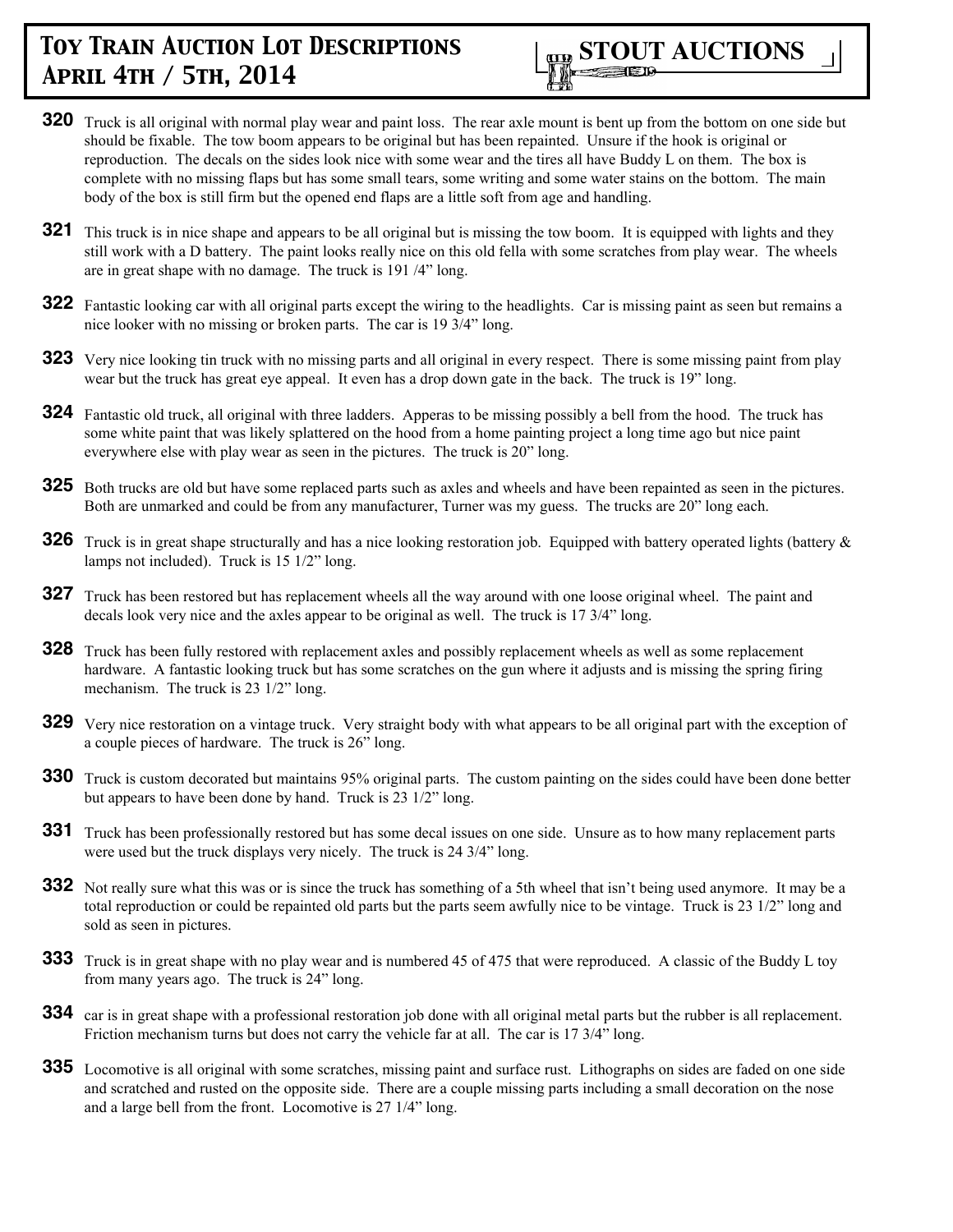

- **336** Group includes two Wolverine Aeroplane Race tin spinner games with checkerboard on opposite side, both are in nice shape with bright, clean graphics. Also included are a Chein tin butterfly push toy that works great and an Ohio Art tin top that has some scratches and litho wear but works perfectly. Game boards measure 16 1/2" and 11 1/4" across, butterfly wing span is 9 1/4" and the top is 7" in diameter.
- **337** Fantastic little gas station with very little wear at all and very nice lithographs. There are some scratches on the gray base and minor fading on the roof but really nice overall.
- **338** Group includes a Walt Disney Mechanical Train Set (missing the train) with a nice clean and colorful track layout in original box, Silver dollar street front in nice shape but no accessories and another mechanical train set that is missing the train and the crossing gate.
- **339** Group includes an Ichiko passenger train with a damaged pantograph and a few dents underneath, Cragstan City Trolley lines friction toy with a lever action friction drive in nice shape but has dents on both ends and an unmarked but vintage tin windup IBI R.S.A. street car in nice shape with a working mechanism.
- **340** The Aero windmill is in a factory sealed box and presumably mint. The ranger tin mechanical billiards table is missing the windup mechanism but looks unplayed with otherwise and includes a rough original box that is missing all but one inner flap.
- **341** Lot includes a Technofix Toboggan ride with one complete car and one shell for a car. The green and yellow track is only marked US Zone Germany and includes straight, curve and switch sections as well as small trestle pieces.
- **342** Group includes a tin track with locomotive and cars (like new in box) and a tin friction rocket ship with a broken wheel and a locked up friction mechanism (both made in Hungary). The last toy is a tin lithographed skiing related toy with a car that climbs and rolls back down. Instructions are in Russian, toy appears mint and unused in a very nice original box.
- **343** Nice looking old steam engine with generator, unsure if it works but it is very clean and shiny. The electrical cord is in nice shape and supple.
- **344** Nice looking wooden fire truck with three ladders. Well made and the wheels really roll. The truck is 15 1/2" long.
- **345** This box appears to contain well more than one set with five separate instruction sheets and thousands of parts. There are lots of plastic girder pieces, wooden base pieces and vac u form panel pieces. Many of the vacu formed pieces have damage but it should make for a lot of fun for someone.
- **346** Modern era soldiers in mint condition in original box.
- **347** Mint unused 1/16 scale radio controlled tractor in a nice original box. Lot also includes four reproduction tin signs.
- **348** Lot includes 26 mint in box cars as well as three loose cars in nice shape. The models range in age from the 1960's to the 1980's. Boxes range in condition from perfect to slightly worn with damaged windows.
- **349** Lot includes various makers including Manoil, Tootsietoy, Solido, Corgi, Matchbox and others. Cars range in condition from good to mint.
- **350** 1959 and 1960 Cadillac Fleetwood friction cars, one with a broken rear fin and both with warped front ends. The rest are all Cadillac Fleetwoods and all are Jo-Han promo cars. 1960 is in nice shape with no damage, two 1961's, a blue one with a missing right rear tire and a missing tail lamp lens and a white one with a broken fin on the right side. 1962 is in great shape with no issues.
- **351** Wooden toy trains including Toia, Blockraft and Childhood Interests all new in box. Miamicraft lines train also included and in nice shape but no original box. These trains vary in size and colors.
- **352** Box car is in great shape with a few small dents and paint wear on the corners and raised edges. Markings and lettering looks very nice on both sides with nice bright paint. There are no missing parts and everything is all original. The car is 33" long.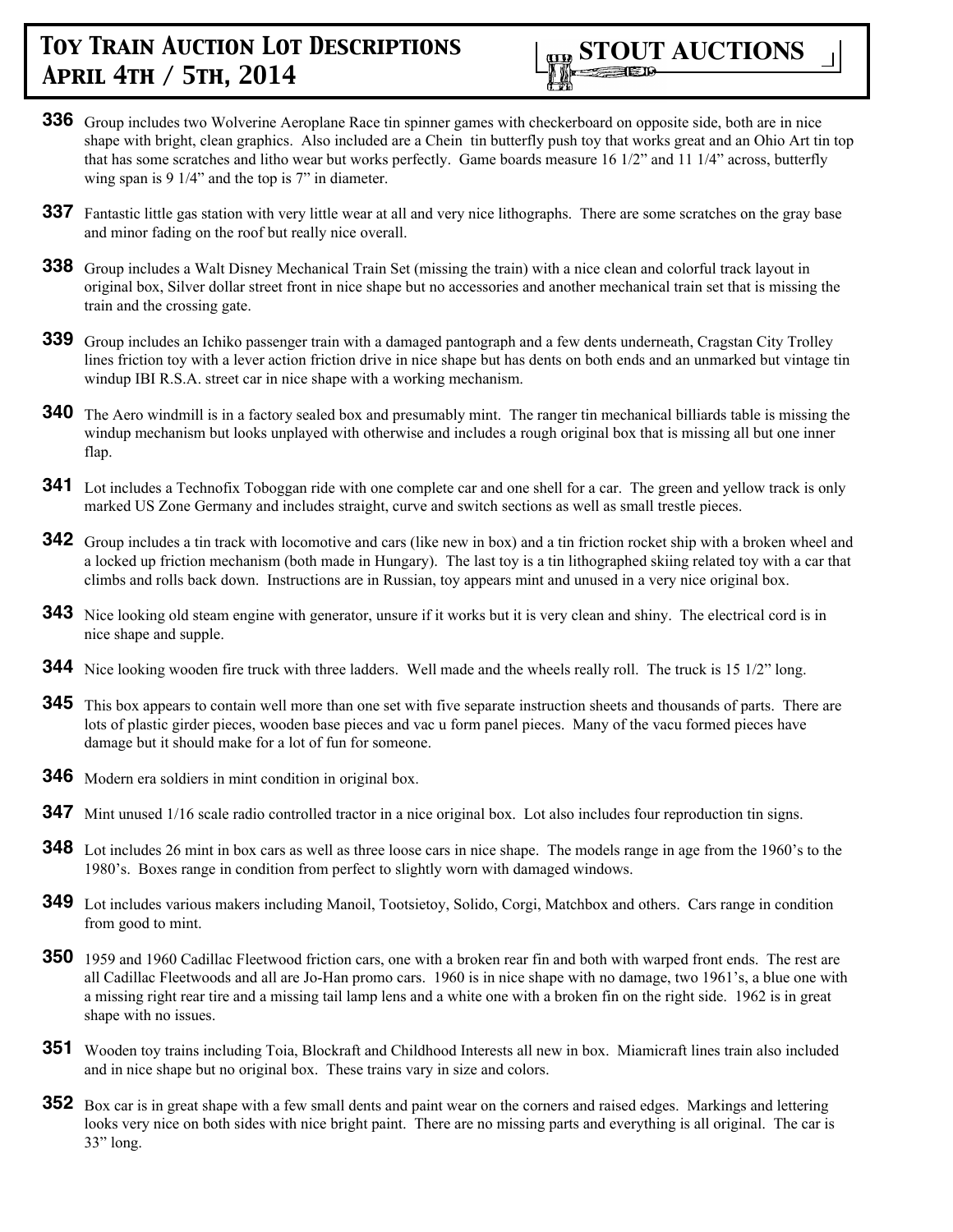

- **353** Locomotive is all original with some scratches, missing paint and surface rust. Lithographs on sides are in nice shape with minor wear. There don't appear to be any missing parts. Locomotive is 27 1/4" long.
- **354** Locomotive is all original but missing hand rails from the sides of the boiler and decorative trim on the front as well as the top steering handle and the handle for the brake. There is paint wear and minor to moderate surface rust on a few different areas. The decals on the sides are mostly intact with some flaking and the one on the boiler front is almost entirely gone. The locomotive is 26" long.
- **355** This lot includes 26 sections of curved track, two passenger cars, two box cars, two gondolas and one locomotive. the locomotive is missing the foot pegs, handle and some electrical components inside. The locomotive will definitely need some servicing and new parts to get back into working condition. There are scratches and play wear on the locomotive but the cars seem to be nice and clean with no missing parts and nice decals. This is a very large and heavy lot, shipping will be pretty high so come and bid in person if you can.
- **356** Very large box full of built buildings with hundreds of parts in nice shape. Also includes 5 boxes in rough to acceptable condition and many tape repairs along with two instruction sheets. Also included is an old block set in box with some instructions. Lot will be heavy and expensive to ship.
- **357** 24" x 12" x 12" box full of vintage and newer toys and toy parts in various condition, some nice, some rusted, some damaged. Lot is very heavy and would be better suited for the live bidder.
- **358** Lot includes four unbuilt kits, one is sealed, three built cars and one partially built. Lot also includes a Hubley P-38 Fighter in box that is like new and a small plastic model wood chipper possibly in O scale. The boxes are all in nice shape and display nicely.
- **359** Group of toys including a Tomy Verbot in Box and Ideal Boaterific Tug boat along with a few other modern robots and Mr Potato Head massager.
- **360** The box is nice and square but has writing on the top flaps and both ends but the front, back and bottom all look nice. The box is very square and sturdy and has great graphics on the front. The box measures  $23'' \times 15'' \times 13 \frac{1}{2}$ .
- **361** Three old slush promo cars that appear to be repainted but may very well be all original. The wheels are made of white rubber that is hard and has age cracks and a flat spot on one of them. They are definitely vintage due to the signs of fatigue that are coming on to the running boards but only slight signs, no major issues at all. There is some metal missing from two of the cars that appears to be from bad castings or possibly a small piece broken off of one. All three cars are virtually the same, just painted differently. Each car is just over 7" long.
- **362** The Ferris wheel parts include the two main frames but no cars, base with uprights and electric motor. The parts have flaking original paint and surface rust but would be a great restoration project.
- **363** Lot includes several fire hydrants including four Tonka as well as other made of cast iron or plastic. Also included are several metal ladders, a couple die cast vehicles and four RSH Fire Kits with presumably all T8 1918 Crosley Fire Tender Conversion Kits inside.
- **364** Lot includes 16 buildings, several vehicles, several trees and a several bases. the buildings are all small and in HO scale or smaller. made of wood with paper lithographs on the outside.
- **365** The Falk engine is dirty and tarnished a bit but looks like it could be cleaned up to look very nice. The Jensen has been used and has some missing paint from the base and discoloration here and there. The Falk engine is marked JF 406 on the underside of the cast iron base as well as made in Germany. The engine is 12 1/2" tall.
- **366** Lot includes Britains and Corgi items that are either new in box or just empty boxes or just loose figures or accessories. Also includes a partial Marx tin castle, Viewmaster items and other various toys and toy parts.
- **367** Lot includes a partial Playskool Holiday Inn set in Box, two Kenner milk cows and several Fisher price items.
- **368** Lot includes makers such as but not limited to Hot Wheels, matchbox, Corgi, Dinky, Marklin, Solido, Ertl and Britains. There are quite a few vehicles here ranging from poor to excellent condition and everything in between.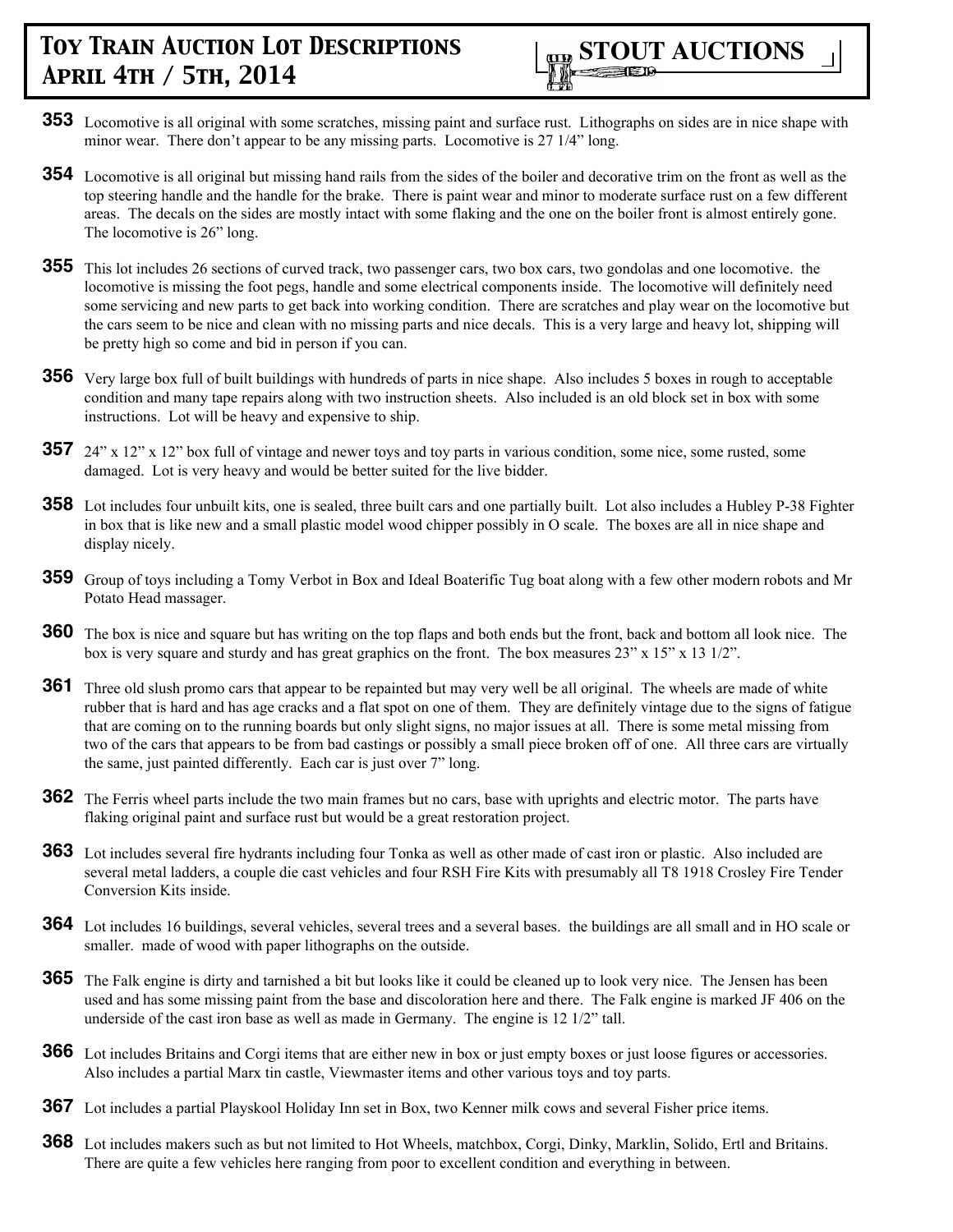

- **369** Lot includes 14 anchors in 5 different styles made of die cast or cast iron. Also includes 10 propellers made of cast iron, die cats and plastic. The largest anchor is 3 1/2" long.
- **370** Racing Champions 1 / 64th scale NASCAR racing haulers in original packages. Drivers include Jeff Gordon, Tony Stewart, Matt Kenseth, Ward Burton, etc. Items are new C9-10. OBs have light shelf wear.
- **371** NASCAR racing 1/64th race haulers in OBs. Manufactures include Revell, Winner's Circle, Hot Wheels Racing, etc. Drivers include Darrell Waltrip, Jeff Gordon, Tony Stewart, etc. All are new C9-10. OBs have some light wear
- **372** Group of die cast Pepsi Cola trucks and more. Twenty five trucks total. Eight vehicles include the original boxes. Manufactures include Road Champs, Golden Wheel, Matchbox, and more. Items are C8 to C10.
- **373** Matchbox Collectibles diecast vehicles in OBs. Twelve 1/43rd vehicles includes McDonalds, Texaco, Campbell's, etc. See photos for best description. Cars are C9-10.
- **374** Nice large group of 1/43rd vehicles in OBs. Thirty six total. Manufactures include Road Champs, Classic Vehicles, Road Signature, Ertl, etc. Most are classic cars, 1/43rd Snap On tool set also included. See photos for best description.
- **375** Pem and Winross die cast trucks in OBs. Seven trucks total. Names include Coors, Burlington Northern, Atlas Van Lines, MAC Tools, etc. Trucks are new C9-10
- **376** Ertl Collectibles and Road Legends die cast cars and displays in OBs. Includes Ertl Wally's Service Station, Dolly's Drive In, Class of 67' set and Indy 500 Pace car set. Road Legends sets include Ford truck set and set with Corvette, Bel Aire and Nomad. Sets are C9-10. OBs have light wear. Cars are 1/43rd.
- **377** Large tub of toy construction vehicles. 75 or more vehicles. Most are Matchbox size or larger. Includes dump trucks, graders, Caterpillar equipment in original packages and more. See photos for best description.
- **378** Large group of farm toys from Ertl, New Ray, and others. The bulk is Ertl and includes plenty of John Deere and Caterpillar items. Some used and a good deal new in the package. Also includes Ertl Round Barn play set and New Ray Country Life play set. Items are C7 to C10.
- **379** Two 13 x 26 flats filled with Ertl, Norscot, and Tonka farm toys. Most are John Deere or Caterpillar. Many are new C10 in their packages. See photos for best description.
- **380** 46 packaged plastic and die cast vehicles. Most are Ertl, AHL, Mastio, and more. Includes trucks cars, construction equipment, etc. See photos for best description.
- **381** Large flat full of die cast and plastic vehicles perfect for a layout. Garbage trucks, street sweepers, semi trucks and more. Most are 1/43rd, some smaller and some larger. See photos for best description. Most are C8 condition. 40+ vehicles.
- **382** Norscot Scale Model diecast 1:50 scale Caterpillar construction vehicles in OBs. Eight trucks include 55166, 55169, 55138, 55207, 55118, 55117, 55169, and 55117. All items are new in box C9-10. OBs do have some light corner and edge wear.
- **383** Norscot Scale Model diecast 1:50 scale Caterpillar construction vehicles including 55165, 55191, 55073, 55151, and 55158. All are new in the box C9-10. OBs have some light corner and edge wear.
- **384** Norscot Scale Model diecast 1:50 scale Caterpillar construction vehicles. Four models include 55098, 55100, 55161, and 55151. Items are new in box C9-10. OBs have some light wear.
- **385** Norscot Scale Model diecast 1:50 scale Caterpillar construction vehicles in OBs. Six items include 55025, 55151, 55027, 55061, 55104, 55073, 55191, and 55097. Items are new in the box C9-10. OBs have some light wear.
- **386** Norscot Scale Model diecast 1:50 scale Caterpillar construction vehicles including 55175, 55099, 55097, 55133, 55164, 55142, 55191, 55175, and 55115. Items are new in the box C9-10. OBs have some light wear.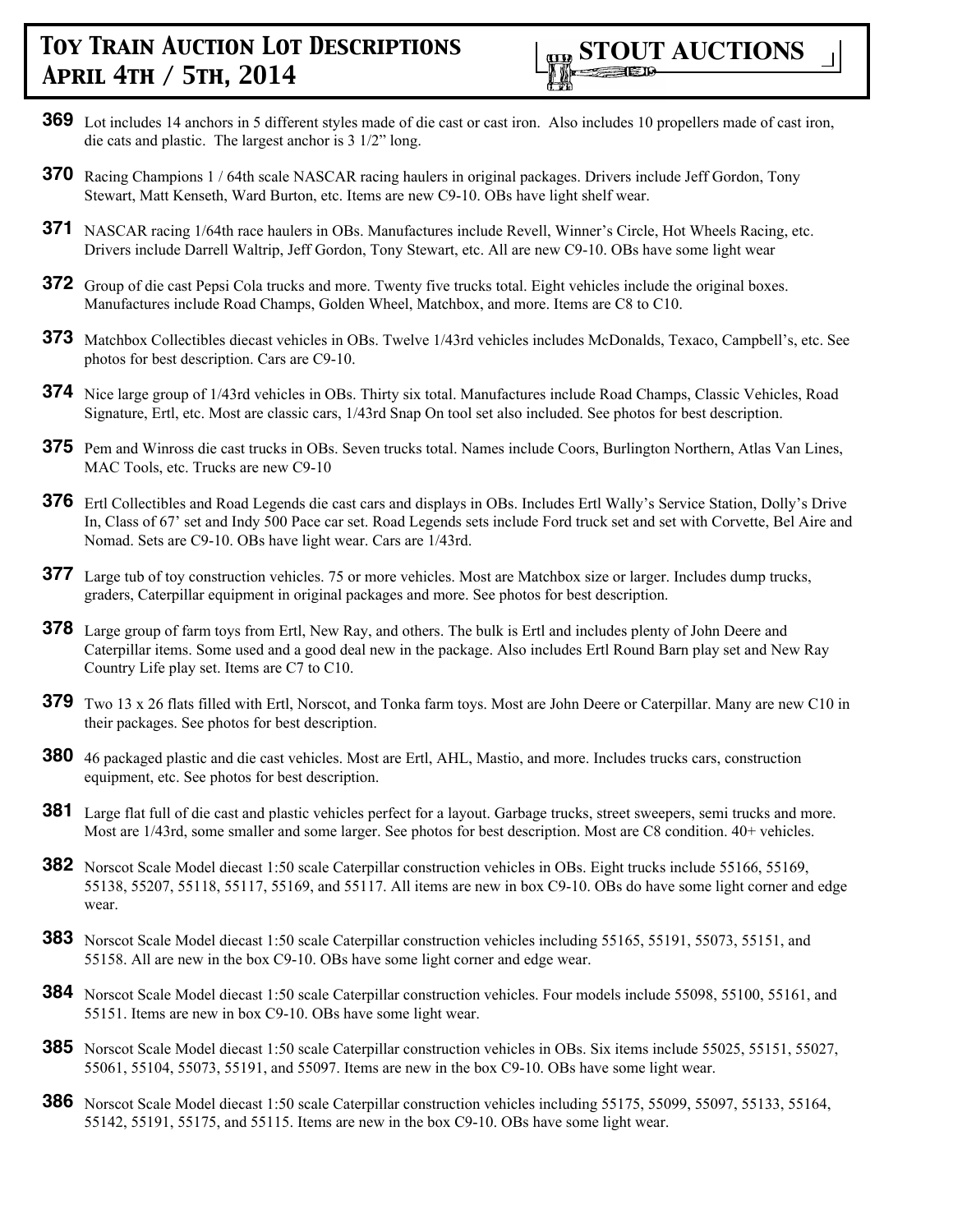

- **387** Norscot Scale Model diecast 1:50 scale Caterpillar construction vehicles including 55175, 55099, 55143, 55189, 55104, 55058, 55097, and 55104. Items are new in the box C9-10. OBs have some light wear.
- **388** Seven Matchbox King Size, one Winross, and one Solido diecast toy vehicles. Solido No. 3114 Mercedes Lance Mousse in original box, C9-10 box has wear to cellophane display window. Winross Howard Johnson's semi-tractor and trailer. Matchbox K-4 Fruehauf hopper, K-12 Scammell Laing Mobile Crane, K-12 Aveling-Barford front end loader, No. 5 Foden dumper truck, No. 4 McCormick International B-250, C6 area.
- **389** First Gear Construction Pioneers 40-0200 International S Series tow truck, 1:25 scale diecast toy in original box missing trim pieces, displayed C8 area. Box shows no wear.
- **390** Lot includes makers such as Tri-Ang Minic, Tootsietoy, Superior and Framburg. The ships range in condition from good to new in box. There is also a tin lithographed cruise ship marked US Zone Germany and a made in Japan wooden model boat that is battery operated.
- **391** Lot includes makers such as Midgetoy, Tootsietoy, Lone Star, Barclay and Dinky. There are locomotives, cars and a few accessories.
- **392** Lot includes six reproduction pieces as well as several vintage pieces that have damage or missing parts. This lot is very heavy and will cost a lot to ship.
- **393** Lot includes 14 vehicles, a wheel barrow, two small cash registers and a die cast toilet. Most are in nice shape with what appears to be original paint but many have rust on the wheels.
- **394** Lot includes 8 different pieces of which 6 are complete but two are repainted. the bus is missing the front wheels and axle and the wagon is missing a piece that attaches the horses to the tow bar.
- **395** Stove is in need of an overhaul with rust and missing paint but the pieces are all in nice shape with no dents or damage. The electric cord is missing and will be hard to replace.
- **396** Piano works and is in nice shape. Includes six rolls and four boxes. Piano measures 20 1/2" x 9 1/4" x 20 1/8".
- **397** Set appears to be in nice shape and has been used. Completeness is unknown but many parts are included. This is a very large box and shipping will be fairly high.
- **398** Group includes Tootsietoy, Ertl and Matchbox cars as well as other manufacturers. Also included is a Erector Radar scope set in box that has a lot of parts but may or may not be complete. Most of the parts are nice and clean while a few have rust on them.
- **399** The carousel is in nice shape and includes a transformer, operability has not been tested. The Santa toy is marked japan and in a nice original box. The lot also includes a vintage japan snowman lantern.
- **400** Fantastic looking toy with great color & very clean with no damage. Box is dated 1962 and in nice shape but somewhat faded.
- **401** Lot includes Marx Bengal Tiger and Honeymoon Express, Chein Marx I cabin cruiser, and two other unmarked tin toys. Everything works but the bird on bicycle is a bit sluggish. Also included in the lot are two Marx travel trunks that are in nice shape.
- **402** Lot includes 8 locomotives, one tender, a train station and two cars in original boxes. Other items include a Kiddie car Classic billboard, homemade wooden tractor and six small John Deere wooden crates with dovetailed corners.
- **403** Lot includes an assortment of Coke collectibles as well as several toy gas pumps from Gearbox and possibly other manufacturers. Some items are loose and still like new while others are mint in box.
- **404** Lot includes a thin organizer that is 14" x 7 1/2" with 35 separate compartments for small repair parts for mainly small die cast toys but there is a big mix of things here, some are ready to be used and some are broken.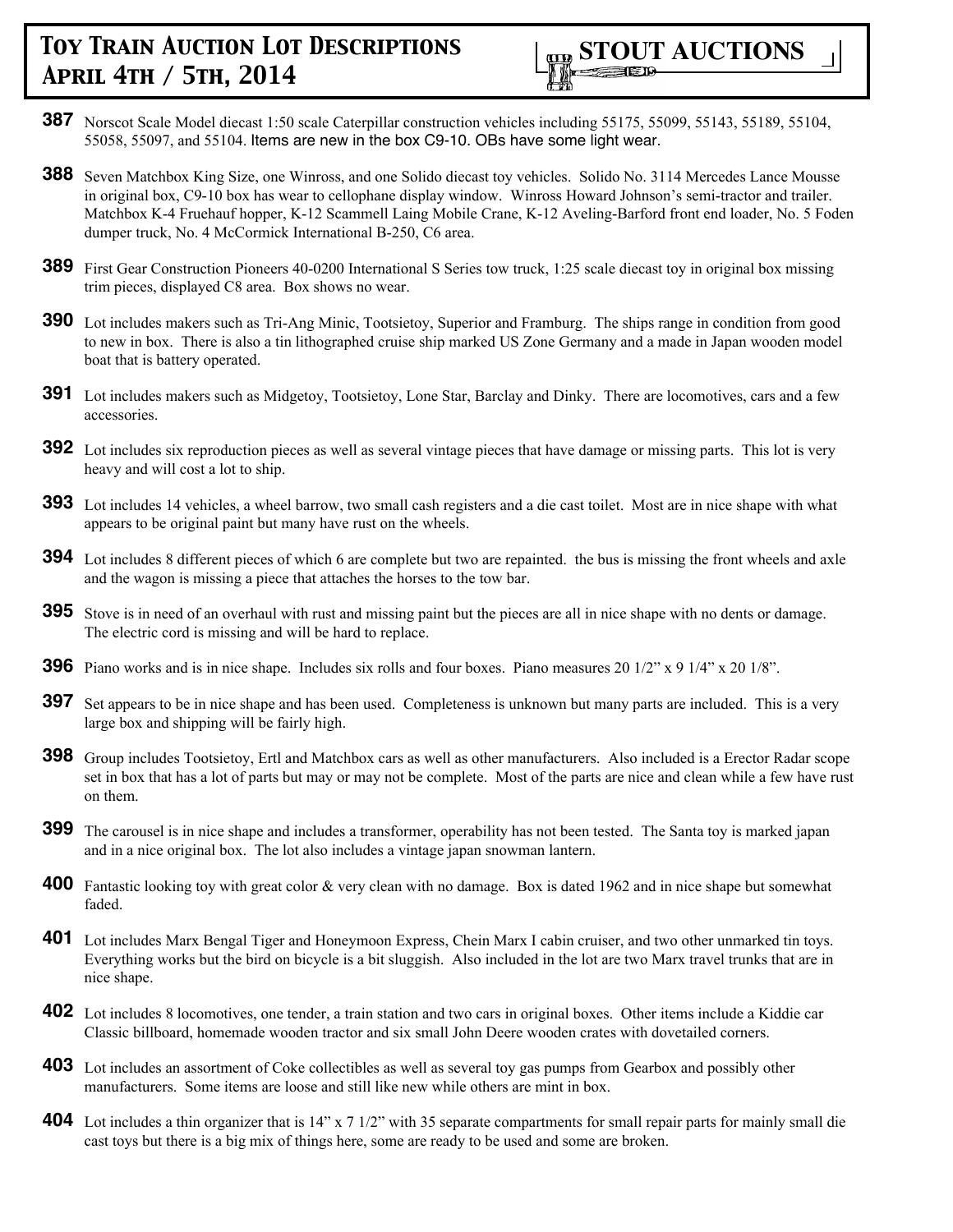

- **405** Lot includes 20+ tanks and other military vehicles as well as approximately 40 soldiers. Also includes several civilian trucks and cars. The trucks are 2 3/4" to 3" long and the cars are 2 23/8" long. The tanks all vary in size. The soldiers are all in the prone position and would be approximately 3/4" tall if standing.
- **406** Lot includes some tin lithographed, pressed steel and paper toys. The three main items include a Buddy L LST47 with some rust and a broken chain, a Suzy Goose dairy farm and a Russell game library. Everything else is generally incomplete or damaged.
- **407** Group includes a neat Mack ash tray made by Central Die casting in Chicago, four REO items that appear genuinely old including a tin decorative piece and a glass lamp lens, a Diamond REO keychain as well as a heavy brass placard. The last items are five Allis-Chalmers placards that are secured with two beveled screws (screws not included).
- **408** Lot includes a C9 Greyhound bus in original box as well as a lot of different track section. 8- #18 straight, 10- #12 straight, 4- #6 straight, 4- #3 straight, 4- A90 curve, 3- B90 curve, 8- B45 curve, 4- C45 curve, two sets of switches, a 45 degree railroad grade crossing and a Trix Express switch controller
- **409** Lot includes makers such as Ertl, Spec Cast and Enesco. Three are mint in package, the balance have all been displayed but remain in excellent or better condition.
- **410** Lot includes makers such as Matchbox, Gabriel, Ertl and others. A few unmarked but all mainly newer die cast from the 1980's and up.
- **411** Group included Full Throttle, Jada, Maisto, Matchbox and Hot Wheels cars all mint in blister packages. 23 vehicles total.
- **412** Makers include such names as Matchbox, Malibu International and Kid Connection. Lot includes eight packages by malibu, five packages by Matchbox and four packages by Kid Connection. the cars are all mint in unopened packages.
- **413** Lot includes such manufacturers as Brumm (4 cars), Minichamps (10 cars) and matchbox (11 MIP Cars, 5 loose cars). Most of the Matchbox boxes have significant wear but only one Brumm box has issues (broken clear case lid).
- **414** Manufacturers include Road Champs, Ertl, Zee, Matchbox, Soma, Tootsietoy and Franklin Mint. All are new in box or blister card.
- **415** Lot includes manufacturers such as Corgi, Model power, Matchbox and Ertl. All 28 are mint in package.
- **416** Lot includes Island of Dr Hibbert boxed set, five bendable figure sets, three talking watch sand two ornaments all mint and unopened. Loose items include stuffed Homer and Bart figures and rubber Homer, Bart and Marge figures.
- 417 Lot includes cars driven by Mario Andretti, Al Unser Jr., Raul Boesel. Nigel Mansell, Emerson Fittipaldi and Alessandro Zampedri. These are very nice cars with nice clean original boxes. Mint and never removed from package.
- **418** Lot includes seven different cars, there are two 1998 Corvette pace cars included. The complete set is here based off of the box backs.
- **419** Group includes four 1:18 Hot Wheels F-1 cars and six racing Champions 1:24 Indy cars. All are mint in unopened packages.
- **420** Lot includes five cars from the Grand Prix collection, three from the Michael Schumacher Collection and a 1975 World champion Ferrari. All cars are mint in unopened packages.
- **421** Lot includes a limited edition Juan Montoya car, only 2,304 made and five Pauls Model Art McLaren Collection cars, all mint in box.
- **422** Incredible lot containing die cast cars in 1:24 and 1:64 scales, trading cards, collectible tins, two model kits and other items. This is a very heavy lot and will cost a lot to ship.
- **423** Lot includes four American Muscle 1:18, four Revell Collection two 1:18 and two 1:24 and five racing Champions 1:24 scale cars. All are mint in unopened boxes. This lot is very heavy and will cost a lot to ship.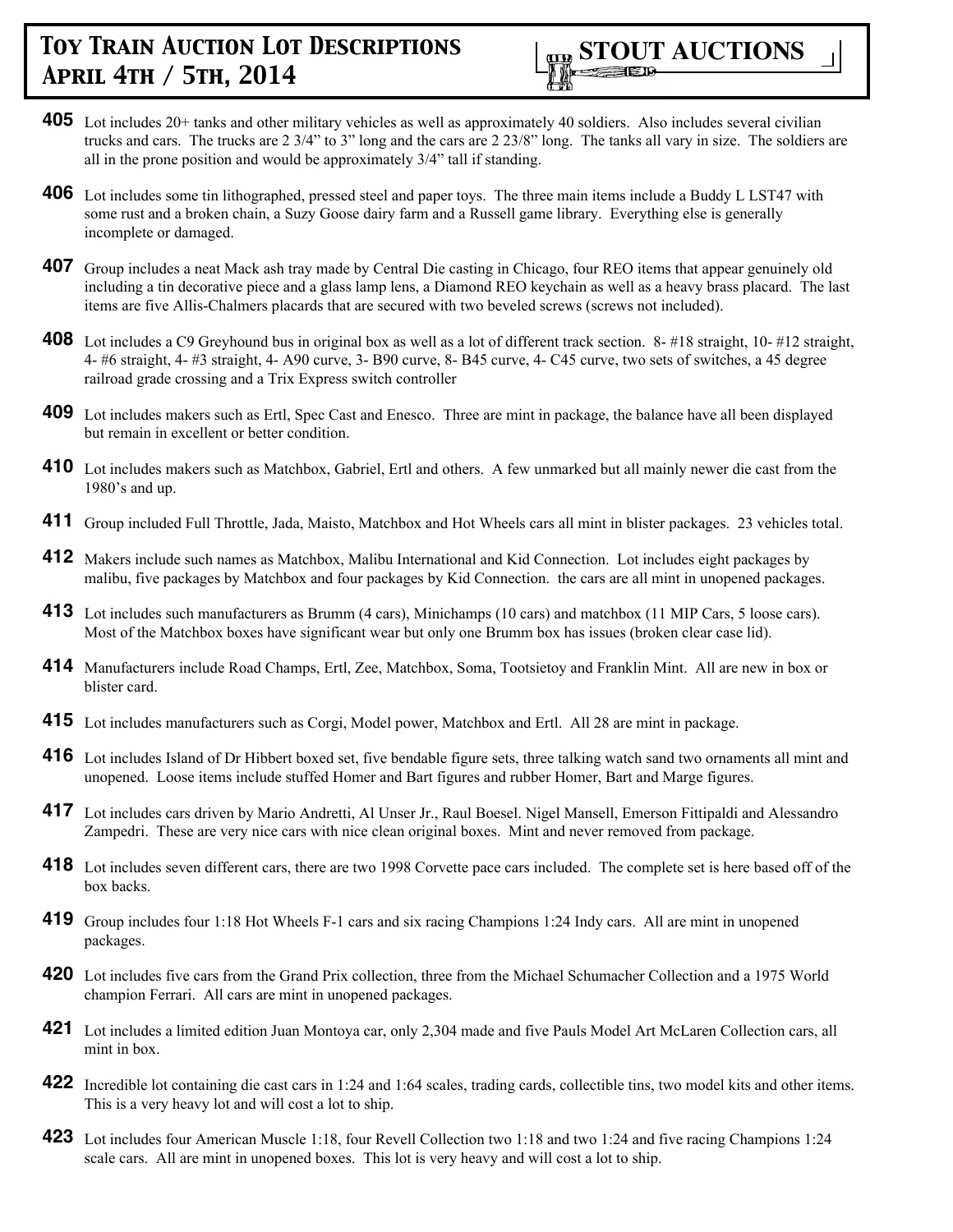

- **424** The lot includes cars from all eras and includes such names but not limited to Dodge, Ferrari, Chevrolet, Jaguar, Mercedes, Lamborghini and Volkswagen. All cars are mint unopened except one which is a 1:24 Bugatti which has been opened but is loose in the box. Some boxes are very dusty but should clean up quite easily. This lot is very heavy and will cost a lot to ship.
- **425** A nice group of cars, all in mint unopened condition. The packaging may have some minor damage and will likely be dusty.
- **426** Lot includes three American Muscle, three Maisto, two Universal Hobbies and one Revell 1:18 scale die cast cars. All of the cars are mint in unopened packages. Boxes may have shelf wear and very likely have some dust on them.
- **427** Lot includes various manufacturers and numerous makes and models of cars. Some are mint unopened while others have been opened and may even be in incorrect boxes. The boxes may have some damage and will likely have some dust on them. This is a very heavy lot that will cost a lot to ship.
- **428** Lot includes five funny cars and nine top fuel dragsters. All of them are mint in original packages. Some of the boxes may have shelf wear or dust. This is a heavy lot and will cost a lot to ship.
- **429** The cars in this lot are all in really nice shape but some are very dusty. The rest are clean and all should display very nicely.
- **430** Lot includes a Metalcraft bottling truck, three mechanical or operating banks, trading cards, ornaments, tins and other items. Most new in box but some of the cards were opened and another truck is loose and has a couple missing coke crates.
- **431** Lot includes two MIB cast iron motorcycles, a Franklin Mint Indian motorcycle that was opened but doesn't appear to have been removed from the Styrofoam, a bank, a Matchbox Service center Playset and a loose reproduction cast iron patrol motorcycle.
- **432** Lot includes Terminator 2, Alien, Lion King, X Files, Jurassic park, Lego toys and a Loopin' Louie game. All are in nice factory sealed packages or blister cards.
- **433** Lot includes Kenner Batmobile & Combat belt Batman both MIP. Also includes are three warner Brothers vinyl figures of batman, Robin and Superman. Last is an Applause Dick Tracy figure with original stand and tags.
- **434** Lot includes mainly Schylling and paya reproductions but others are mixed in. Some were displayed and have dust on them while others were never removed from the box.
- **435** Lot includes such manufacturers as Solido, First Gear, Corgi Classics, Spec cast and Xonex International. Most are mint in box but other loose toys are also included. This is a very heavy lot that will cost a lot to ship.
- **436** Lot includes six airplanes and four vehicles, all being toy banks. Each one is still in mint condition in its original box.
- **437** Lot includes manufacturers such as Corgi, Spec Cast, Gearbox, Franklin Mint and others. All items are like new to mint in box.
- **438** Group includes several loose / unboxed trucks that have been displayed but not played with. Those have dust on them while there are three that are in original boxes. The Heinz truck was removed and displayed but the Miglio car and the Spec cast truck are mint in box.
- **439** Beautifully restored Steelcraft Sport Roadster #510. Built in 1937 this pedal car is in great shape and has been displayed only, never played with since the restoration. There is some dust on it but that will clean off quite easily. The car is  $360 \times$ 18Ó x 22Ó and weighs approximately 40 lbs.
- **440** Lot includes 1996 Emergency Truck, 1997 Toy Truck & Racers, 1998 Recreation Van, 2004 SUV & Motorcycles and the First Hess toy truck bank, all in original boxes. They all appear to have never been played with and may have never been removed from their boxes.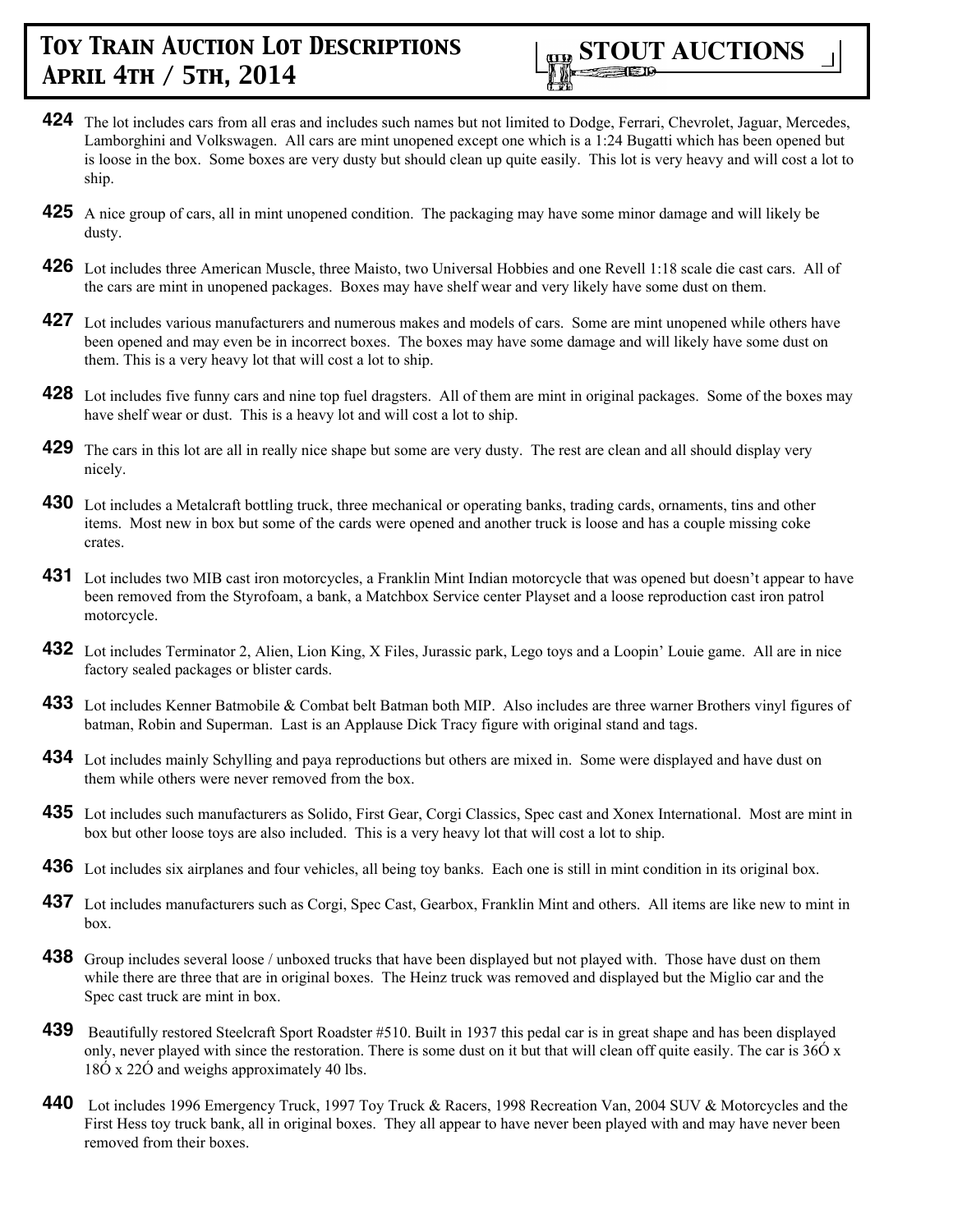

- **441** Lot includes 1996 Emergency Truck, 1997 Toy Truck and Racers, 1998 Recreation Van, 2003 Toy Truck & Racecars and 2005 Emergency Truck with Rescue Vehicle, all in in original boxes. They all appear to have never been played with and may have never been removed from their boxes.
- **442** The Jaguar is in mint condition but the paint seems to have some factory issues on one side. The other car is a 1:18 scale Johnny Rutherford vintage sprint car, numbered 982 of 3504 produced. It is in mint condition and doesn't appear to have ever been removed from the box.
- **443** Lot includes 1:48 scale F-14 Tomcat and F-18 Hornet and a 1:40 scleAV-8 Harrier. They have been displayed and have dust on them but should clean up to like new condition.
- **444** Lot includes a few different scales of aircraft. Five are made by Spec Cast, one by Ertl, one by Hallmark and the last three are made by other various manufacturers. They have been displayed and will likely be dusty. One has some paint chipped from the top wing and a German plane has a missing blade from the propeller but the rest appear to be like new aside of the dust.
- **445** Group of toys including Disney Pixar Cars , 1999 radio Shack Stuart Little remote controlled car, a few made in China cars in boxes, some stuffed animals and a few diecast pieces, some mint on card, some loose.
- **446** Lot includes five reproduction cast iron toys, a modern era GI Joe in box, an incomplete set of small printing blocks and a Sears radio controlled tank.
- **447** The car is in nice shape but has a missing hub cap. There is only minor play wear and the toy does operate but I'm not sure if it operates properly. The car is 10 3/4" long.
- **448** Lot includes five kits, three are mint sealed and two have the shrink wrap removed but have sealed parts inside. All are 1:48 scale.
- **449** Lot includes four mint sealed kits and one that is missing the shrink wrap but has sealed parts inside. All five kits are 1:48 scale.
- **450** Both kits are still factory sealed in nice boxes. Included area grumman F6F-3 Hellcat and a Republic P-47D Thunderbolt. Each kit is marked SCALE:  $3/4$ " = 1'0"
- **451** The stearman PT-17 Pilot Trainer kit is still factory sealed but the Spirit of St. Louis kit has been opened and started. It doesn't appear that much has been done but there are some parts that have been cut. Each kit is marked SCALE:  $3/4$ " =  $1'0''$
- **452** Lot includes 14 kits, seven sealed and seven with shrink wrap removed. There are three balsa kits and the rest are plastic. Manufacturers include Lindberg, Monogram, Revell, Sterling Guillows, Minicraft, Glencoe, Tern and AMT. Scales range from 1/32 to 1/48.
- **453** Lot includes all military aircraft. The boxes all have either dust or damage or both. All of the kits have been started to some extent with mainly painted parts but there are quite a few pieces that have been assembled but just not many per kit. The kits are mainly 1:48 scale but the is a 1:32 scale kit.
- **454** Lot includes a reproduction Revell X3 Stiletto, Lindberg Curtiss Goshawk (sealed), Stiletto X3 and stearman PT-17 and a Glencoe Grumman J2F-2 Duck (sealed). None of the kits have been started, the three without shrink wrap still have sealed parts inside.
- **455** Lot includes si tamiya kits and two Hasegawa kits. Two Tamiya kits have been opened but all of the parts inside are still sealed, both hasegawa kits are factory sealed. All of the kits are 1:48 scale and have nice looking boxes,
- **456** Lot includes four 1970's kits that have all been opened but all parts are still on the sprues but the boxes have minor to major damage and staining. Each has its original instructions as well as original decals.
- **457** Lot includes six civilian and six military aircraft. There are five sealed military kits and three sealed civilian kits. Of the opened kits, they all appear to be complete and two of the four are still in sealed bags inside of the boxes.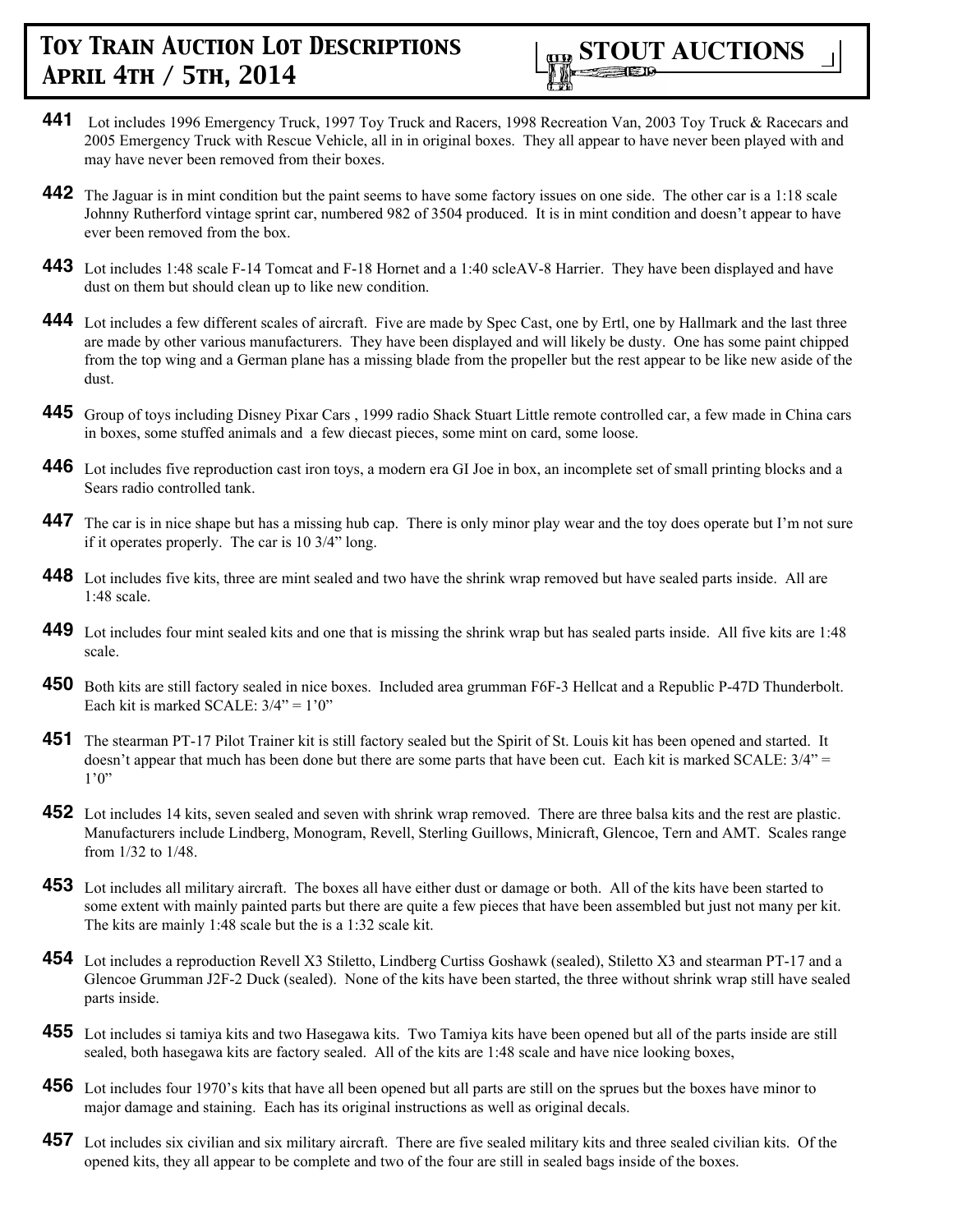

- **458** Lot includes one 1:48 scale kit, seven 1:32 scale kits and one Pratt & Whitney "Wasp" scale engine kit where  $1/2" = 1'$ . All of the kits appear to be complete and none have any work started. There are two sealed kits but all of the rest are missing shrink wrap.
- **459** Lot includes three factory sealed kits and two that are missing shrink wrap but have complete mint kits inside. There is one 1:32 scale kit and four 1:48 scale kits.
- **460** Nice looking model kit. It has been opened and parts were checked over but completeness cannot be fully determined. It is possible that two small packets of cast parts are missing but the parts list doesn't make specific mention of the packets according to letter, just according to part numbers that are included. Two of the packets were opened but all of the parts have been accounted for. The rest of the kit is untouched and includes highly detailed instructions.
- **461** Both kits are factory sealed, includes B-24D Liberator and Ju 52/3m Transport.
- **462** All three model kits are still factory sealed. The lot includes Phantom Mustang (skill 3), PBY-5 Catalina and B-17G (both skill 2).
- **463** Lot includes a factory sealed 1:48 Monogram B-36 Peacemaker and an opened but complete and unstarted 1:24 MPC P-51 Mustang.
- **464** Lot includes six 1:72 kits (one factory sealed and four either built or incomplete and partially built), one 1:87 kit (factory sealed) and four 1:48 scale kits (one factory sealed). manufacturers of the complete kits include MPM, Walthers Cornerstone, Italeri, Hobby Craft, DML, HSO and K&B.
- **465** Lot includes 1:72 Minicraft PBY-4 Catalina (opened with sealed parts inside), 1:32 Revell Bell X-1 (opened with sealed parts inside), 1:32 Revell Navy Grumman F3F-3 (opened with loose and partially built kit inside) and a 1:48 Monogram Heinkel He 111 German Bomber (opened with sealed parts inside).
- **466** Lot includes four complete kits although three have been opened. The two older kits that have been opened have loose parts as they were never sealed in bags at that time. Those two kits appear to be complete but a total inventory was not taken.
- **467** Lot includes two opened but appearing to be complete plastic model kits. The Revell Kit is 1/570 scale and the parts inside are out of their plastic bag and have not been inventoried but the parts are all still on the sprues. The Minicraft kit is 1/350 scale and appears to be complete with mainly all factory sealed parts inside besides the hull.
- **468** Lot includes two Pyro kits, one partially built and the other was not started, two AMT kits with a complete unstarted Corvette and a partially built Don Garlits dragster. The Revell kit is hard to determine since some of the wheels have been assembled but there are several large sprues with many parts on them, unsure if either kit is complete or missing parts. All of the boxes have one issue or another including dust, dirt, over sprayed paint and crushing issues.
- **469** Lot includes five unbuilt kits and one built. They consist of a 1/20 Lamborghini Countach LP 500S, 1/24 Metal Body Plymouth Prowler (built up most of the way) and four 1/25 Jimmy Flintstone resin kits.
- **470** Lot includes two sealed kits and two opened, one has been started. They sealed kits are a Revell McDonalds Rail Dragster and a Lindberg 1935 Auburn Speedstre (both 1/25). The opened kits include a 1/25 galaxie limited 1948 Chevrolet Sedan Delivery in sealed bags and appearing to be complete and a Revival 1/20 W163 Mercedes Benz that has scattered parts inside and may or may not be complete, there are hundreds of parts for this kit. All four boxes are in nice shape.
- **471** Toy is in original box with COA and numbered 2114 of 10,000. It is also personally signed by Ken Kovach. The unfortunate part is that the left front headlight is missing. It would still display nicely from the right side.
- **472** Set is in great structural condition with some scratches and paint loss and will need a good cleaning. There is a small missing Ford emblem from the front of the truck. The decals look nice on both sides but they aren't complete. The truck is 13 1/2" long
- **473** This jeep is in nice shape with some scratches and minor paint loss with no missing parts or damage. The battery compartment is very clean but the lights have not been tested. The jeep is 11" long.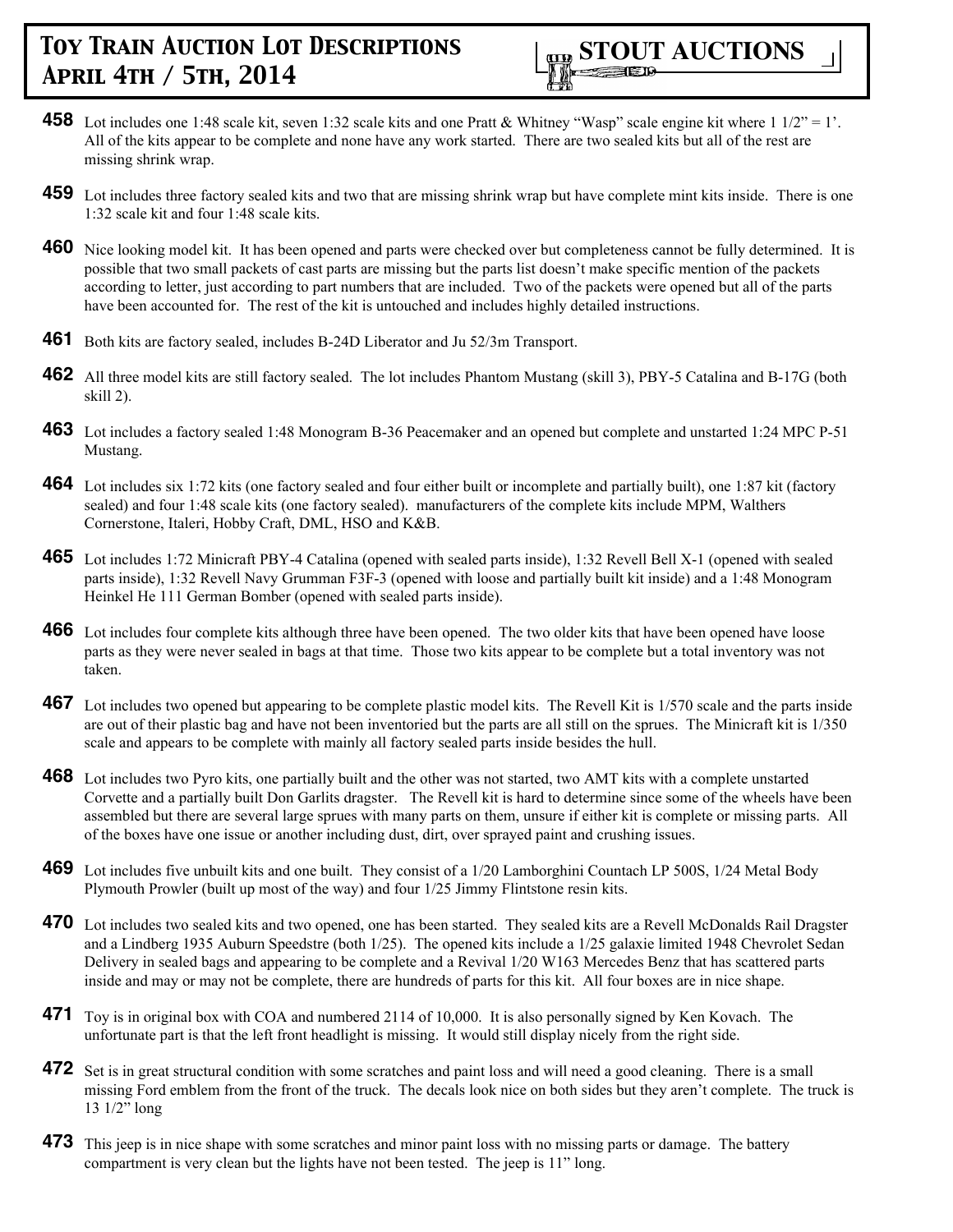

- **474** Great old wind up car with average play wear including small scratches and a few rubs here and there but overall in nice shape. the car is 12 3/4" long.
- **475** The Structo truck is in nice shape with some paint loss and chipping decals but works great and has no missing pieces. The live steam toy has corrosion in several places and a few missing nuts but should clean up fairly well to display. The truck is 12" long and the steamroller is 12 3/4" long.
- **476** Lot includes a 1995 Marx Pepsi truck that is missing an original crate of bottles and an older plastic and tin wind up tractor with a broken and missing hitch. Both toys could use a cleaning and the tractor was tested and works. The truck is 10" long.
- **477** Nice looking set, all original with nice looking locomotive that works great. there are some small scratches but very little paint loss on this little beauty. The tender is in nice shape as well as the three passenger cars and one observation car that are included. There are eight pieces of curved track and two pieces of straight for this nice old set.
- **478** This is a nice looking set with minor wear and mostly small scratches and some larger rubs where the cars abut each other. The set is dusty and will need cleaned up. Operability has not been tested.
- **479** Nice looking set with printed side frames and a red Commodore Vanderbilt style wind up locomotive that works great. The cars do have significant wear and scratches but still look nice. The set includes: 552 gondola, 553 tank car, 547 REA baggage car, unnumbered operating searchlight car and wrecker car.
- **480** This is a nice looking set with less than average wear with some small scratches and thinner rub lines. The set includes the M 10005 locomotive, Denver and Los Angeles passenger cars, REA Post Office car and Squaw Bonnet observation car. They have a little dust but will clean up quite easily.
- **481** This is another nice looking set with painted side frames. The set includes a Commodore Vanderbilt electric locomotive (operability untested), New York central tender, 1678 hopper, 91453 box car and 694 caboose. the set box is in nice shape with a faint but legible set number on one end. There is no track or transformer included.
- **482** Unknown set number so this may be in the wrong set box but is an actual set put together by Marx. The cars are all in nice shape with minimal to moderate wear. the set includes a red Commodore Vanderbilt electric locomotive that has been repainted as well as a New York central tender, two 245 Bogota passenger cars, two 246 Montclair passenger cars, a 201 observation car, six pieces of curved track, four sections of straight track, a transformer and a track power clip. The box is in decent shape with all original inserts but two split corners. It also includes the original instruction sheet.
- **483** This set is most likely mispaired but there is no number on the box to determine what originally came in it. The set that is included consists of a gray Commodore Vanderbilt locomotive, a New York Central tender, 245 Bogota, 246 Montclair and 201 Observation cars. All of the cars have painted side frames and are in decent shape with scratches and small dents. the set also includes two accessories and a transformer. The box is worn with a split corner and water stains.
- **484** Lot includes two mechanical and four electric locomotives including two Mercury locomotives (one is repainted) and a blue repainted Commodore Vanderbilt style. There are three tenders, one passenger car, two box cars, one stock car, one gondola, five tank cars and one caboose. They all have metal wheels with slot and tab couplers. The cars are all in good to very good condition with scratches and minor rubs. None of the locomotives were tested for operability and the blue one has a broken wind up key.
- **485** Lot includes two 567 side dumping cars, two 552 gondolas, a 1678 hopper, a 554 hopper, a 555 box car, three 553 tank cars and a New York Central wrecker car with original crank and hook. The cars range from good to very good condition with minor to moderate scratches and rubs.
- **486** Lot includes 18 cars in all including three tenders, two gondolas, five hoppers, one tank car, one box car, four cabooses, one Bogota Pullman and one Pullman Observation. The cars range in condition from good to excellent with minor to large scratches.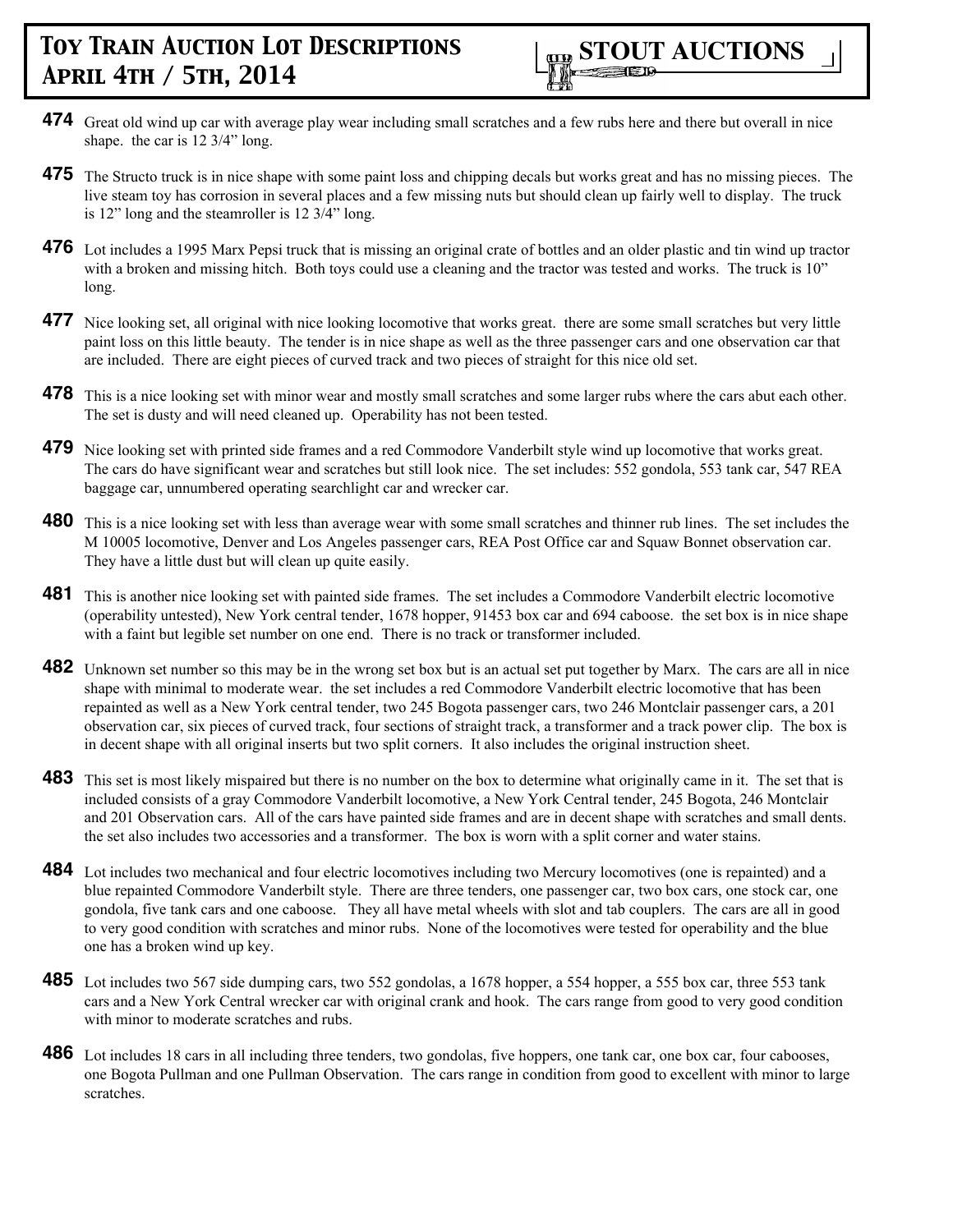- **487** Lot includes two girder bridges, large plastic trestle set, radio train control tower, floodlight tower, block signal, crossing signal, crossing arm, semaphore, two signs and a mint boxed No. 421 twin light Crossing Flasher. All of the other accessories are in good to excellent condition with the majority being in the middle to lower range.
- **488** Fantastic looking set in original box with all inserts. Includes 4361 locomotive, 4361 T tender, 4165 tank car, 4167 medical caboose, 4171 box car, 4172 troop barracks and unnumbered operating searchlight car and flat car with tank. the cars were displayed and are dusty but the engine has never been run nor have any of the rest of the cars. The instruction sheet is included and the box is in great shape.
- **489** Lot includes a 300 plastic steam locomotive with a metal Reading tender, 640 hopper, 631 T & P gondola and two 638 cabooses. One caboose has two small roof corner chips. They are very dusty but should clean up fairly easily. There is a small amount of rust on a couple of the trucks and there is a white film on most of the couplers which are all the link type. The locomotive has not been tested. There are also several pieces of track that are included that will need to be cleaned of dust and minor surface rust. Also included is a small No. 1 transformer.
- **490** Lot includes a 165 crane with controller with green buttons, 224E and 671 locomotives, unmarked and 2224W tenders, 2555 tank car, 2652 gondola, 3651 log car, 2454 box car, 3464 operating box car 2457 caboose and 2457 caboose. Also included is an Ives 3252 electric engine missing the cab roof. All of these items have rust, dust and dirt and will need to be serviced. The 671 locomotive is missing parts and the shell is loose. Also included is a small group of three rail 027 track.
- **491** Marklin 8017 Firestone Reifen Phoenix delivery truck in original paint with original tires. Approximately 140mm long.
- **492** The lot includes quite a few cars and trucks in different states. Some are very nice with all original paint, some have a lot of missing paint and some have small pieces of tape with writing on them so as to customize them. About half are Goodee and the rest are a mix of Midgetoy and Tootsietoy.
- **493** This lot includes toys from makers such as Lapin, Ideal, Banner and Lindberg. there are many unmarked as well. Most are in great shape but a few have some damage or mold flaws. Mainly sized for O scale train layouts.
- **494** This lot includes soft and hard plastic vehicles and four airplanes. The only marked item is a hard plastic Siku Nord 2501 Noratlas German aircraft. The cars are all in nice shape but a few are missing wheels or axles.
- **495** Lot includes mainly Matchbox vehicles but there are a few odd pieces mixed in. Conditions vary from one mint in box Mercedes trailer to loose and worn vehicles. Most are complete but a couple have missing parts. There are more regular wheels than superfast. This is a general condition lot and not subject to return.
- **496** This lot includes a mix of three or more manufacturers with most vehicles having play wear but some have no wear at all. This is a general condition lot and not subject to return.
- **497** This lot includes three vehicles that are mint in blister but have missing cards, those include Letter Getter, Funny Money and Emergency unit First Aid Truck. The emergency unit has red line wheels. The other vehicles of note are a purple Custom Firebird missing a windshield, American Tipper dump truck and two Dinky 736 hawker Hunter Jets. This is a general condition lot and not subject to return.
- **498** Great old wood fire truck toy. Looks like it is from the 1950's or 60's. The truck is in great shape with what appear to be all original strings and rigging. There is a damaged ladder railing that could possibly be fixed but overall a great old toy with little play wear. The truck is 21 3/4" long and 10 1/4 inches tall to the top of the ladder and rigging.
- **499** Nice condition with a few small chips on the roof and base but fantastic overall. The garage door opens as well. The base measures 14" x 8 3/4".
- **500** The farm set is incomplete but in great shape overall. The string and bucket for the well are missing but otherwise, it's all here. The set did not come with any animals. The box is very rough and has writing on the side that is complete.
- **501** Nice old ferry boat that has a little wear and play use but overall very nice with no missing parts. It still has the original strings for the ends that raise and lower to allow cars to enter and exit. The boat is 18 1/4" long.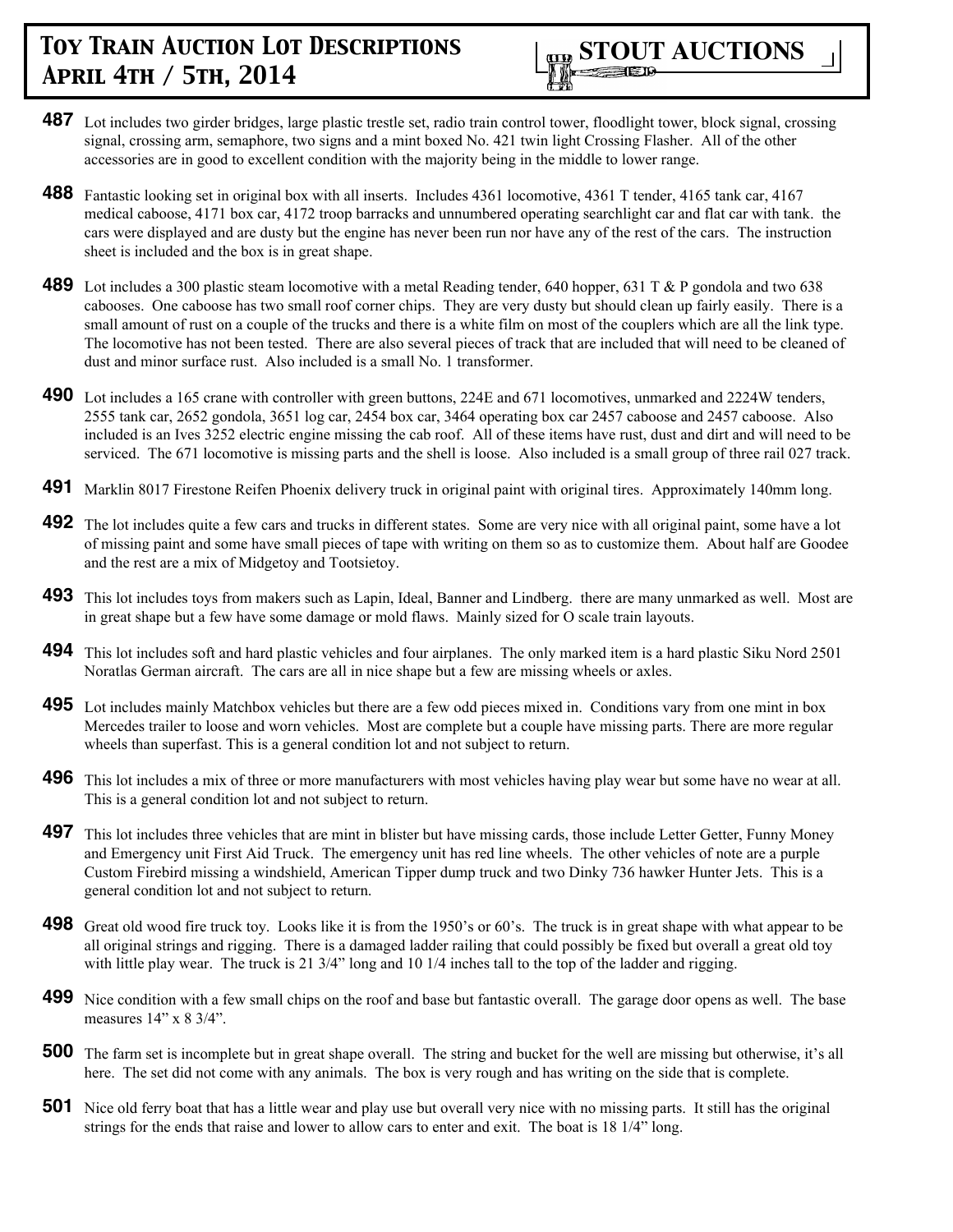- **502** This old truck is in nice shape but does have some play wear as seen in the pictures. Unsure if it is a rescue truck or a utility truck. There are three separate ladder assemblies on top so this would actually extend a long way up. The truck is 25 1/2" long and 10 7/8" tall to the upper side of the ladder rigging.
- **503** This truck is in nice shape but does have some rust and dust and dirt. There is a small part of a running board that rusted through but overall this should clean up nicely. The ladder hydraulics work and it raises up and lowers down properly. the string is missing to retract the extension ladder. There are also two loose ladders with the truck that are the same color and material of the extension ladder. The truck is 34" long to the back of the ladder.
- **504** This truck is complete and in great shape. It appears to have been played with very lightly and inside only. There is very little wear and all of the decals are complete and it is very clean overall. the box was opened from one end only but it was torn open and almost all of the flap material remains. There is some writing and some minor water stains on the box but not much to be alarmed by since it is still very solid and square. The missile is here with the tip and it still cocks and launches the tip out. A fantastic example of a neat old toy.
- **505** This old steam shovel is in nice shape and appears to be all original and complete. The decals on the side frames are still legible but one side is better than the other. The cab had a decal on the side and that one is almost all gone. The shovel is 19" long from front to back. the measurement was taken horizontally and not diagonally. The arm of the shovel is 13" long.
- **506** This tank is in great shape in its original box with the original cardboard inserts. It doesn't appear to have been played with much and is almost complete. There are a few very small scratches on the body but other than that, it is like new. The battery box is flawless and the toy has eight brass casings and eight plastic bullkets along with the original flag and beautiful detachable barrel. There is no instruction sheet since the instructions are on the back of the box but it does include the original inspection slip from Remco.
- **507** Lot includes 10 Matchbox Superfast train items on opened blister cards as well as four Kidco and two Champ of the Road dies cast trains in original boxes. There are also three of the latter sets that are loose but in nice shape.
- **508** This lot includes six train sets that are on their original blister cards. Three sets are still sealed and three sets have been opened and are on partially sealed cards. The silver set is missing the top part of the card and the trains do have some paint scratches.
- **509** This lot includes 45 pieces of Midgetoy from several different sets. Includes steam, diesel and switcher locomotives as well as freight and passenger cars. They all have scratches and missing paint but some are missing more paint than others.
- **510** Lot includes four locomotives, two box cars, two flat cars (missing 3 of 4 load pieces), side tipping car, tank car and three cabooses. They are all in great shape and don't appear to have been played with much, if at all.
- **511** The title tells it the best. This toy is absolutely mint in the box with original inserts and an original product catalog. The catalog has a detached cover but is unmarred otherwise. The box measures 15" x 8" x 3".
- **512** This lot includes two sets that are new in box as well as a large number of loose cars and track that are also in nice shape. The sets both have working mechanical locomotives. the metal parts in the locomotives have some rust but they are in great working order.
- **513** Fantastic old pull train with a rare original box. the box does have some wear and tear but the lid has fantastic graphics that beautifully depict the train inside. the train is virtually mint but one of the stickers on the locomotive has some wear. guaranteed to have never been played with. The box bottom has a lot of wear with some missing material but overall, you'll never find another one this nice.
- **514** Train is in great shape with few signs of wear and is complete with all three cars, two couplers and the original string that was never even tied onto the front of the locomotive. The box has one split corner and a tear on the face of the lid along the right hand side but has great graphics and is very clean.
- **515** The lot includes Tootsietoy and Criterion products items. The majority are Tootsietoy. these have all been played with and all have missing paint but some are nicer than others. This is a general condition lot and not available for return.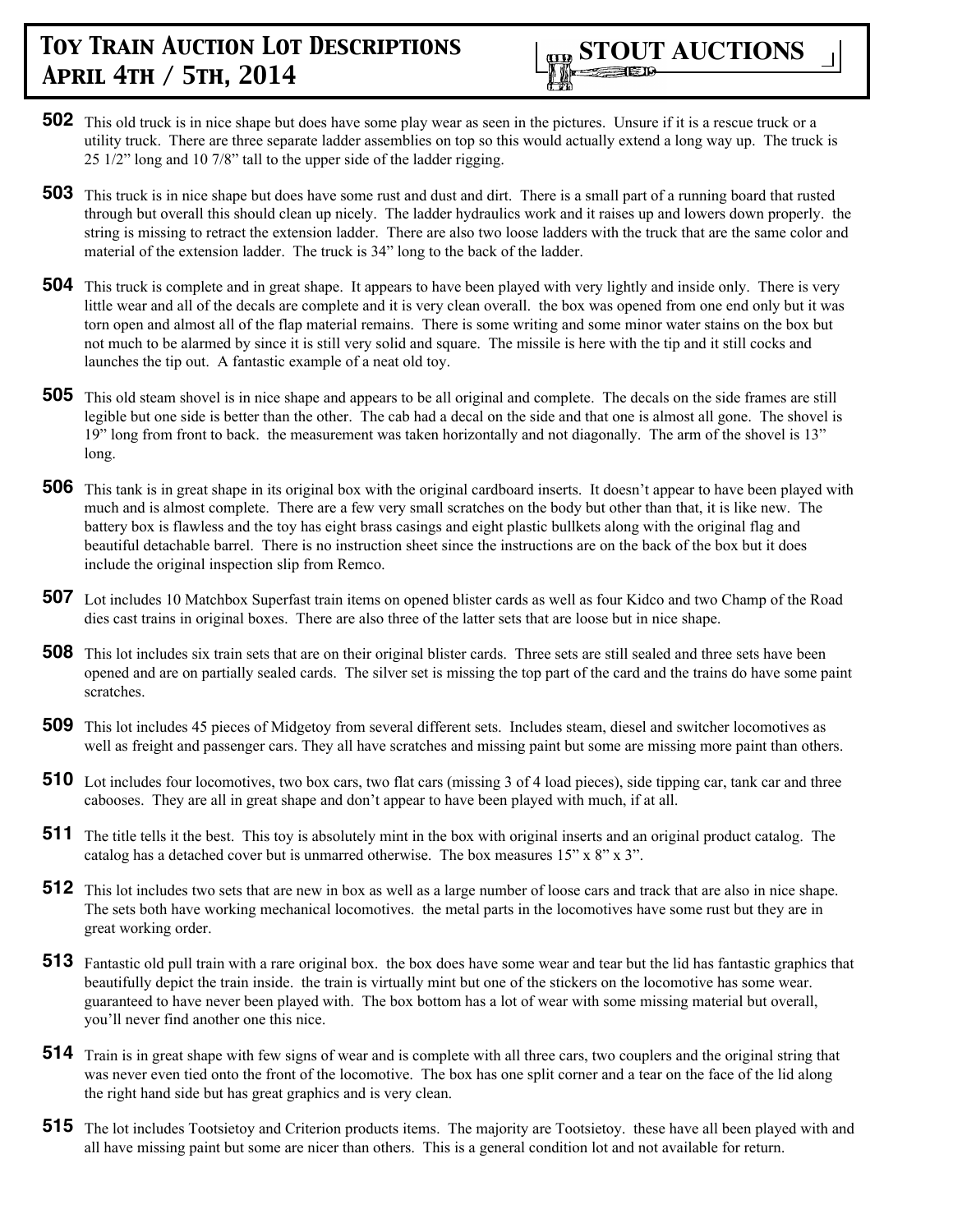

- **516** The lot includes two early slush locomotives and several other later pieces. Also included is a small Pullman car marked France on the inside. These all have some amount of paint loss, either minimal or almost all.
- **517** This lot includes die cast, plastic, rubber and tin lithographed pieces. there are a few whistles and even a small tin friction locomotive. The Auburn rubber train is in decent shape but has a few of the coupling pieces broken off.
- **518** This lot includes a three piece trolley set that may have been made in France, a three piece articulated set that is unmarked and a single Pennsylvania friction Passenger / Budd car in original box. The friction car was made in Japan by Miyazawa.
- **519** This little set is in fantastic condition with no play wear at all. It appears to be an earlier set as it is much heavier than the later pieces. The passenger cars are 2 7/8" long.
- **520** Great lot of 17 banner hard plastic circus cars in various colors. One flat car has a missing animal but the rest are all in nice shape and complete.
- **521** Fantastic condition train set in original box with original insert. It appears to be 100% complete and never played with. The box has some crushing issues but still displays well. The box measures 18" x 9" x 3".
- **522** This set is in mint condition and has never been played with. The box is in nice shape but missing the base. The box lid does have some minor issues but still displays well.
- **523** Fantastic little set with a Route 66 game on the back. The set has nice blisters but one of them is dented in but none are split or broken. the box measures  $11 \frac{3}{4}$ " x  $11 \frac{3}{4}$ " x  $1 \frac{1}{2}$ ".
- **524** This lot includes toy trains from East Germany and possibly the USA. The large undecorated set is hand made but has no markings. The end has fallen off of one of the passenger cars but could easily be glued back on. The East Germany set is in mint unused condition in original box. The maker is Plaho and the box is in great shape. The small carded set is marked Metalloplast, the train is mint but the blister is cracked on the back end.
- **525** This lot includes locomotives, tenders and freight cars. The locomotives are 9" long and the other cars range from 6" to 7 1/4" long. They are all unmarked and may or may not be from the same manufacturer.
- **526** Fantastic lot of larger and medium sized toy trains including locomotives, tender and freight cars. The locomotives are around 6 1/4" long and the freight cars all range in size from 4" to 5". They all have minor to moderate play wear but are overall in nice shape.
- **527** Fantastic lot of smaller sized toy trains including locomotives, tenders and freight cars. The locomotives are around 6 1/4" long and the freight cars all range in size from 2 3/4" to 3 1/4". They all have minor to moderate play wear but are overall in nice shape.
- **528** This lot includes a MIB Strombecker fast Freight set in box, Thornecraft Playtime fast freight set in box as well as a loose set, FAMA Spiele Toys passenger set MIB and a Taylor Made toy train set in a rough and worn box. These sets are all from the 1940's and 50's and in great shape.
- **529** This lot includes several old puzzles but no box with them, a Parker brothers board game, a Mattel Buil-a-Train MIB from 1971, some unmarked wooden toy trains from Taiwan and some old plastic army men, mainly Marx and MPC. These toys are in various conditions, some played with, some mint in box.
- **530** Set has been played with but is in nice shape with what appears to be a lot of extra parts. The bus looks really nice and doesn't have much wear at all. the box lid has some minor skinning issues on the front as well as some light writing in pencil. All four corners are still in great shape. The set was made in japan.
- **531** Great looking set with a single bus but was likely outfitted with two. the bus does have some scratches on one side but the set looks really nice overall. The box has some tape repairs that were poorly attempted and a missing side from the lid. there are some stains on the artwork but it's probably not the most common set around either.
- **532** Both games are in nice shape and between the two, there is only one missing part which is a die cast train token. One game still has mint sealed parts. Both boxes have a lot of wear and discoloration.